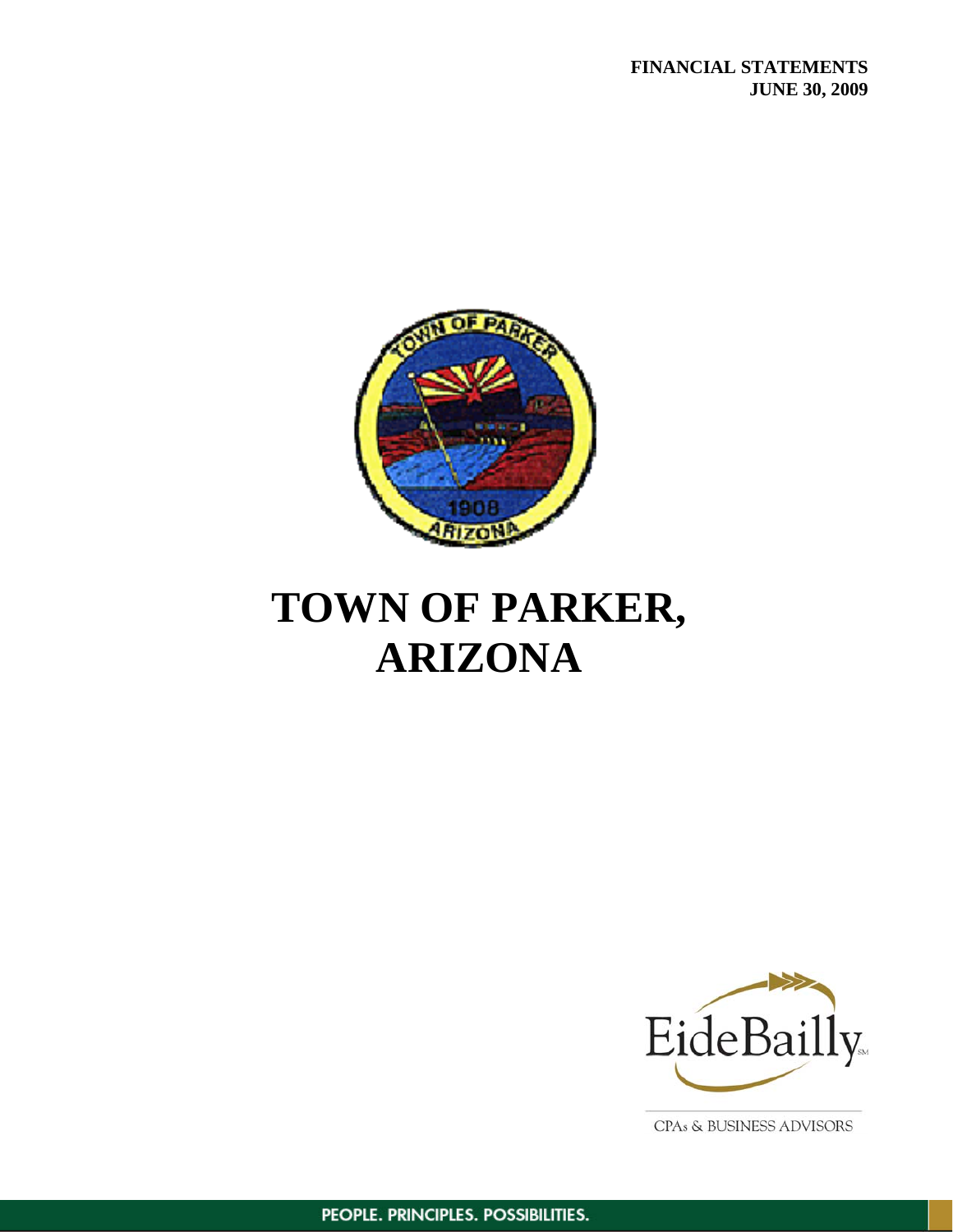# **TOWN OF PARKER, ARIZONA**

Table of Contents

# **FINANCIAL SECTION**

# Page

|                                                                                                                            | $1 - 2$<br>$3 - 8$ |
|----------------------------------------------------------------------------------------------------------------------------|--------------------|
| <b>Basic Financial Statements</b>                                                                                          |                    |
| Government-wide Financial Statements:                                                                                      |                    |
|                                                                                                                            | 9                  |
|                                                                                                                            | 10                 |
| <b>Fund Financial Statements:</b>                                                                                          |                    |
|                                                                                                                            | 11                 |
| Reconciliation of the Governmental Funds Balance to the Statement of Net Assets<br>Statement of Revenues, Expenditures and | 12                 |
|                                                                                                                            | 13                 |
| Reconciliation of the Statement of Revenues, Expenditures, and                                                             |                    |
| Changes in Fund Balances of Governmental Funds to the Statement of Activities                                              | 14                 |
|                                                                                                                            | 15                 |
| Statement of Revenues, Expenses, and Changes in Fund Net Assets – Proprietary Funds                                        | 16                 |
|                                                                                                                            | 17                 |
|                                                                                                                            | 18                 |
| Notes to Financial Statements:                                                                                             |                    |
| 1.                                                                                                                         |                    |
|                                                                                                                            | 24                 |
|                                                                                                                            | 25                 |
|                                                                                                                            | 25                 |
| 5.                                                                                                                         |                    |
|                                                                                                                            |                    |
|                                                                                                                            | 29                 |
| 8.                                                                                                                         | 29                 |
|                                                                                                                            |                    |
|                                                                                                                            | 31                 |
|                                                                                                                            | 31                 |
|                                                                                                                            | 31                 |

# Required Supplementary Information

| Schedule of Revenues, Expenditures, and Changes in |     |
|----------------------------------------------------|-----|
|                                                    | 33. |
| Schedule of Revenues, Expenditures, and Changes in |     |
|                                                    | 34  |
| Schedule of Revenues, Expenditures, and Changes in |     |
|                                                    | 35  |
| Schedule of Revenues, Expenditures, and Changes in |     |
|                                                    | 36  |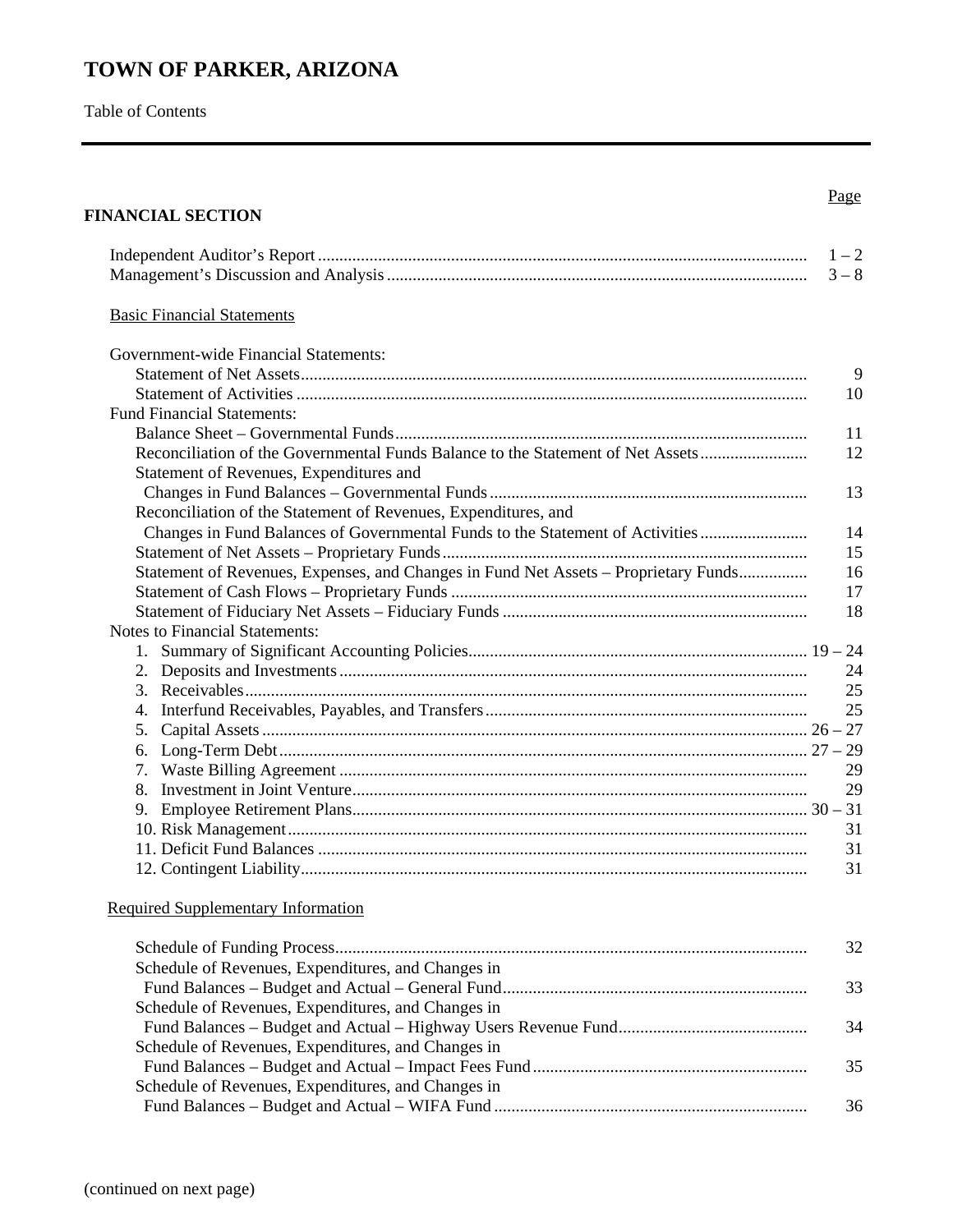Other Supplementary Information

|                                                             | 37 |
|-------------------------------------------------------------|----|
|                                                             | 38 |
| Combining Statement of Revenues, Expenditures, and Changes  |    |
|                                                             | 39 |
| Report on Internal Control over Financial Reporting and on  |    |
| Compliance and Other Matters Based on an Audit of Financial |    |
|                                                             |    |
|                                                             |    |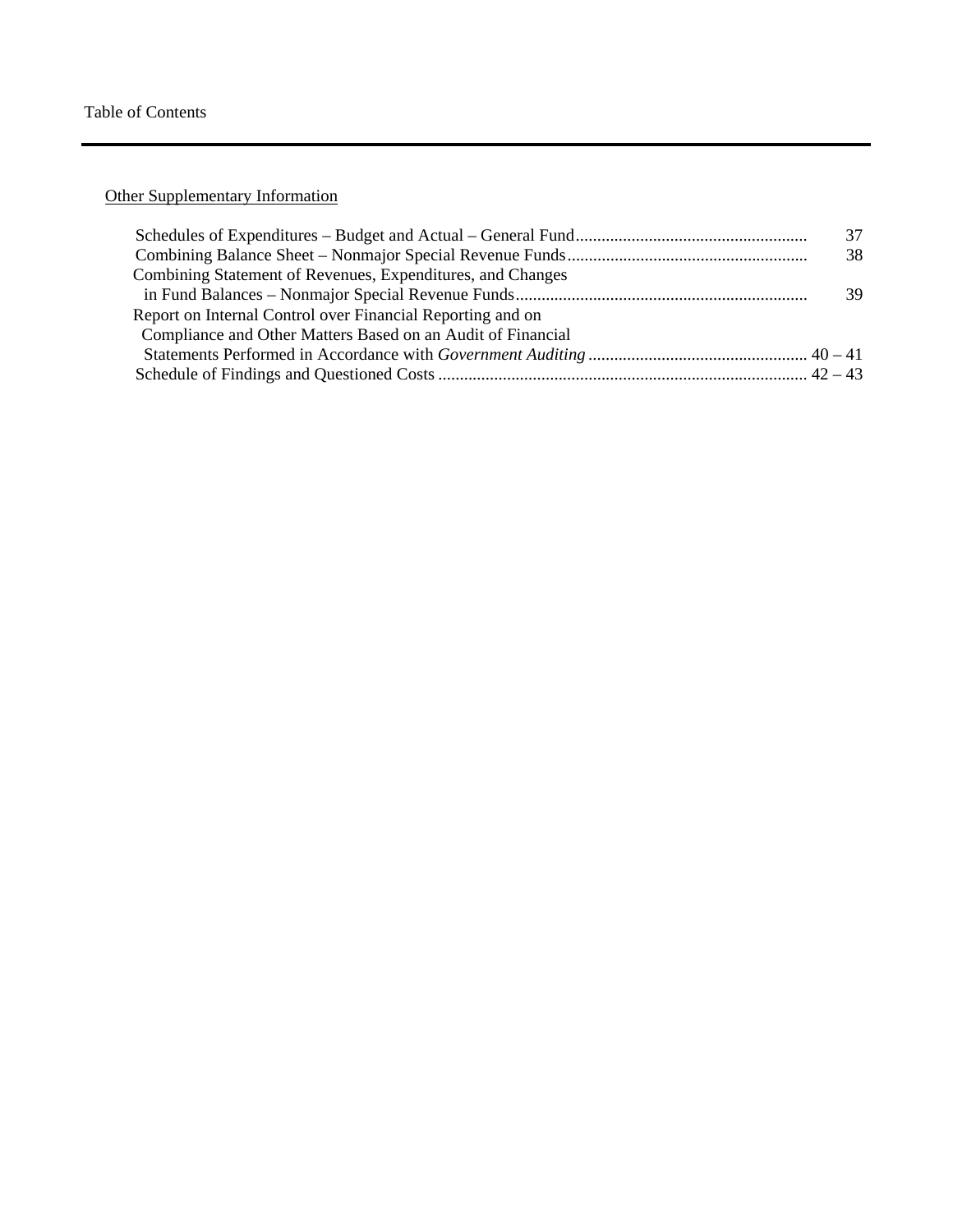

**INDEPENDENT AUDITOR'S REPORT** 

The Honorable Mayor and Members of the Town Council **Town of Parker, Arizona**  Parker, Arizona

We have audited the accompanying financial statements of the governmental activities, the business-type activities, each major fund, and the aggregate fund information of the **Town of Parker, Arizona** (the Town) as of and for the year ended June 30, 2009, which collectively comprise the Town's basic financial statements as listed in the table of contents. These financial statements are the responsibility of the Town's management. Our responsibility is to express an opinion on these basic financial statements based on our audit.

We conducted our audit in accordance with auditing standards generally accepted in the United States of America and the standards applicable to financial audits contained in *Government Auditing Standards*, issued by the Comptroller General of the United States. Those standards require that we plan and perform the audit obtain reasonable assurance about whether the financial statements are free of material misstatement. An audit includes examining, on a test basis, evidence supporting the amounts and disclosures in the financial statements. An audit also includes assessing the accounting principles used and significant estimates made by management, as well as evaluating the overall financial statement presentation. We believe that our audit provides a reasonable basis for our opinions.

In our opinion, the financial statements referred to above present fairly, in all material respects, the respective financial position of the governmental activities, the business-type activities, each major fund, and the aggregate remaining fund information of the Town at June 30, 2009, and the respective changes in financial position and cash flows, where applicable, for the year then ended, in conformity with accounting principles generally accepted in the United States of America.

In accordance with *Government Auditing Standards*, we have also issued a report dated December 3, 2009 on our consideration of the Town's internal control over financial reporting and our test of its compliance with certain provisions of laws, regulations, contracts and grant agreements and other matters. The purpose of that report is to describe the scope of our testing of internal control over financial reporting and compliance and the results of reporting or on compliance. That report is an integral part of an audit performed in accordance with Government Auditing Standards and should be considered in assessing the results of our audit.

The Management's Discussion and Analysis, the schedule of funding process and the budgetary information, on pages  $3 - 8$  and pages  $34 - 40$ , are not a required part of the basic financial statements but are supplementary information required by accounting principles generally accepted in the United States of America. We have applied certain limited procedures, which consisted principally of inquires of management regarding the methods of measurement and presentation of the required supplementary information. However, we did not audit the information and express no opinion on it.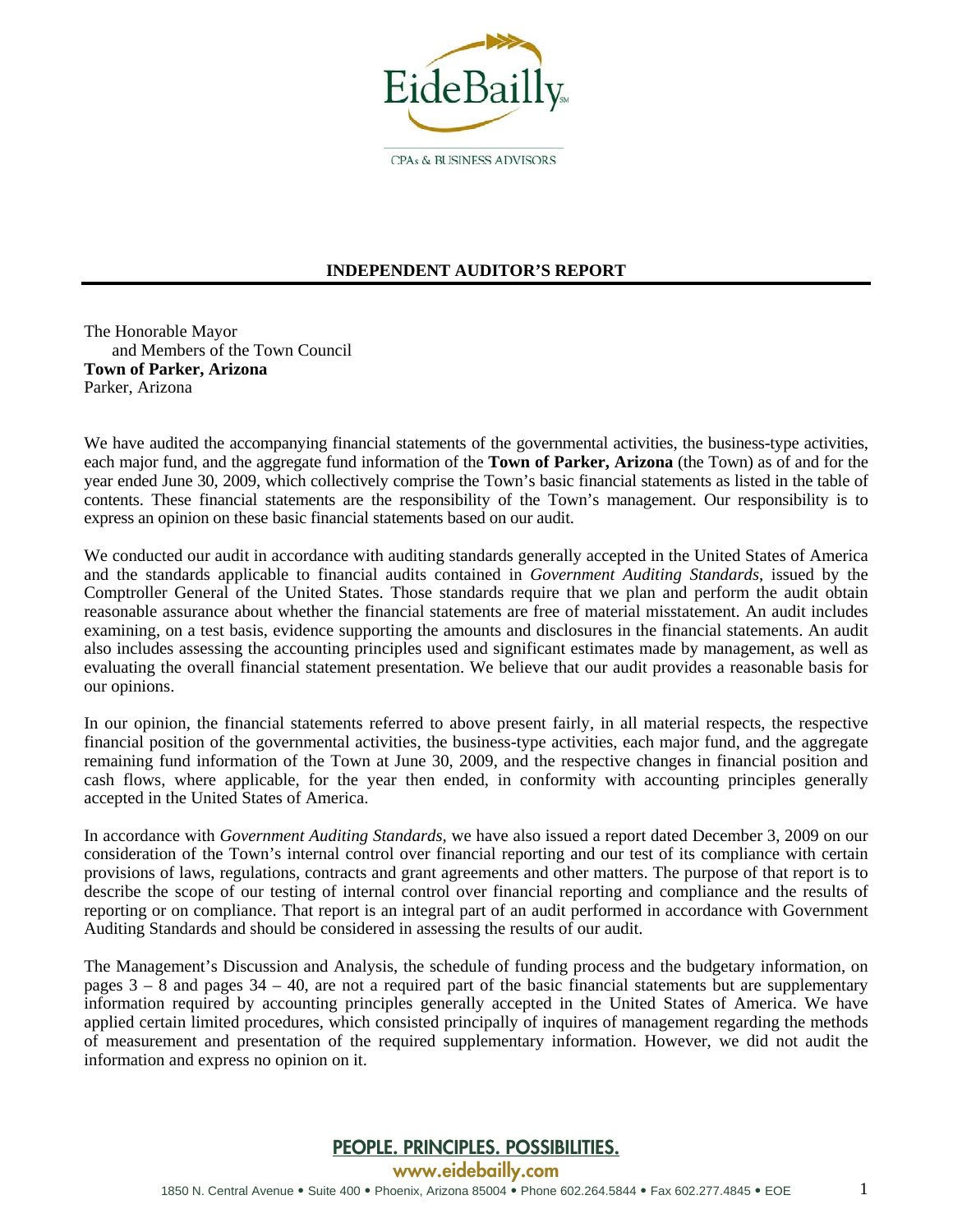Our audit was conducted for the purpose of forming opinions on the financial statements that collectively comprise the Town's basic financial statements. The accompanying Schedules of Expenditures – Budget and Actual – General Fund and the Combining Balance Sheets and Combining Statement of Revenues, Expenditures, and Changes in Fund Balance – Nonmajor Special Revenue Funds as listed in the table of contents are presented for purposes of additional analysis and are not a required part of the basic financial statements. Such information has been subjected to the auditing procedures applied in the audit of the basic financial statements and, in our opinion, is fairly stated in all material respects in relation to the basic financial statements taken as a whole.

Eide Bailly Lup

Phoenix, Arizona December 3, 2009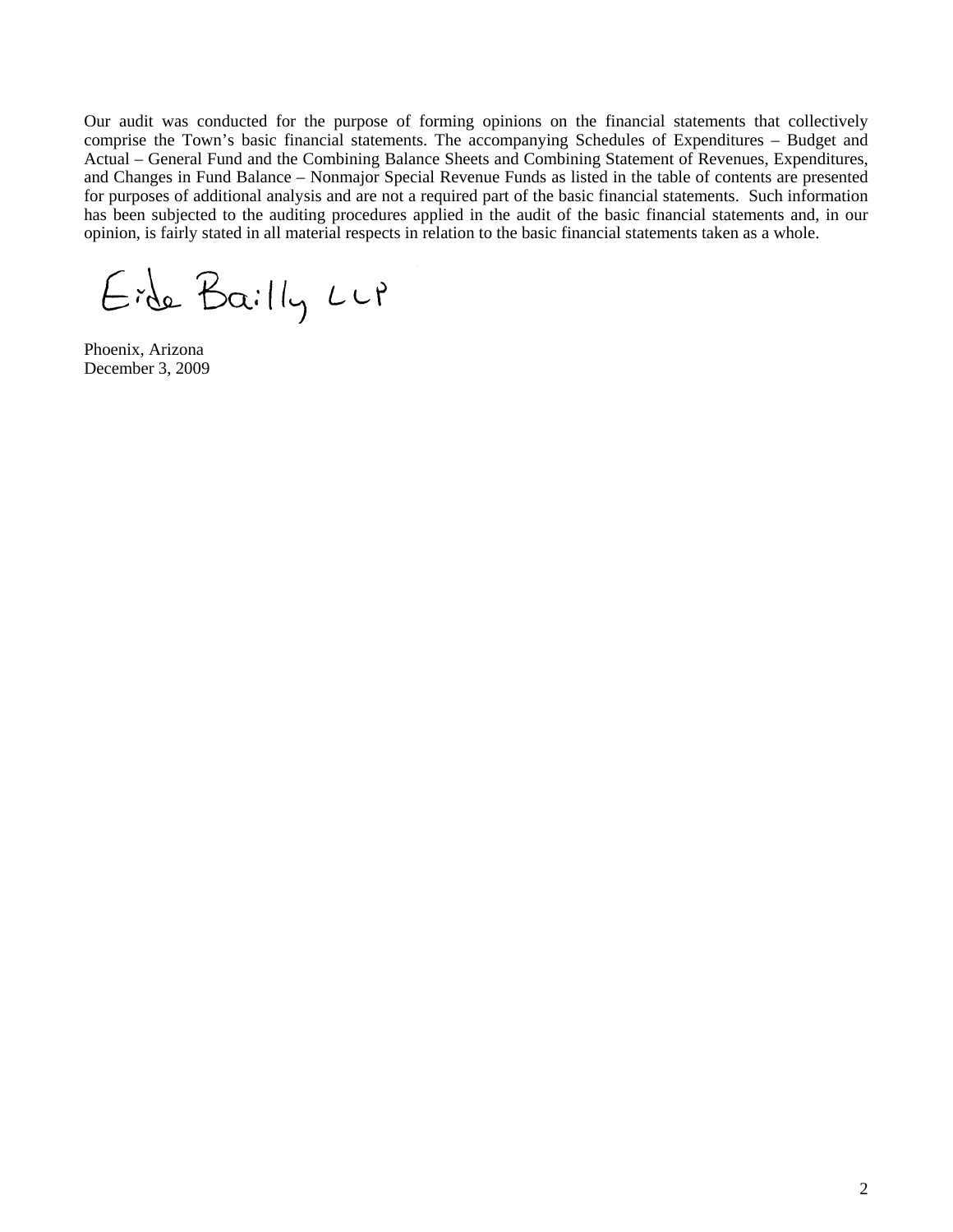## **TOWN OF PARKER, ARIZONA MANAGEMENT'S DISCUSSION AND ANALYSIS JUNE 30, 2009**

This discussion and analysis is intended to be an easily readable breakdown of the Town of Parker financial activities based on currently know facts, decisions and conditions. This analysis focuses on current year activities and operations and should be read in combination with the financial statements that follow.

#### **Report Layout**

Besides the Management's Discussion and Analysis (MD&A), the report consists of government-wide statements, fund financial statements, notes to the financial statements, combining schedules of nonmajor funds and supplementary information.

The first several statements are highly condensed and present a government-wide view of the Town's finances and operations. Within this view, all Town operations are categorized and reported as either governmental or business-type activities. Governmental activities include basic services like public safety, culture and recreation, community services, public works and general governmental administration. Business-type activities are water. The government-wide statements include the Statement of Net Assets and Statement of Activities.

#### **Statement of Net Assets**

The Statement of Net Assets presents the unrestricted assets of governmental and business-type activities. Governmental and Business-type activities reflect capital assets including infrastructure and long-term liabilities. Business-type activities have long reported capital assets and long term liabilities.

Net assets, the difference between assets and liabilities, provide a measure of the Town's financial strength, or financial position. Over time, increases or decreases in net assets are an indicator of whether the financial health is improving or deteriorating. However, it is important to consider other non-financial factors such as changes in the Town's privilege tax or the condition of roads, parks and libraries to accurately assess the overall health of the Town.

#### **Statement of Activities**

The Statement of Activities presents the major program costs and matches major resources with each. To the extent that direct charges and grants do not recover a program's cost, it is paid from general taxes and other resources. The statement simplifies the user's analysis to determine the extent to which programs are selfsupporting and/or subsidized by general revenues.

Following the government-wide statements is a section containing fund financial statements. These statements reinforce information in the government-wide financial statements or provide additional information. The Town's major funds are presented in a separate column titled, "Other Governmental Funds". For each major fund, a Budgetary Comparison Statement is presented. Users who want to obtain information on non-major funds can find it in the Combining Schedules of Non-major Funds and/or the Supplemental Information-Budgetary Comparison Schedules of this report. Finally, the report provides a series of other financial and statistical schedules.

The MD&A is intended to explain significant changes in the financial position and differences in operations between current and prior years.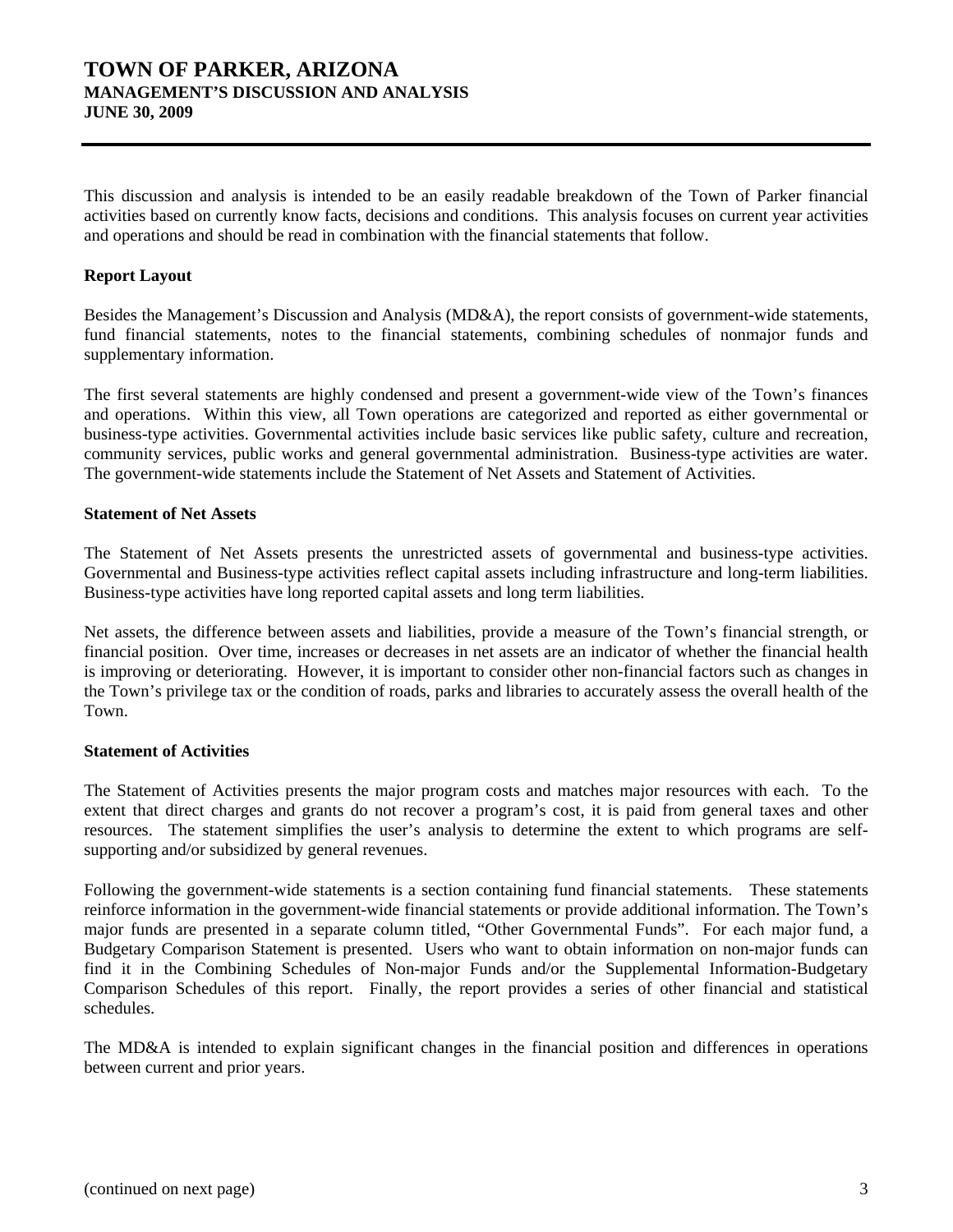#### **Town as a Whole**

A condensed version of the Statement of Net Assets at June 30, 2009 follows.

|                          | Governmental      |             |             | <b>Business-type</b> |             | <b>Total</b> |  |
|--------------------------|-------------------|-------------|-------------|----------------------|-------------|--------------|--|
|                          | <b>Activities</b> |             |             | <b>Activities</b>    | Government  |              |  |
|                          | 2009              | 2008        | 2009        | 2008                 | 2009        | 2008         |  |
| Current and other assets | \$4,228,638       | \$3,687,535 | \$713,703   | \$703,756            | \$4,942,341 | \$4,391,291  |  |
| Capital assets           | 3,892,040         | 4,033,514   | 3,441,685   | 3,555,099            | 7,333,725   | 7,588,613    |  |
| Total assets             | 8,120,678         | 7,721,049   | 4,155,388   | 4,258,855            | 12,276,066  | 11,979,904   |  |
| Other liabilities        | 340,367           | 564,464     | 57,848      | 81,478               | 398,215     | 645,942      |  |
| Long-term liabilities    | 2,233,840         | 2,489,723   |             |                      | 2,233,840   | 2,489,723    |  |
| <b>Total liabilities</b> | 2,574,207         | 3,054,187   | 57,848      | 81,478               | 2,632,055   | 3,135,665    |  |
| Net assets:              |                   |             |             |                      |             |              |  |
| Invested capital assets  |                   |             |             |                      |             |              |  |
| net of related debt      | 1,710,992         | 1,447,723   | 3,441,685   | 3,555,009            | 5,152,677   | 5,002,822    |  |
| Restricted               | 428,896           | 425,237     | 50,000      | 50,000               | 478,896     | 475,237      |  |
| Unrestricted             | 3,406,583         | 2,793,902   | 605,855     | 572,278              | 4,012,438   | 3,366,180    |  |
| Total net assets         | \$5,546,471       | \$4,666,862 | \$4,097,540 | \$4,177,287          | \$9,644,011 | \$8,844,239  |  |

#### **Condensed Statement of Net Assets**

#### **Statement of Net Assets at June 30, 2009:**

During fiscal year 2008-2009, several major events changed the balance of net assets: inclusion of infrastructure and long-term debt, and various capital improvement projects.

The Town's overall financial position has improved during the year as reflected in the increase in net assets above. Additionally the unrestricted net assets of both the governmental and business-type activities amount to \$3.4 million and \$606 thousand respectively. This provides a useful measure of the Town's net assets available for spending at the end of the fiscal year.

There are restrictions of \$428 thousand in restricted net assets of governmental type activities. There are restrictions of \$50 thousand in restricted net assets of business-type activities. The restrictions represent legal or contractual obligations on how the assets may be expended. Within the governmental activities category are taxes and other collections limited to specific transportation construction projects and the repayment of debt. Within the business-type activities are debt service reserves.

### *Governmental Activities*

Addition of Infrastructure: By far the largest change was the inclusion of general government capital assets and infrastructure (land, road and bridge improvements, streets, etc.).

Infrastructure and other improvements total approximately \$5.7 million. The non-land portion of improvements, are now depreciated and the accumulated depreciation at year-end is \$2.7 million. The net value of the assets is \$3 million. Long term debt totaling \$2.2 million is now included in the governmental activities. The addition of infrastructure overshadowed the current year activities.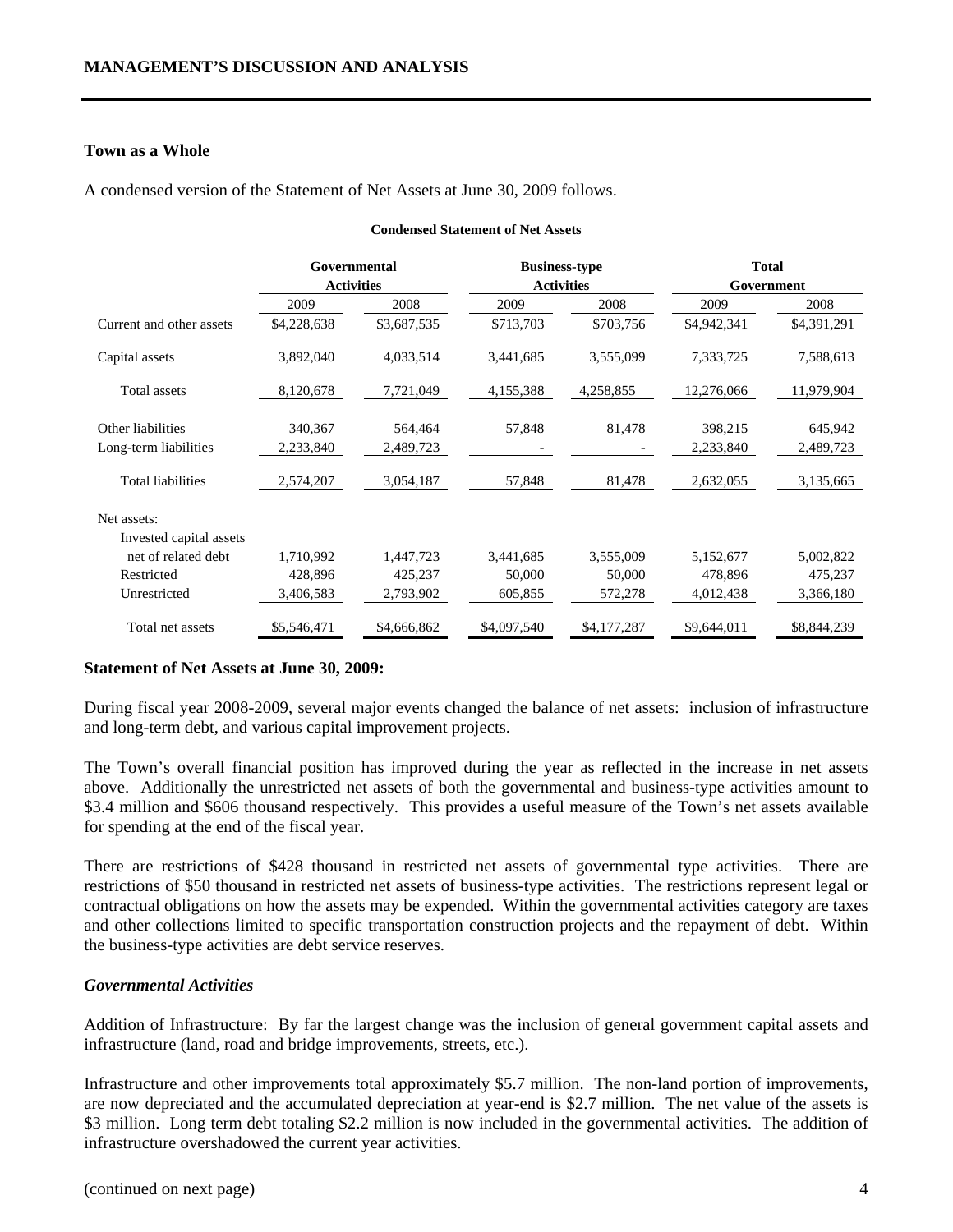#### *Business–type Activities*

Infrastructure and other improvements total approximately \$4.8 million. The non-land portion of improvements, are depreciated and the net value is \$1.9 million.

#### **Statement of Activities for the Year Ended June 30, 2009:**

A summary of the statement of activities follows:

#### **Changes in Net Assets**

|                                 | Governmental      |             |                   | <b>Business-type</b> |             | <b>Total</b> |  |  |
|---------------------------------|-------------------|-------------|-------------------|----------------------|-------------|--------------|--|--|
|                                 | <b>Activities</b> |             | <b>Activities</b> |                      | Government  |              |  |  |
|                                 | 2009              | 2008        | 2009              | 2008                 | 2009        | 2008         |  |  |
| Program revenues                |                   |             |                   |                      |             |              |  |  |
| Charges for services            | \$54,879          | \$50,379    | \$606,987         | \$620,389            | \$661,866   | \$670,768    |  |  |
| <b>Grants and Contributions</b> | 595,561           | 517,146     |                   |                      | 595,561     | 517,146      |  |  |
| <b>Total program revenues</b>   | 650,440           | 567,525     | 606,987           | 620,389              | 1,257,427   | 1,187,914    |  |  |
| General revenues                |                   |             |                   |                      |             |              |  |  |
| Taxes                           | 1,318,710         | 2,083,239   |                   |                      | 1,318,710   | 2,083,239    |  |  |
| Intergovernmental               | 2,606,753         | 1,206,760   |                   |                      | 2,606,753   | 1,206,760    |  |  |
| Interest                        | 25,605            | 89,459      |                   |                      | 25,605      | 89,459       |  |  |
| Miscellaneous                   | 583,007           | 415,254     | 12,515            | 14,117               | 595,522     | 429,371      |  |  |
| <b>Total general revenues</b>   | 4,534,075         | 3,794,712   | 12,515            | 14,177               | 4,546,590   | 3,808,829    |  |  |
| <b>TOTAL REVENUES</b>           | \$5,184,515       | \$4,362,237 | \$619,502         | \$634,506            | \$5,804,017 | \$4,996,743  |  |  |
| Expenses                        |                   |             |                   |                      |             |              |  |  |
| General government              | 1,032,883         | 769,019     |                   |                      | 1,032,883   | 769,019      |  |  |
| Public safety                   | 1,347,421         | 1,479,793   |                   |                      | 1,347,421   | 1,479,793    |  |  |
| <b>Public Works</b>             | 770,520           | 710,772     |                   |                      | 770,520     | 710,772      |  |  |
| Culture and recreation          | 1,037,051         | 998,964     |                   |                      | 1,037,051   | 998,964      |  |  |
| Interest on long-term debt      | 66,564            | 93,686      |                   |                      | 66,564      | 93,686       |  |  |
| Contingencies                   | 37,416            | 197,732     |                   |                      | 37,416      | 197,732      |  |  |
| Water                           |                   |             | 712,390           | 700,200              | 712,390     | 700,200      |  |  |
| <b>Total expenses</b>           | \$4,291,855       | \$4,249,966 | \$712,390         | \$700,200            | \$5,004,245 | \$4,950,166  |  |  |
| Change in net assets            | 879,609           | 727,113     | (79, 837)         | 260,943              | 799,772     | 988,056      |  |  |
| Beginning net assets (as        |                   |             |                   |                      |             |              |  |  |
| restated)                       | 4,666,862         | 3,939,749   | 4,177,377         | 4,005,363            | 8,844,239   | 7,945,112    |  |  |
| <b>Ending net assets</b>        | \$5,546,471       | \$4,666,862 | \$4,097,540       | \$4,266,306          | \$9,644,011 | \$8,933,168  |  |  |

#### *Government Activities*

The cost of all governmental activities this year was \$4.3 million. \$55 thousand of this cost was paid for by those who directly benefited from or contributed to the programs. \$596 thousand was subsidized by grants received from other governmental organizations for both capital and operating activities, and \$1.3 million was financed through general Town taxes. Other governmental revenues, including inter-governmental aid and interest amounted to \$3.2 million.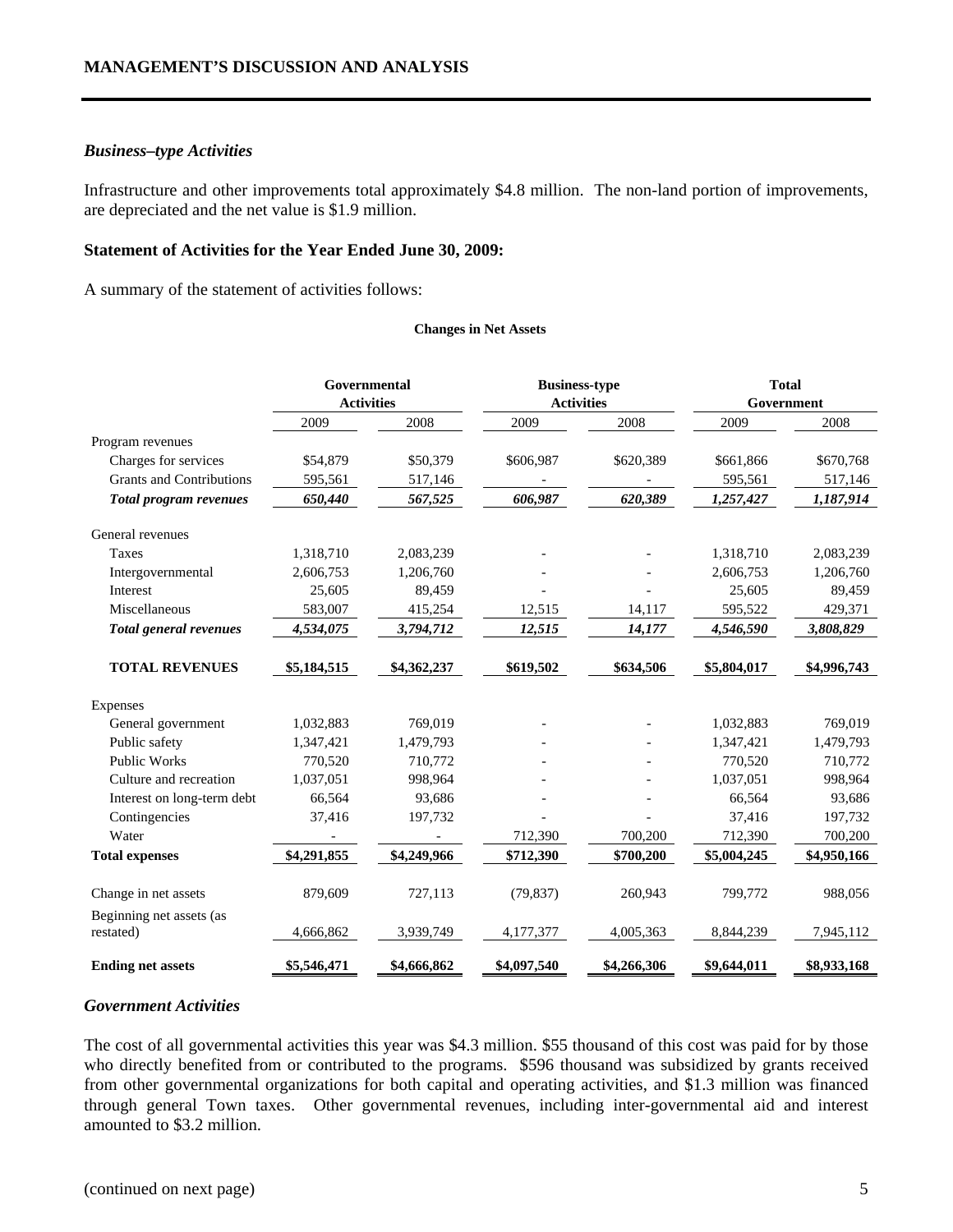The Town's governmental functions include the following: general government, culture and recreation, public safety and public works. Each function's net cost (total cost less revenues generated by the activities), is presented below. The new cost reflects the extent to which the Town's general taxes support each of the Governmental functions.

**Governmental Activities** 

|                        | (in Thousands)       |             |             |             |
|------------------------|----------------------|-------------|-------------|-------------|
|                        | <b>Total Cost of</b> |             | Net Cost of |             |
|                        | <b>Services</b>      |             | Services    |             |
|                        | 2009                 | 2008        | 2009        | 2008        |
| General government     | \$978,004            | \$728,113   | \$978,004   | \$728,113   |
| Public safety          | 1,347,421            | 1,109,367   | 1,347,421   | 1,109,367   |
| Public works           | 770,520              | 1,034,806   | 770,520     | 1,034,806   |
| Culture and recreation | 1,037,051            | 867,067     | 1,037,051   | 867,067     |
| <b>TOTAL</b>           | \$4,132,996          | \$3,739,353 | \$4,132,996 | \$3,739,353 |

#### *Business-type Activities*

The cost of providing all business-type activities this year was \$712 thousand. All of this cost was paid by users.

The Town's business-type programs include water. The program's net cost (total cost, less revenues generated by the activities is presented below. The new cost reflects the extent to which general business-type revenues support each of the business type programs.

# **Business-type Activities**

(in Thousands)

|              | <b>Total Cost of</b><br>Services |                   | Net Cost of<br>Services |                      |  |
|--------------|----------------------------------|-------------------|-------------------------|----------------------|--|
| Water        | 2009<br>\$712,390                | 2008<br>\$700,200 | 2009<br>$(\$105,403)$   | 2008<br>$(\$79,811)$ |  |
| <b>TOTAL</b> | \$712,390                        | \$700,200         | $(\$105,403)$           | $(\$79,811)$         |  |

#### **Capital Assets and Debt Administration**

#### *Capital Assets*

As of June 30, 2009, the Town had invested \$7.3 million in capital assets as reflected in the following table. Of the total additions reflected below, \$77 thousand represent current year infrastructure additions.

The following table reconciles the changes in capital assets.

#### **Change in Capital Assets**

|                          | Governmental<br><b>Activities</b> | <b>Business Type</b><br><b>Activities</b> | <b>Total</b> |
|--------------------------|-----------------------------------|-------------------------------------------|--------------|
| <b>Beginning Balance</b> | \$4,033,514                       | \$3,555,099                               | \$7,588,613  |
| Additions                | 164.301                           | 62.587                                    | 226,888      |
| Deductions               |                                   |                                           |              |
| Depreciation             | (305, 775)                        | (176,001)                                 | (481,776)    |
| <b>Ending Balance</b>    | \$3,892,040                       | \$3,441,685                               | \$7,333,725  |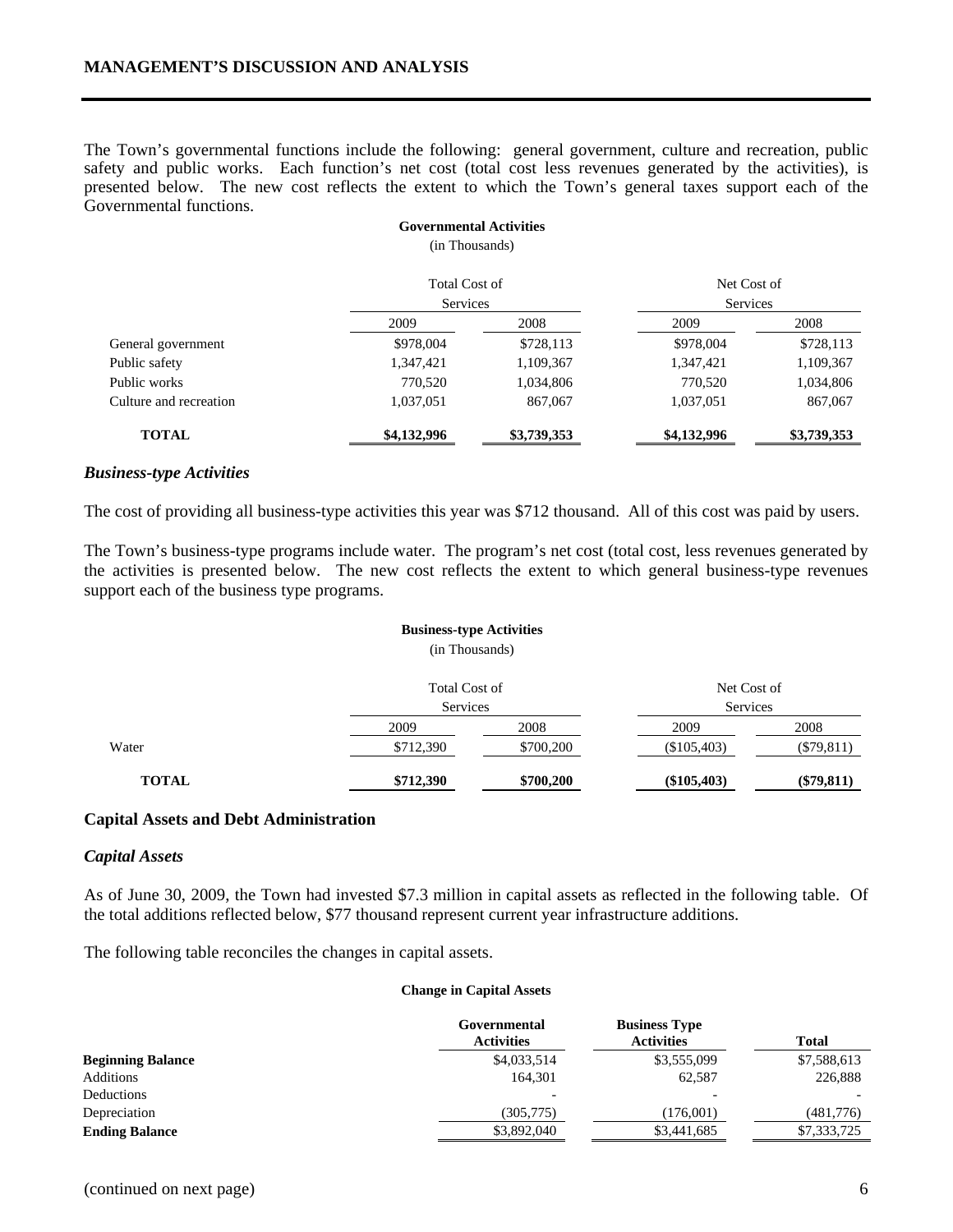Additional information of the Town of Parker capital assets can be found in the notes to the financial statements.

#### *Debt Administration*

As of year-end, the Town had \$2.2 million in debt outstanding compared to \$2.6 million last year. The additions of \$72 thousand in debt to the Governmental Activities resulted from compensated absences for the Town of Parker.

#### **Outstanding Debt at Year-end**

|                          | Governmental<br><b>Activities</b> | <b>Business Type</b><br><b>Activities</b> | <b>Total</b> |
|--------------------------|-----------------------------------|-------------------------------------------|--------------|
| <b>Beginning Balance</b> | \$2,636,848                       | \$0                                       | \$2,636,848  |
| Additions                | 72,468                            | 0                                         | 72,468       |
| Retirements              | (475, 476)                        | 0                                         | (475, 476)   |
| Other                    | $\overline{\phantom{0}}$          | -                                         |              |
| <b>Ending Balance</b>    | \$2,233,840                       | \$0                                       | \$2,233,840  |
|                          |                                   |                                           |              |

| Governmental:     | 2009           | 2008           |  |
|-------------------|----------------|----------------|--|
| <b>Bonds</b>      | 1,075,000      | 1,400,000      |  |
| <b>USDA Loan</b>  | 449,982        | 475,734        |  |
| <b>GADA Bonds</b> | 632,659        | 657,659        |  |
| Other Debt        | 23,407         | 52,398         |  |
| Sub-total         | \$2,181,048    | \$2,585,791    |  |
| Business-type:    |                |                |  |
| Water             | $\overline{0}$ | $\overline{0}$ |  |
| Sub-total         | $\theta$       | $\theta$       |  |
| Total             | \$2,181,048    | \$2,585,791    |  |

Additional information on the Town of Parker long-term debt can be found in the notes to the financial statements.

#### **Economic Factors**

#### **Governmental Funds**

The Town relies heavily on state shared revenues and local sales tax. During the year, 84% of the general revenues were derived from state shared revenues and local sales tax. The retail picture has not provided sufficient privilege tax revenues to sustain the operational costs of general government. The retail picture will depend upon future development of housing, commercial and industrial business within the community.

The Town's share of state-shared revenues is being carefully watched over the next few years.

The overall decline in the state's economy has lead to further reductions in state shared revenues. This has created a need to evaluate all of the Town's programs and services. Increases in some programming and user fees have been implemented.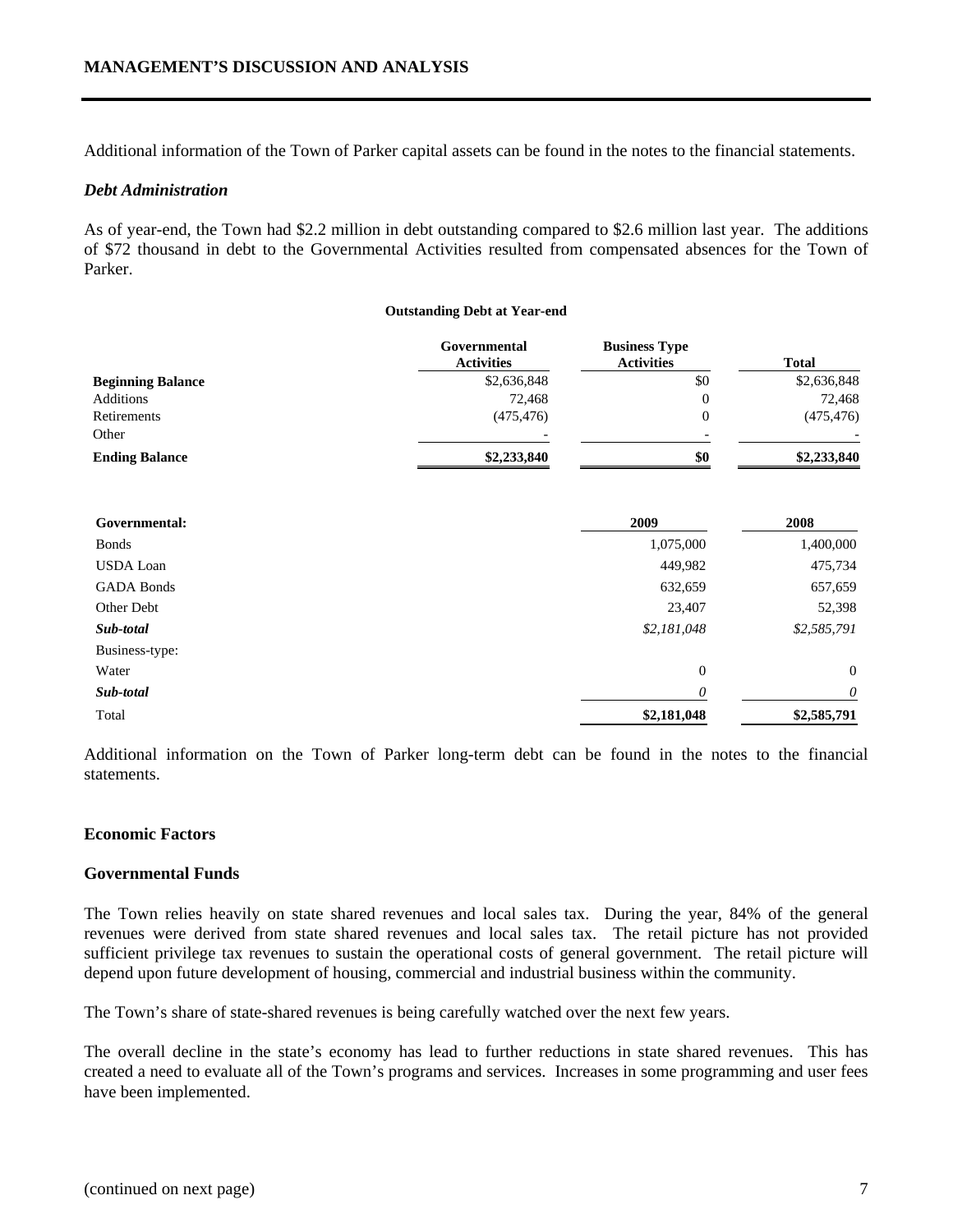#### **Next Year's Budget and Rates**

The 2009-2010 fiscal year budget has increased by about 2% over last year.

The 2009-2010 Capital Budgets for next year was limited to the following projects:

- ¾ Highway User Fund for \$51 thousand for Equipment and Infrastructure Improvements.
- ¾ Water Fund for \$75 thousand for Infrastructure Improvements and Equipment
- $\triangleright$  General Fund for \$76 thousand Basic maintenance to Town Hall, the Library, the Senior Center, and Various Equipment

#### **Financial Contact**

The Town's financial statements are designed to present users (citizens, taxpayers, investors, customers and creditors) with general overview of the Town's finances and to demonstrate the Town's accountability. If you have questions about the report or need additional financial information, please contact the Town's Finance Director at 1314 11<sup>th</sup> Street, Parker, AZ 85344.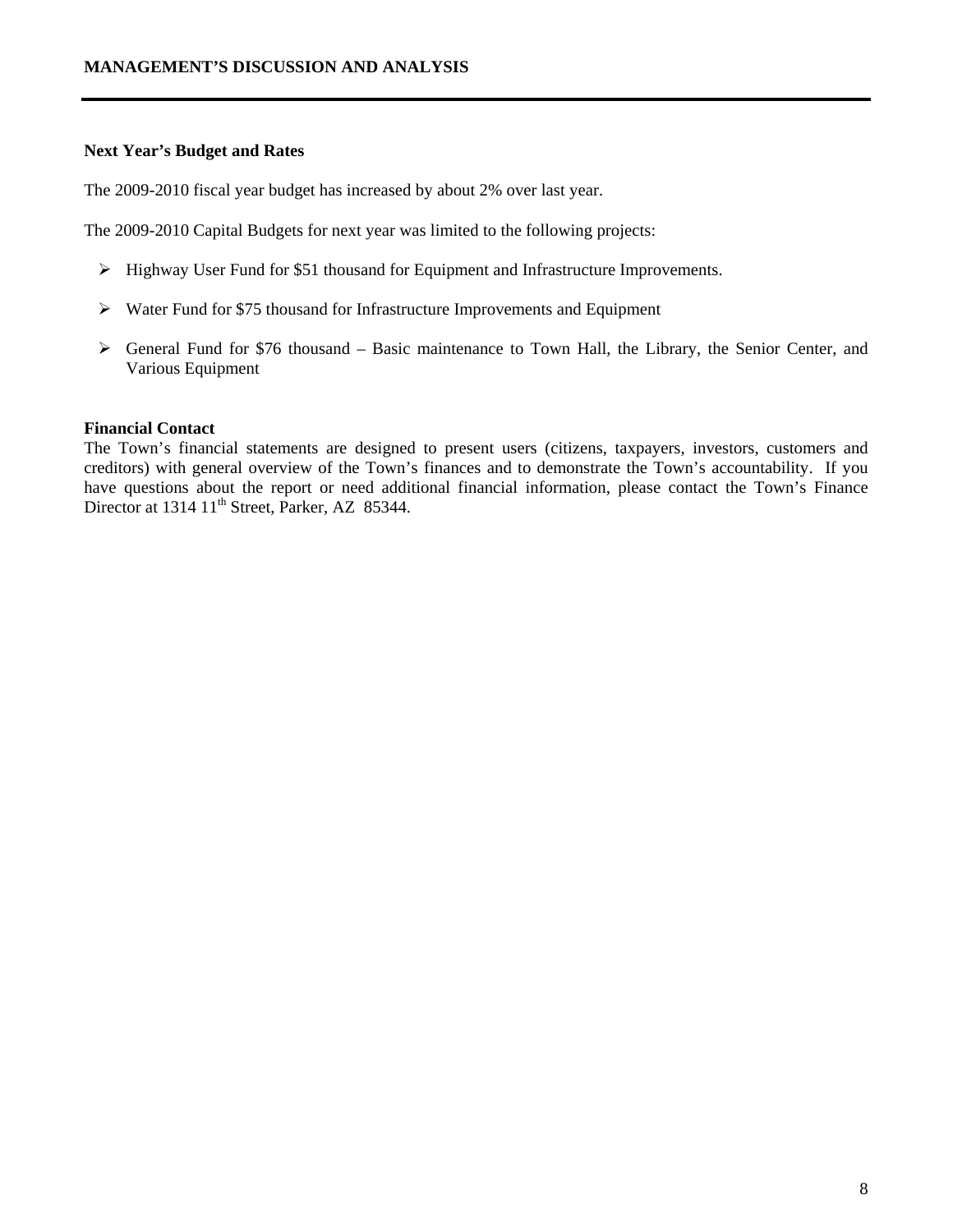# **TOWN OF PARKER, ARIZONA STATEMENT OF NET ASSETS**

**JUNE 30, 2009**

|                                                 | <b>Primary Government</b>         |                                           |                 |  |
|-------------------------------------------------|-----------------------------------|-------------------------------------------|-----------------|--|
|                                                 | Governmental<br><b>Activities</b> | <b>Business-Type</b><br><b>Activities</b> | <b>Total</b>    |  |
| <b>ASSETS</b>                                   |                                   |                                           |                 |  |
| Cash and investments                            | \$<br>3,938,123                   | \$<br>508,066                             | \$<br>4,446,189 |  |
| Receivables, (net of allowances)                |                                   |                                           |                 |  |
| Accounts                                        | 290,515                           | 64,537                                    | 355,052         |  |
| Inventory of supplies, at cost                  |                                   | 60,100                                    | 60,100          |  |
| Restricted cash and investments:                |                                   |                                           |                 |  |
| Customer deposits                               |                                   | 23,000                                    | 23,000          |  |
| Capital replacement                             |                                   | 58,000                                    | 58,000          |  |
| Non-depreciable capital assets                  | 881,525                           | 530,367                                   | 1,411,892       |  |
| Depreciable capital assets                      | 5,706,090                         | 4,854,398                                 | 10,560,488      |  |
| Accumulated depreciation                        | (2,695,575)                       | (1,943,080)                               | (4,638,655)     |  |
| <b>Total</b> assets                             | 8,120,678                         | 4,155,388                                 | 12,276,066      |  |
| <b>LIABILITIES</b>                              |                                   |                                           |                 |  |
| <b>Current liabilities</b>                      |                                   |                                           |                 |  |
| Accounts payable                                | 128,544                           | 20,622                                    | 149,166         |  |
| Accrued payroll and related taxes               | 120,305                           | 8,579                                     | 128,884         |  |
| Interest payable                                | 69,049                            |                                           | 69,049          |  |
| Liabilities payable from restricted assets      |                                   |                                           |                 |  |
| Customer deposits                               | 22,469                            | 28,647                                    | 51,116          |  |
| Noncurrent liabilities                          |                                   |                                           |                 |  |
| Due within one year                             | 468,305                           |                                           | 468,305         |  |
| Due in more than one year                       | 1,765,535                         |                                           | 1,765,535       |  |
| <b>Total liabilities</b>                        | 2,574,207                         | 57,848                                    | 2,632,055       |  |
| <b>NET ASSETS</b>                               |                                   |                                           |                 |  |
| Invested in capital assets, net of related debt | 1,710,992                         | 3,441,685                                 | 5,152,677       |  |
| Restricted for                                  |                                   |                                           |                 |  |
| Magistrate court                                | 28,896                            |                                           | 28,896          |  |
| <b>Rural Development</b>                        |                                   | 50,000                                    | 50,000          |  |
| <b>HURF</b>                                     | 400,000                           |                                           | 400,000         |  |
| Unrestricted                                    | 3,406,583                         | 605,855                                   | 4,012,438       |  |
| Total net assets                                | \$<br>5,546,471                   | \$<br>4,097,540                           | \$<br>9,644,011 |  |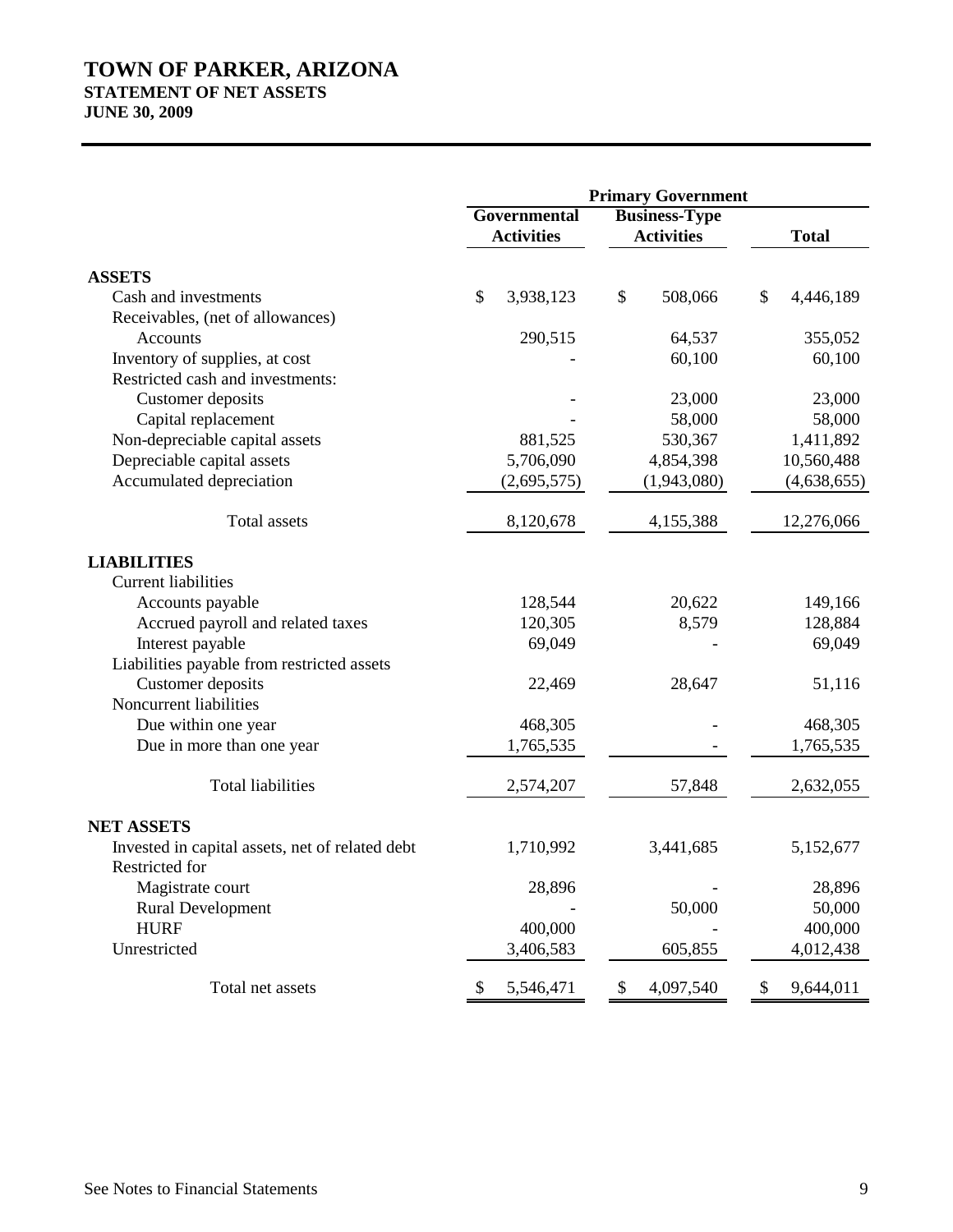# **TOWN OF PARKER, ARIZONA STATEMENT OF ACTIVITIES YEAR ENDED JUNE 30, 2009**

|                           |                                      |    |                    | <b>Program Revenues</b><br><b>Operating</b> |                   |               | Net (Expense) Revenue and<br><b>Changes in Net Assets</b><br><b>Primary Government</b> |                 |
|---------------------------|--------------------------------------|----|--------------------|---------------------------------------------|-------------------|---------------|----------------------------------------------------------------------------------------|-----------------|
|                           |                                      |    | <b>Charges for</b> | <b>Grants and</b>                           | Governmental      |               | <b>Business-type</b>                                                                   |                 |
| <b>FUNCTIONS/PROGRAMS</b> | <b>Expenses</b>                      |    | <b>Services</b>    | <b>Contributions</b>                        | <b>Activities</b> |               | <b>Activities</b>                                                                      | <b>Total</b>    |
| <b>Primary government</b> |                                      |    |                    |                                             |                   |               |                                                                                        |                 |
| Governmental activities   |                                      |    |                    |                                             |                   |               |                                                                                        |                 |
| General government        | 1,032,883                            | \$ | 54,879             | \$                                          | \$<br>(978,004)   | \$            |                                                                                        | (978,004)<br>\$ |
| Public safety             | 1,347,421                            |    |                    |                                             | (1,347,421)       |               |                                                                                        | (1,347,421)     |
| Public works              | 770,520                              |    |                    |                                             | (770, 520)        |               |                                                                                        | (770, 520)      |
| Culture and recreation    | 1,037,051                            |    |                    |                                             | (1,037,051)       |               |                                                                                        | (1,037,051)     |
| Contingencies             | 37,416                               |    |                    |                                             | (37, 416)         |               |                                                                                        | (37, 416)       |
| Interest                  | 66,564                               |    |                    |                                             | (66, 564)         |               | $\overline{\phantom{a}}$                                                               | (66, 564)       |
|                           | 4,291,855                            |    | 54,879             | $\overline{\phantom{a}}$                    | (4,236,976)       |               | $\overline{\phantom{a}}$                                                               | (4,236,976)     |
| Business-type activities  |                                      |    |                    |                                             |                   |               |                                                                                        |                 |
| Utility enterprise fund   | 712,390                              |    | 606,987            |                                             |                   |               | (105, 403)                                                                             | (105, 403)      |
| Total primary government  | 5,004,245                            | S  | 661,866            | S                                           | (4,236,976)       | <sup>\$</sup> | (105, 403)                                                                             | (4,342,379)     |
|                           | General revenues                     |    |                    |                                             |                   |               |                                                                                        |                 |
|                           | Taxes                                |    |                    |                                             | \$<br>1,318,710   | \$            |                                                                                        | 1,318,710<br>\$ |
|                           | Licenses and permits                 |    |                    |                                             | 173,968           |               |                                                                                        | 173,968         |
|                           | Fines and forfeits                   |    |                    |                                             | 88,815            |               |                                                                                        | 88,815          |
|                           | Intergovernmental revenues           |    |                    |                                             | 3,202,314         |               |                                                                                        | 3,202,314       |
|                           | Investment earnings                  |    |                    |                                             | 25,605            |               |                                                                                        | 25,605          |
|                           | Other income                         |    |                    |                                             | 320,224           |               | 12,515                                                                                 | 332,739         |
|                           | <b>Transfers</b>                     |    |                    |                                             | (13,051)          |               | 13,051                                                                                 |                 |
|                           | Total general revenues and transfers |    |                    |                                             | 5,116,585         |               | 25,566                                                                                 | 5,142,151       |
|                           | Increase in net assets               |    |                    |                                             | 879,609           |               | (79, 837)                                                                              | 799,772         |
|                           | Net assets - beginning of year       |    |                    |                                             | 4,666,862         |               | 4,177,377                                                                              | 8,844,239       |
|                           | Net assets - end of year             |    |                    |                                             | 5,546,471         | \$.           | 4,097,540                                                                              | 9,644,011<br>\$ |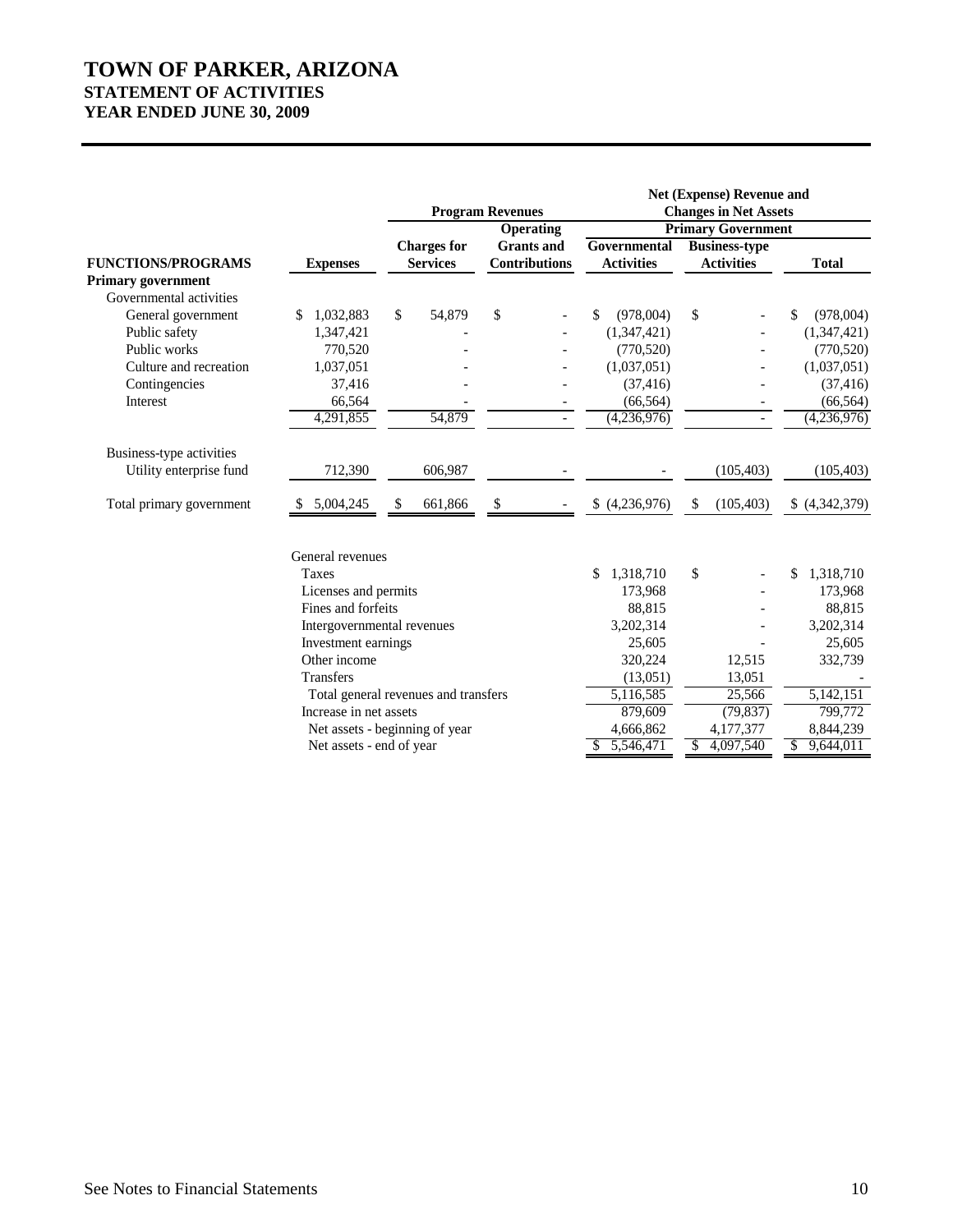# **TOWN OF PARKER, ARIZONA BALANCE SHEET GOVERNMENTAL FUNDS JUNE 30, 2009**

| <b>ASSETS</b>                        |    | General<br>Fund |    | <b>Highway Users</b><br>Revenue<br>Fund |                                 | Drug<br><b>Seizure</b> |    | <b>Impact</b><br>Fees | Other<br>Governmental<br><b>Funds</b> |         | <b>Total</b><br>Governmental<br><b>Funds</b> |           |
|--------------------------------------|----|-----------------|----|-----------------------------------------|---------------------------------|------------------------|----|-----------------------|---------------------------------------|---------|----------------------------------------------|-----------|
| <b>ASSETS</b>                        |    |                 |    |                                         |                                 |                        |    |                       |                                       |         |                                              |           |
| Cash and investments<br>Receivables  | \$ | 1,877,188       |    | \$1,030,898                             | \$                              | 501,569                | \$ |                       | \$                                    | 528,468 | \$                                           | 3,938,123 |
| Accounts, net                        |    | 168,654         |    | 89,946                                  |                                 | 92                     |    |                       |                                       | 31,823  |                                              | 290,515   |
| Due from other funds                 |    | 309,145         |    |                                         |                                 |                        |    |                       |                                       |         |                                              | 309,145   |
| Total assets                         |    | 2,354,987       | \$ | 1,120,844                               | \$                              | 501,661                | \$ |                       |                                       | 560,291 | \$                                           | 4,537,783 |
| <b>LIABILITIES AND FUND BALANCES</b> |    |                 |    |                                         |                                 |                        |    |                       |                                       |         |                                              |           |
| <b>LIABILITIES</b>                   |    |                 |    |                                         |                                 |                        |    |                       |                                       |         |                                              |           |
| Accounts payable                     | \$ | 101,339         | \$ | 11,520                                  | $\boldsymbol{\hat{\mathsf{S}}}$ |                        | \$ |                       | \$                                    | 15,685  | \$                                           | 128,544   |
| Accrued payroll and related taxes    |    | 104,012         |    | 5,271                                   |                                 |                        |    |                       |                                       | 11,022  |                                              | 120,305   |
| Due to other funds                   |    |                 |    |                                         |                                 |                        |    | 234,886               |                                       | 74,259  |                                              | 309,145   |
| Payables from restricted assets      |    |                 |    |                                         |                                 |                        |    |                       |                                       |         |                                              |           |
| Customer deposits                    |    | 22,469          |    |                                         |                                 |                        |    |                       |                                       |         |                                              | 22,469    |
| <b>Total liabilities</b>             |    | 227,820         |    | 16,791                                  |                                 |                        |    | 234,886               |                                       | 100,966 |                                              | 580,463   |
| <b>FUND BALANCES</b>                 |    |                 |    |                                         |                                 |                        |    |                       |                                       |         |                                              |           |
| Reserved                             |    |                 |    |                                         |                                 |                        |    |                       |                                       |         |                                              |           |
| Magistrate court                     |    | 28,896          |    |                                         |                                 |                        |    |                       |                                       |         |                                              | 28,896    |
| 1998 Bond Issuance                   |    |                 |    | 400,000                                 |                                 |                        |    |                       |                                       |         |                                              | 400,000   |
| Unreserved                           |    | 2,098,271       |    | 704,053                                 |                                 | 501,661                |    | (234, 886)            |                                       | 459,325 |                                              | 3,528,424 |
| Total fund balances (deficit)        |    | 2,127,167       |    | 1,104,053                               |                                 | 501,661                |    | (234, 886)            |                                       | 459,325 |                                              | 3,957,320 |
| Total liabilities and fund balances  | S  | 2,354,987       |    | \$1,120,844                             | \$                              | 501,661                | \$ |                       | \$                                    | 560,291 | S                                            | 4,537,783 |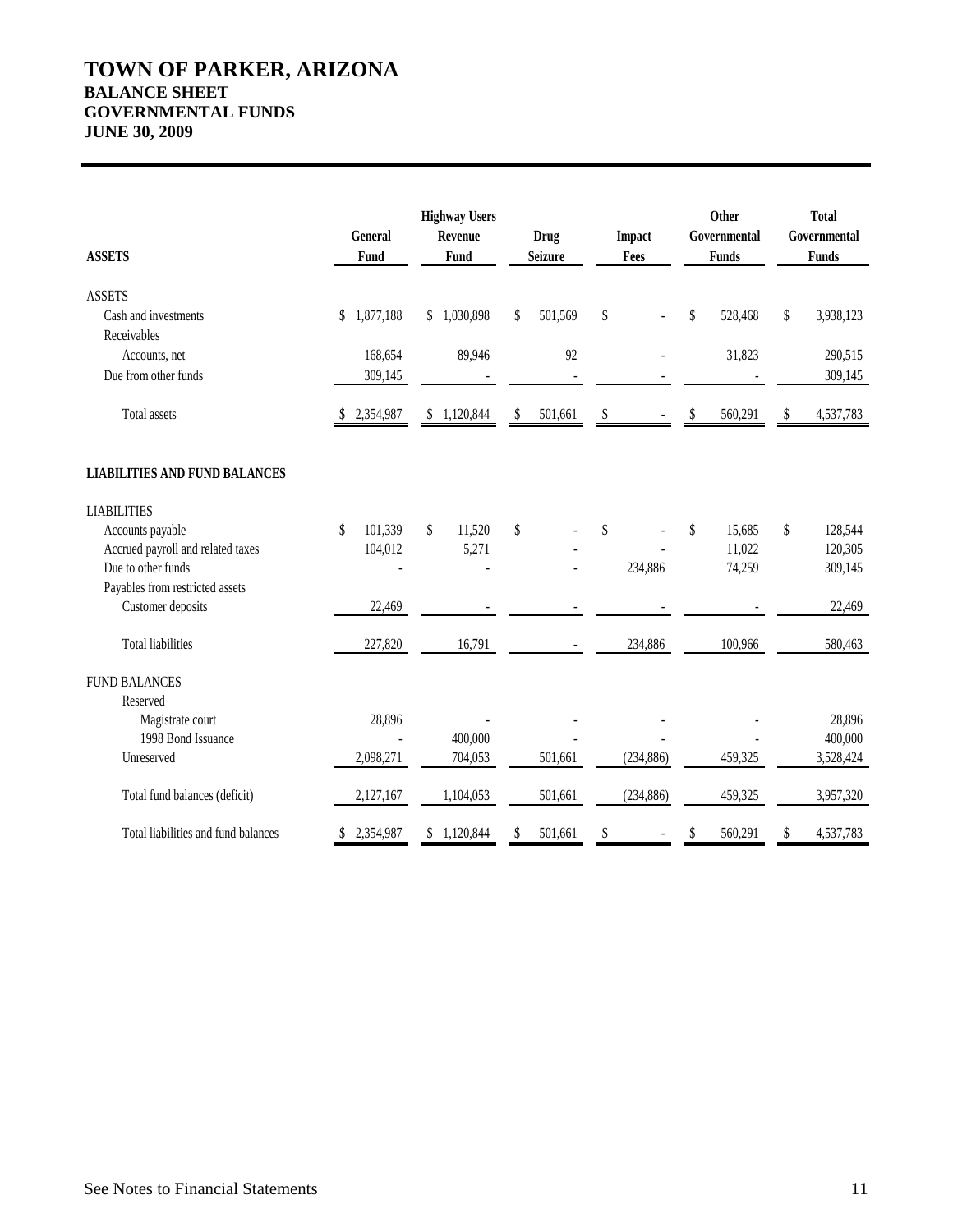# **TOWN OF PARKER, ARIZONA RECONCILIATION OF THE GOVERNMENTAL FUNDS BALANCE TO THE STATEMENT OF NET ASSETS YEAR ENDED JUNE 30, 2009**

| Amounts reported for governmental activities in the statement of net assets are<br>different because:                                                                                         |                 |
|-----------------------------------------------------------------------------------------------------------------------------------------------------------------------------------------------|-----------------|
| Total Governmental Funds -- fund balance                                                                                                                                                      | \$<br>3,957,320 |
| Capital assets used in governmental activities are not financial resources and,<br>therefore, are not reported in the funds                                                                   | 3,892,040       |
| Interest payable on long-term debt does not require current financial resources.<br>Therefore, interest payable was not reported as a liability in Governmental<br><b>Funds Balance Sheet</b> | (69,049)        |
| Long-term liabilities are not due and payable in the current period, and therefore,<br>are not reported in the funds                                                                          | (2,233,840)     |
| Government activities net assets                                                                                                                                                              | 5.546.471       |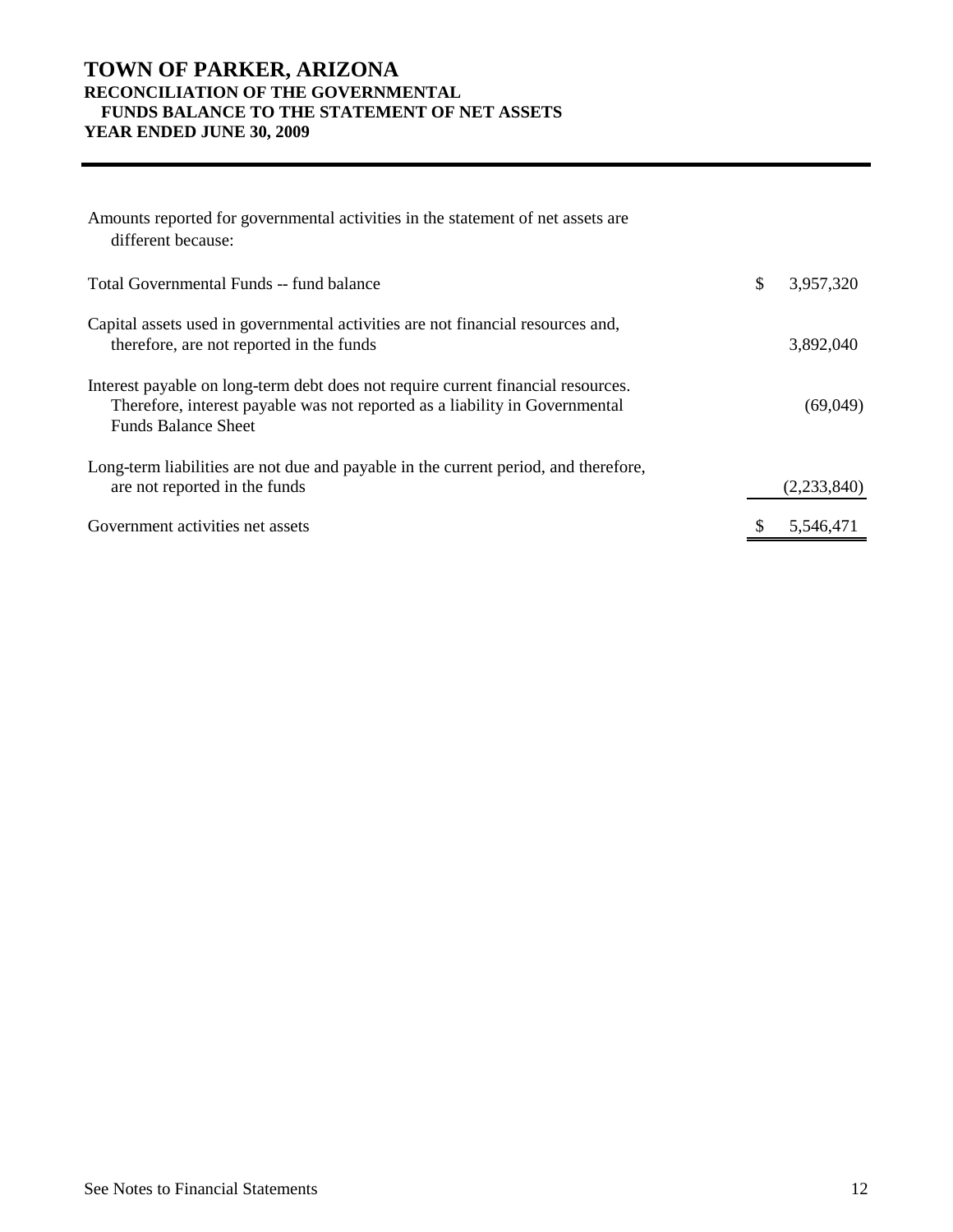# **TOWN OF PARKER, ARIZONA STATEMENT OF REVENUES, EXPENDITURES, AND CHANGES IN FUND BALANCES – GOVERNMENTAL FUNDS YEAR ENDED JUNE 30, 2009**

|                                               | General<br>Fund | <b>Highway Users</b><br>Revenue<br>Fund | <b>Drug</b><br><b>Seizure</b> | <b>Debt</b><br><b>Service</b> | Impact<br>Fees   | Other<br>Governmental<br><b>Funds</b> | <b>Total</b><br>Governmental<br><b>Funds</b> |
|-----------------------------------------------|-----------------|-----------------------------------------|-------------------------------|-------------------------------|------------------|---------------------------------------|----------------------------------------------|
| <b>REVENUES</b>                               |                 |                                         |                               |                               |                  |                                       |                                              |
| Taxes                                         | 1,253,125<br>\$ | \$                                      | \$                            | \$                            | $\mathsf{\$}$    | $\mathsf{\$}$<br>65.585               | 1,318,710<br>\$                              |
| Licenses and permits                          | 173,968         |                                         |                               |                               |                  |                                       | 173,968                                      |
| Intergovernmental revenues                    | 1,111,731       | 1,014,159                               | 527,768                       |                               |                  | 548,656                               | 3,202,314                                    |
| Charges for services                          | 54,879          |                                         |                               |                               |                  |                                       | 54,879                                       |
| Fines and forfeits                            | 88,815          |                                         |                               |                               |                  |                                       | 88,815                                       |
| Investment earnings                           | 25,385          |                                         | 6                             |                               |                  | 214                                   | 25,605                                       |
| Miscellaneous earnings                        | 69,619          | 100,530                                 |                               |                               | 26,300           | 117,926                               | 314,375                                      |
| Total revenues                                | 2,777,522       | 1,114,689                               | 527,774                       |                               | 26,300           | 732,381                               | 5,178,666                                    |
| <b>EXPENDITURES</b>                           |                 |                                         |                               |                               |                  |                                       |                                              |
| Current                                       |                 |                                         |                               |                               |                  |                                       |                                              |
| General government                            | 834,028         |                                         |                               |                               |                  | 174,178                               | 1,008,206                                    |
| Public safety                                 | 1,269,352       |                                         |                               |                               |                  | 37.005                                | 1,306,357                                    |
| Public works                                  | 49,280          | 537,332                                 |                               |                               | 15,729           | 16,461                                | 618,802                                      |
| Culture and recreation                        | 489,923         |                                         |                               |                               |                  | 462,926                               | 952,849                                      |
| Debt service                                  |                 |                                         |                               |                               |                  |                                       |                                              |
| Principal                                     | 23,142          |                                         |                               | 375,752                       |                  |                                       | 398,894                                      |
| Interest and fiscal charges                   |                 |                                         |                               | 74,119                        |                  |                                       | 74,119                                       |
| Contingencies                                 | 37,416          |                                         |                               |                               |                  |                                       | 37,416                                       |
| Capital outlay                                | 85,229          | 16,120                                  | 27,768                        |                               |                  | 35,184                                | 164,301                                      |
| Total expenditures                            | 2,788,370       | 553,452                                 | 27,768                        | 449,871                       | 15,729           | 725,754                               | 4,560,944                                    |
| REVENUES OVER (UNDER)                         |                 |                                         |                               |                               |                  |                                       |                                              |
| <b>EXPENDITURES</b>                           | (10, 848)       | 561,237                                 | 500,006                       | (449, 871)                    | 10,571           | 6,627                                 | 617,722                                      |
| OTHER FINANCING SOURCES (USES)                |                 |                                         |                               |                               |                  |                                       |                                              |
| Transfers in (out)                            | (54, 335)       | (346,000)                               |                               | 449,871                       | (54,993)         | (7, 594)                              | (13,051)                                     |
| Total other financing                         |                 |                                         |                               |                               |                  |                                       |                                              |
| sources (uses)                                | (54, 335)       | (346,000)                               |                               | 449,871                       | (54, 993)        | (7, 594)                              | (13,051)                                     |
| NET CHANGE IN FUND BALANCES                   | (65, 183)       | 215,237                                 | 500,006                       |                               | (44, 422)        | (967)                                 | 604,671                                      |
| FUND BALANCES (DEFICIT),<br>beginning of year | 2,192,350       | 888,816                                 | 1,655                         |                               | (190, 464)       | 460,292                               | 3,352,649                                    |
| FUND BALANCES (DEFICIT),<br>end of year       | \$2,127,167     | \$1,104,053                             | 501,661<br>\$                 | -\$                           | (234, 886)<br>\$ | 459,325<br>\$                         | 3,957,320<br>\$                              |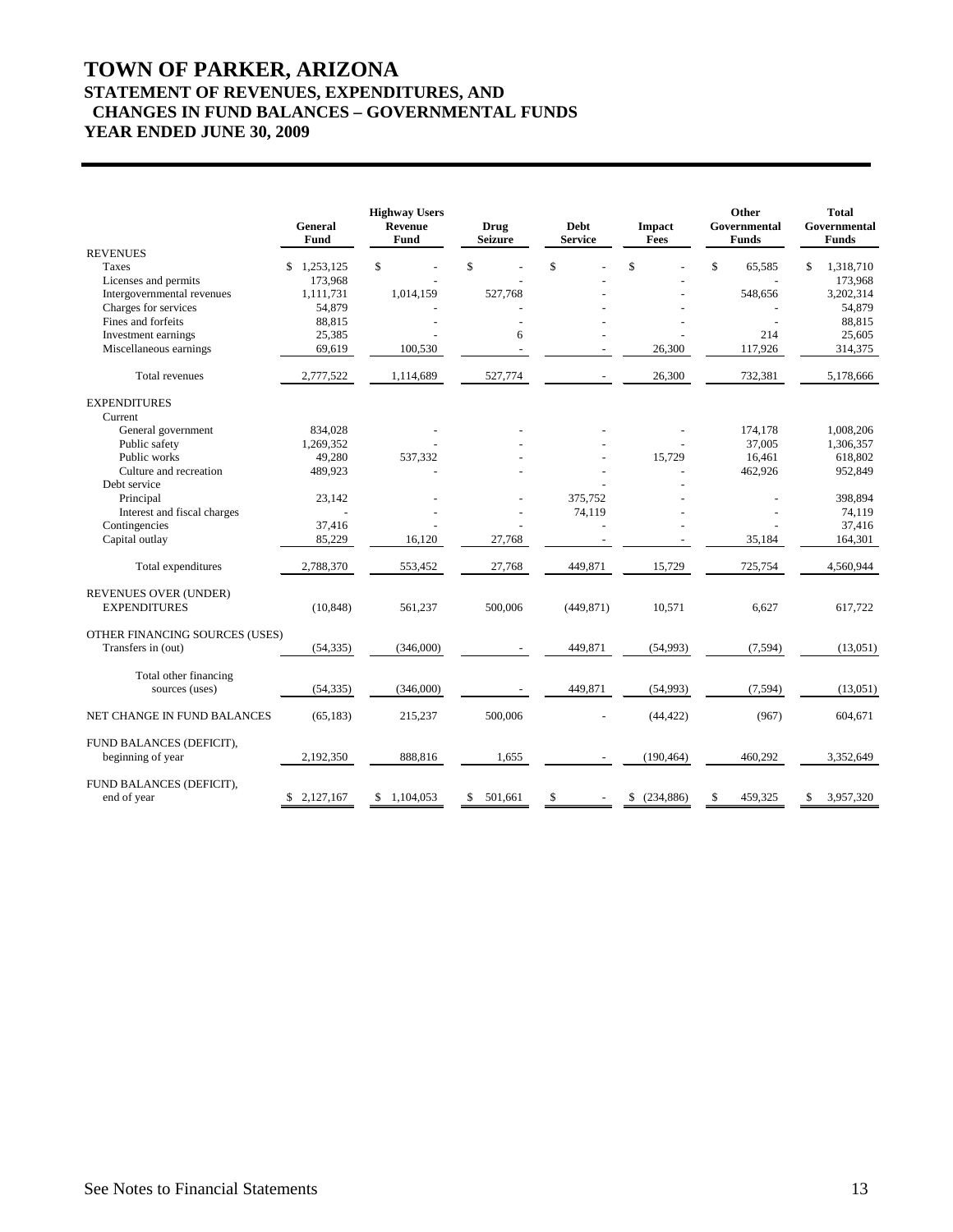# **TOWN OF PARKER, ARIZONA RECONCILIATION OF THE STATEMENT OF REVENUES, EXPENDITURES, AND CHANGES IN FUND BALANCES OF GOVERNMENTAL FUNDS TO THE STATEMENT OF ACTIVITIES YEAR ENDED JUNE 30, 2009**

| Net change in fund balances - total governmental funds                                                                                                                                                                                                                                  | \$<br>604,671                            |
|-----------------------------------------------------------------------------------------------------------------------------------------------------------------------------------------------------------------------------------------------------------------------------------------|------------------------------------------|
| Capital outlays are reported in governmental funds as expenditures.<br>However, in the statement of activities, the cost of those assets is<br>allocated over their estimated useful lives as depreciation expense.<br>In the current period, these amounts are:                        |                                          |
| Capital outlay<br>Depreciation expense                                                                                                                                                                                                                                                  | \$<br>164,301<br>(305,775)<br>(141, 474) |
| Proceeds from long-term debt provide current financial resources<br>to governmental funds but issuing debt increases long-term liabilities<br>in the Government-Wide Statement of Net Assets.                                                                                           |                                          |
| Payments of certain long-term obligations are reported as<br>expenditures in the governmental funds but are not reported<br>as expenses in the statement of activities.<br>Principal payments on long-term debt<br>Principal payments on capital lease                                  | 375,752<br>23,142<br>398,894             |
| Interest expense on long-term debt is reported in the Government-<br>Wide Statements of Activities and Changes in Net Assets, but does<br>not require the use of current financial resources. The following<br>amount represents the change in accrued interest from the<br>prior year. | 13,404                                   |
| Compensated absence expense reported in the statement<br>of activities do not require the use of current financial<br>resources and, therefore, are not reported as expenditures<br>in the governmental funds.                                                                          | 4,114                                    |
| Change in net assets of governmental activities                                                                                                                                                                                                                                         | \$<br>879,609                            |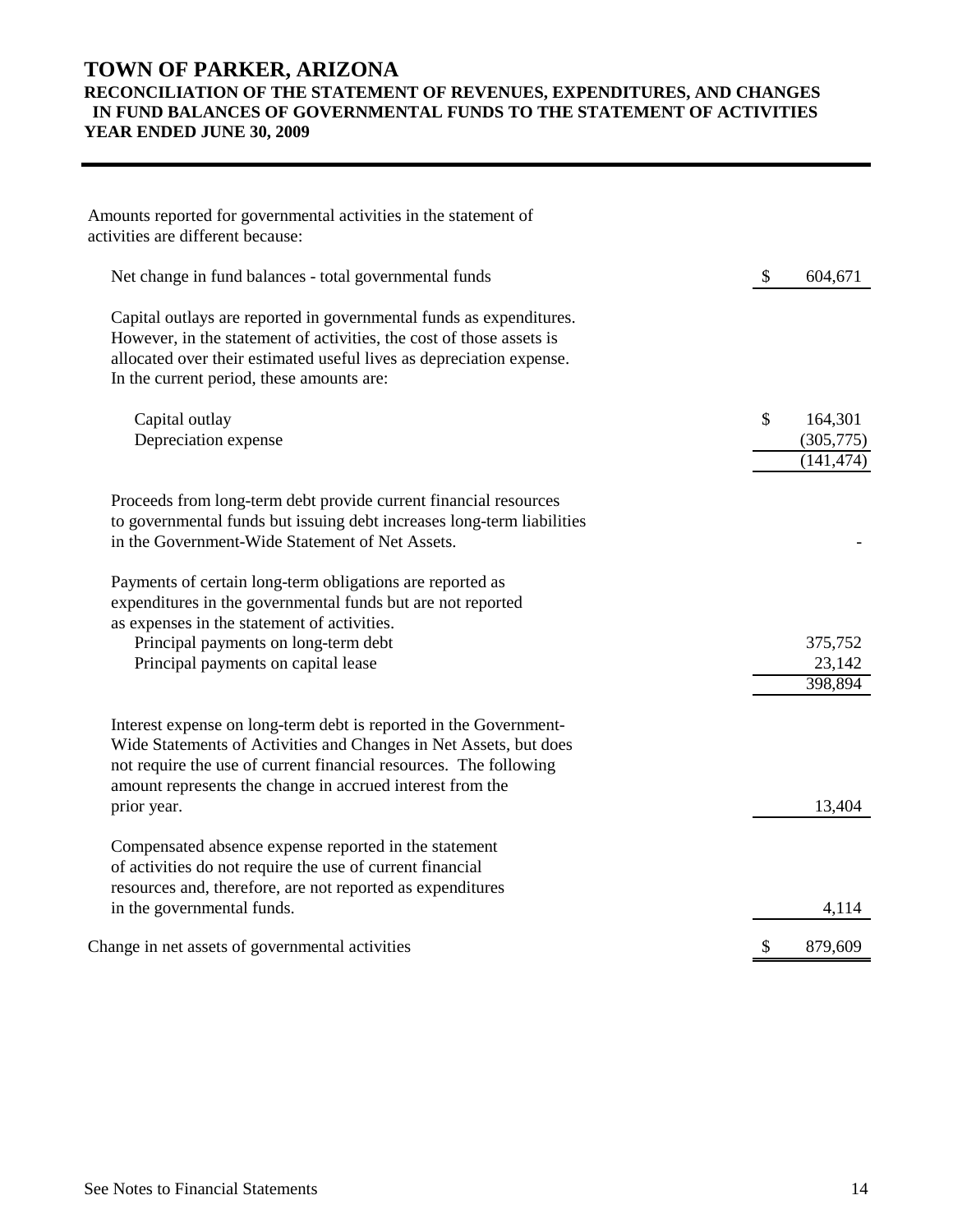# **TOWN OF PARKER, ARIZONA STATEMENT OF NET ASSETS PROPRIETARY FUNDS JUNE 30, 2009**

| <b>ASSETS</b>                                    | <b>Utility</b><br><b>Enterprise</b><br>Fund |
|--------------------------------------------------|---------------------------------------------|
| Current assets                                   |                                             |
| Cash and cash equivalents                        | \$<br>508,066                               |
| Accounts receivable, net of allowance            | 64,537                                      |
| Inventory of supplies, at cost                   | 60,100                                      |
| Total current assets                             | 632,703                                     |
| Noncurrent assets                                |                                             |
| Restricted cash:                                 |                                             |
| Customer deposits                                | 23,000                                      |
| Capital replacement                              | 58,000                                      |
| Capital assets, non-depreciable                  | 530,367                                     |
| Capital assets, depreciable, net                 | 2,911,318                                   |
| Total noncurrent assets                          | 3,522,685                                   |
| <b>Total assets</b>                              | 4,155,388                                   |
| <b>LIABILITIES</b>                               |                                             |
| <b>Current liabilities</b>                       |                                             |
| Accounts payable                                 | 20,622                                      |
| Accrued payroll and related taxes                | 8,579                                       |
| <b>Total current liabilities</b>                 | 29,201                                      |
| Customer deposits payable from restricted assets | 28,647                                      |
| <b>Total liabilities</b>                         | 57,848                                      |
| <b>NET ASSETS</b>                                |                                             |
| Invested in capital assets, net of related debt  | 3,441,685                                   |
| <b>Restricted for Rural Development</b>          | 50,000                                      |
| Unrestricted                                     | 605,855                                     |
| Total net assets                                 | 4,097,540                                   |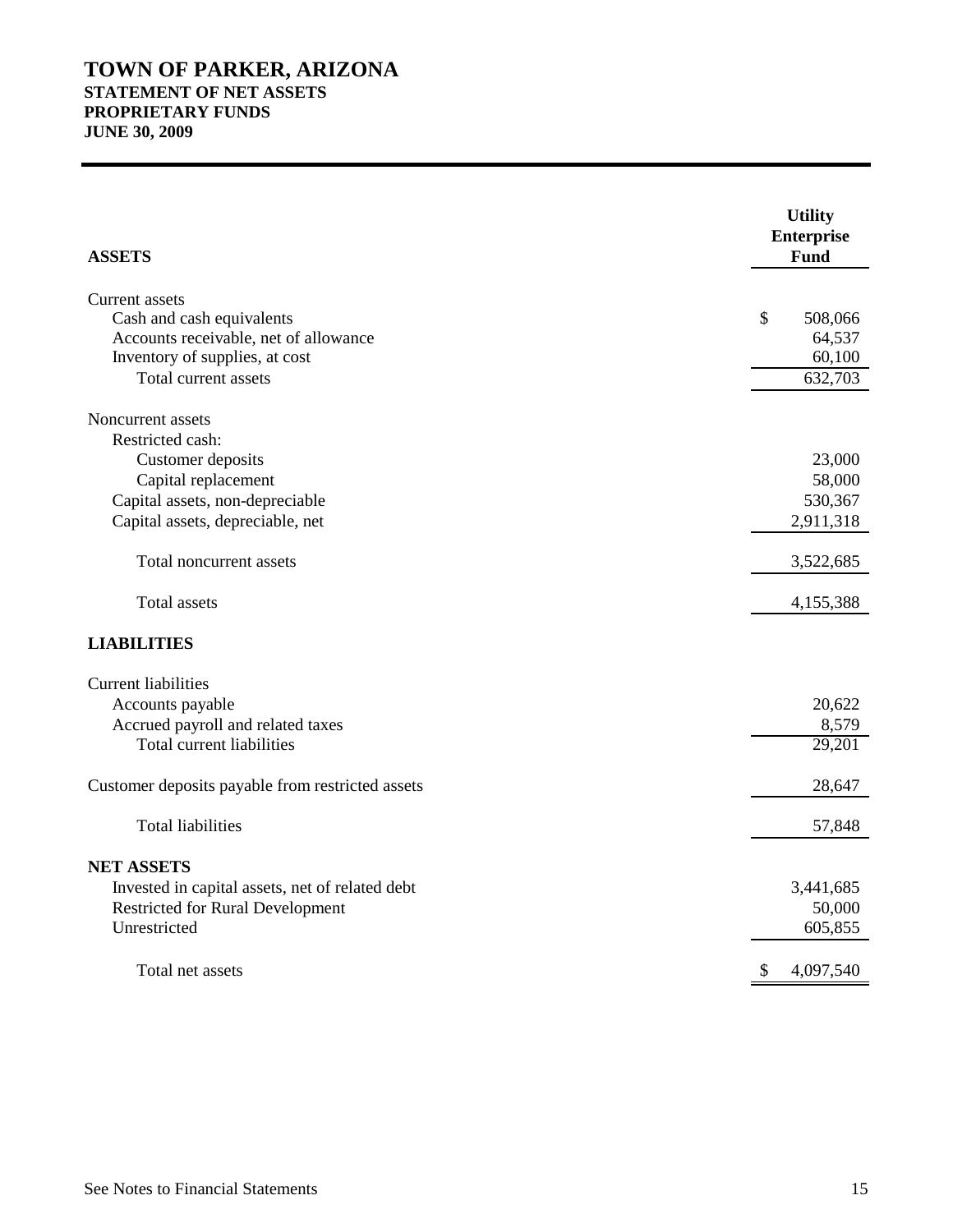# **TOWN OF PARKER, ARIZONA STATEMENT OF REVENUES, EXPENSES, AND CHANGES IN FUND NET ASSETS PROPRIETARY FUNDS YEAR ENDED JUNE 30, 2009**

|                                                                           | <b>Utility</b><br><b>Enterprise</b><br><b>Fund</b> |
|---------------------------------------------------------------------------|----------------------------------------------------|
| OPERATING REVENUES<br>Water services<br>Tap and turn-on fees<br>Penalties | \$<br>595,160<br>11,827<br>12,515                  |
| Total operating revenue                                                   | 619,502                                            |
| OPERATING EXPENSES<br>Cost of sales and services<br>Depreciation          | 536,389<br>176,001                                 |
| Total operating expenses                                                  | 712,390                                            |
| <b>OPERATING LOSS</b>                                                     | (92, 888)                                          |
| <b>TRANSFERS IN</b>                                                       | 13,051                                             |
| <b>CHANGE IN NET ASSETS</b>                                               | (79, 837)                                          |
| NET ASSETS, beginning of year                                             | 4,177,377                                          |
| NET ASSETS, end of year                                                   | 4,097,540                                          |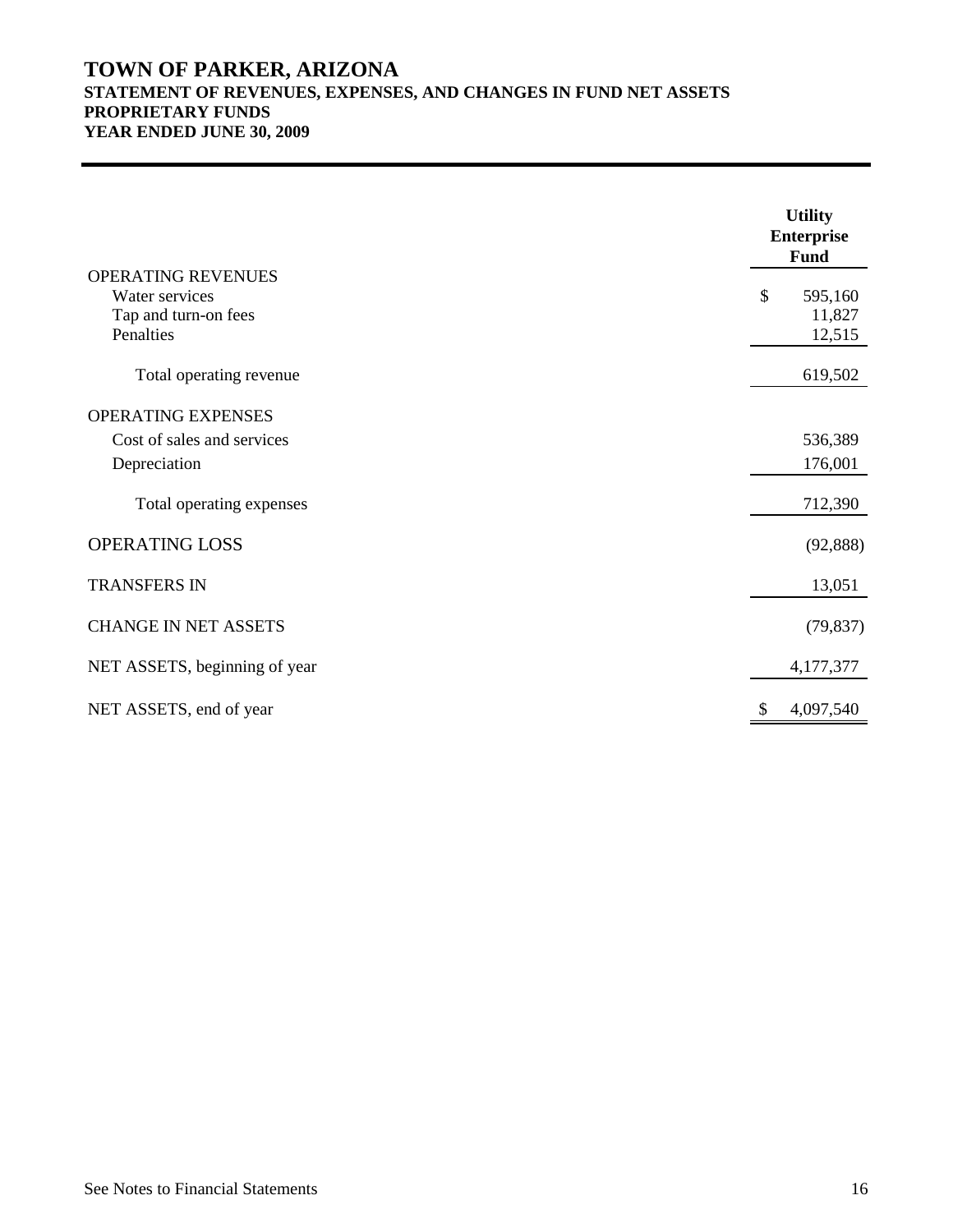# **TOWN OF PARKER, ARIZONA STATEMENT OF CASH FLOWS – PROPRIETARY FUNDS YEAR ENDED JUNE 30, 2009**

|                                                           |    | <b>Utility</b><br><b>Enterprise</b><br>Fund |
|-----------------------------------------------------------|----|---------------------------------------------|
| CASH FLOWS FROM OPERATING ACTIVITIES                      |    |                                             |
| Cash received from customers and users                    | \$ | 607,780                                     |
| Cash paid to suppliers                                    |    | (330, 640)                                  |
| Cash paid to employees                                    |    | (220,049)                                   |
| Net cash provided by operating activities                 |    | 57,091                                      |
| CASH FLOWS FROM NONCAPITAL FINANCING ACTIVITIES           |    |                                             |
| Transfers out                                             |    | 13,051                                      |
| CASH FLOWS FROM CAPITAL AND RELATED FINANCING ACTIVITIES  |    |                                             |
| Acquisition and construction of capital assets            |    | (62, 587)                                   |
| Net cash used in capital and related financing activities |    | (62, 587)                                   |
| NET CHANGE IN CASH AND CASH EQUIVALENTS                   |    | 7,555                                       |
| CASH AND CASH EQUIVALENTS, beginning of year              |    | 500,511                                     |
| CASH AND CASH EQUIVALENTS, end of year                    | S  | 508,066                                     |
| RECONCILIATION OF OPERATING LOSS TO NET CASH              |    |                                             |
| PROVIDED BY OPERATING ACTIVITIES                          |    |                                             |
| <b>Operating loss</b>                                     | \$ | (92, 888)                                   |
| Adjustments to reconcile operating income to net cash     |    |                                             |
| provided by operating activities                          |    |                                             |
| Depreciation expense                                      |    | 176,001                                     |
| (Increase) decrease in assets:                            |    |                                             |
| Accounts receivable                                       |    | (11, 722)                                   |
| Inventory of supplies                                     |    | 9,331                                       |
| Increase (decrease) in liabilities:                       |    |                                             |
| Accounts payable                                          |    | (25,797)                                    |
| Accrued payroll and related taxes                         |    | 1,529                                       |
| Deposits payable from restricted assets                   |    | 637                                         |
| Total adjustments                                         |    | 149,979                                     |
| Net cash provided by operating activities                 | \$ | 57,091                                      |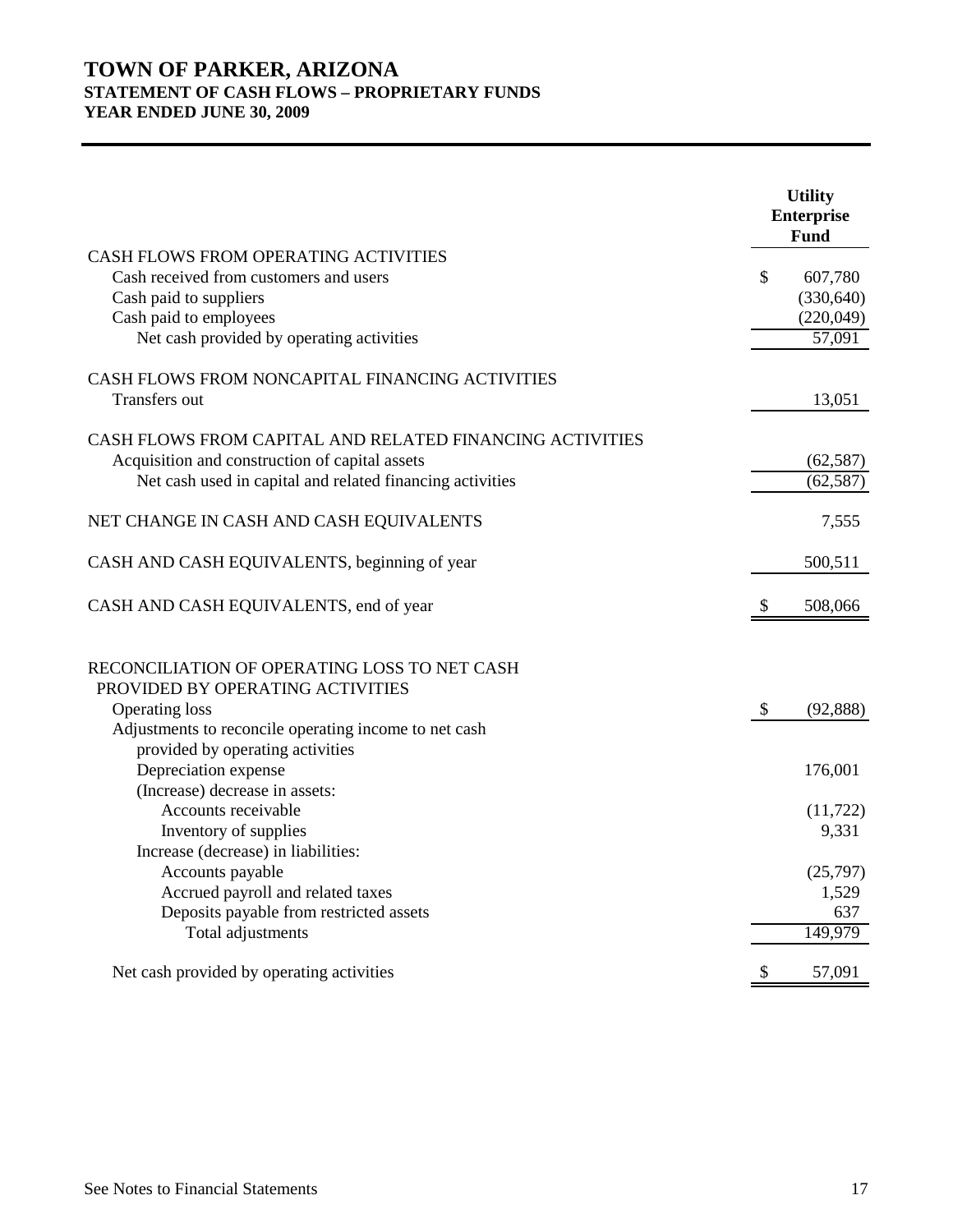# **TOWN OF PARKER, ARIZONA STATEMENT OF FIDUCIARY NET ASSETS – FIDUCIARY FUNDS JUNE 30, 2009**

**Utility Billing Agency Fund** ASSETS Cash and investments  $\qquad$  31,634 Accounts receivable Other 38,941 Total assets 70,575 LIABILITIES Accounts payable 70,575 NET ASSETS  $\begin{array}{c|c|c|c|c} \hline \mathbb{S} & & - \\ \hline \end{array}$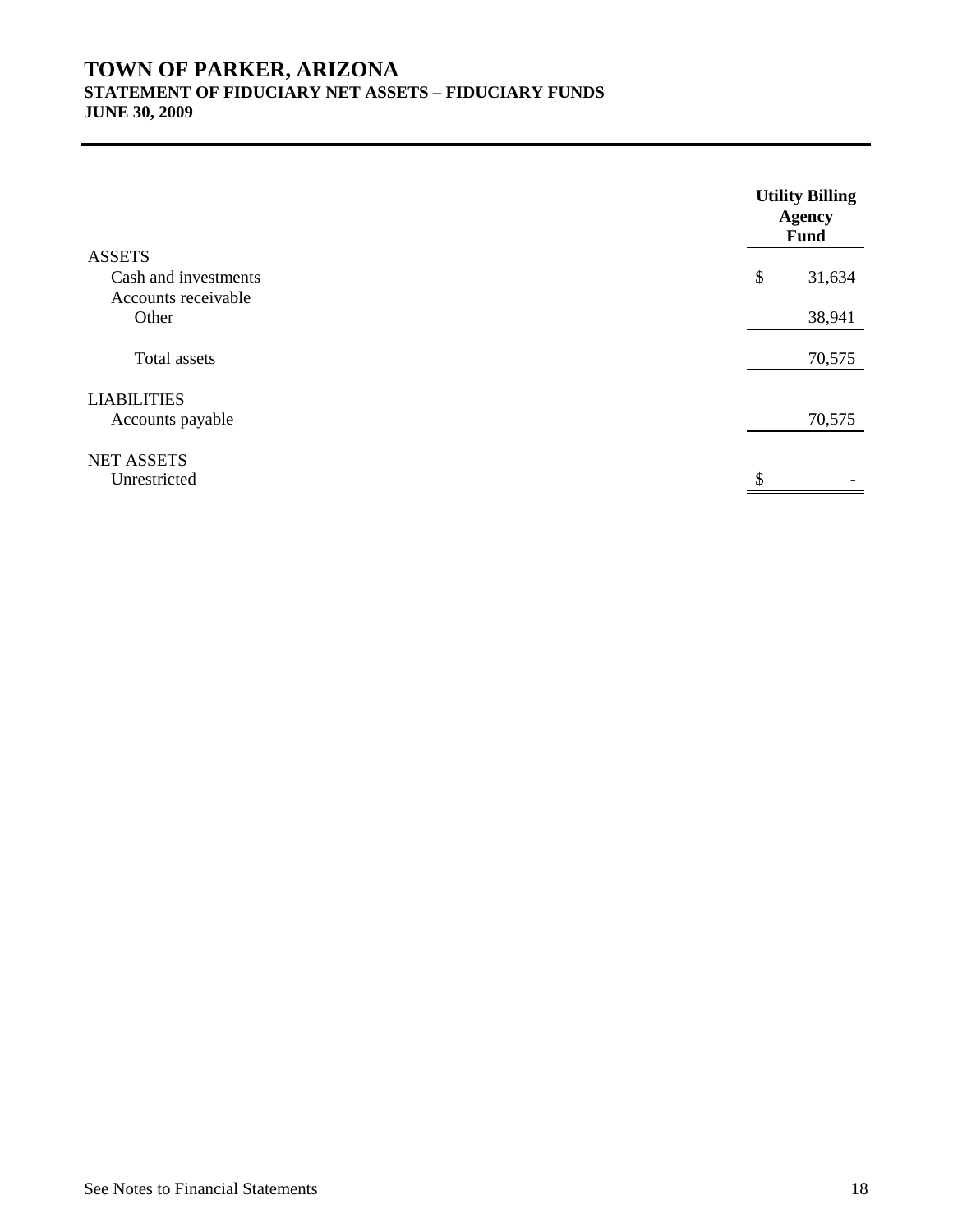# **TOWN OF PARKER, ARIZONA NOTES TO THE FINANCIAL STATEMENTS YEAR ENDED JUNE 30, 2009**

## **NOTE 1 - SUMMARY OF SIGNIFICANT ACCOUNTING POLICIES**

The basic financial statements of the Town of Parker, Arizona (the Town) have been prepared in conformity with accounting principles generally accepted in the United States of America (GAAP) as applied to government units. The Governmental Accounting Standards Board (GASB) is the accepted standard-setting body for establishing governmental accounting and financial reporting principles. A summary of the Town's more significant accounting policies follows.

#### *A. Reporting Entity*

The Town was incorporated on June 7, 1948 under Arizona Revised Statute Chapter 9, Section 101. Oversight responsibility includes financial interdependency, the selection of governing authority, the designation of management, the ability to significantly influence operations, and the accountability for fiscal matters.

#### Component Units

As required by accounting principles generally accepted in the United States of America, these financial statements present the primary government and its component units, entities for which the government is considered to be financially accountable. Blended component units, although legally separate entities, are in substance, part of the Town's operations, and so data from these units are combined with data of the primary government. Discretely presented component units, on the other hand, are reported in a separate column in the government-wide financial statements to emphasize they are legally separate from the Town. The blended component unit discussed below has a June 30 year-end. The Town has no discretely presented component units.

#### **Blended Component Unit**

The Town of Parker Municipal Property Corporation (MPC), a non-profit corporation, was created by the Town in 1998 primarily for the purpose of financing the costs of electric distribution to serve current and future development in Parker South. The MPC is governed by a Board of Directors appointed by the Town Council. For financial reporting purposes, transactions of the MPC are included as if it were part of the Town's operations.

#### **Joint Venture**

The Colorado River Sewage System Joint Venture is a sewage disposal system that carries out the collection, purification, and disposal of sewage and industrial waste for the Town and Colorado River Indian Tribes. The Joint Venture is controlled by a Board of Directors, composed of five members, two selected by the Town, two by the Tribes, while the fifth member is selected by the other four members with approval of the Secretary of the Interior or delegate. In accordance with terms of the Joint Venture agreement, on or prior to May 1 each year, the manager of the Joint Venture will prepare and submit a budget to the Board of Directors for approval and authorization. Funding is provided by user fees. Due to unavailability of information relating to the Town's joint venture share of profit or losses, a footnote disclosure only has been provided.

#### *B. Measurement Focus, Basis of Accounting, and Basis of Presentation*

The accounts of the Town are organized and operated on the basis of funds. A fund is an independent fiscal and accounting entity with a self-balancing set of accounts. Fund accounting segregates funds according to their intended purpose and is used to aid management in demonstrating compliance with finance-related legal and contractual provisions. The minimum number of funds is maintained consistent with legal and managerial requirements.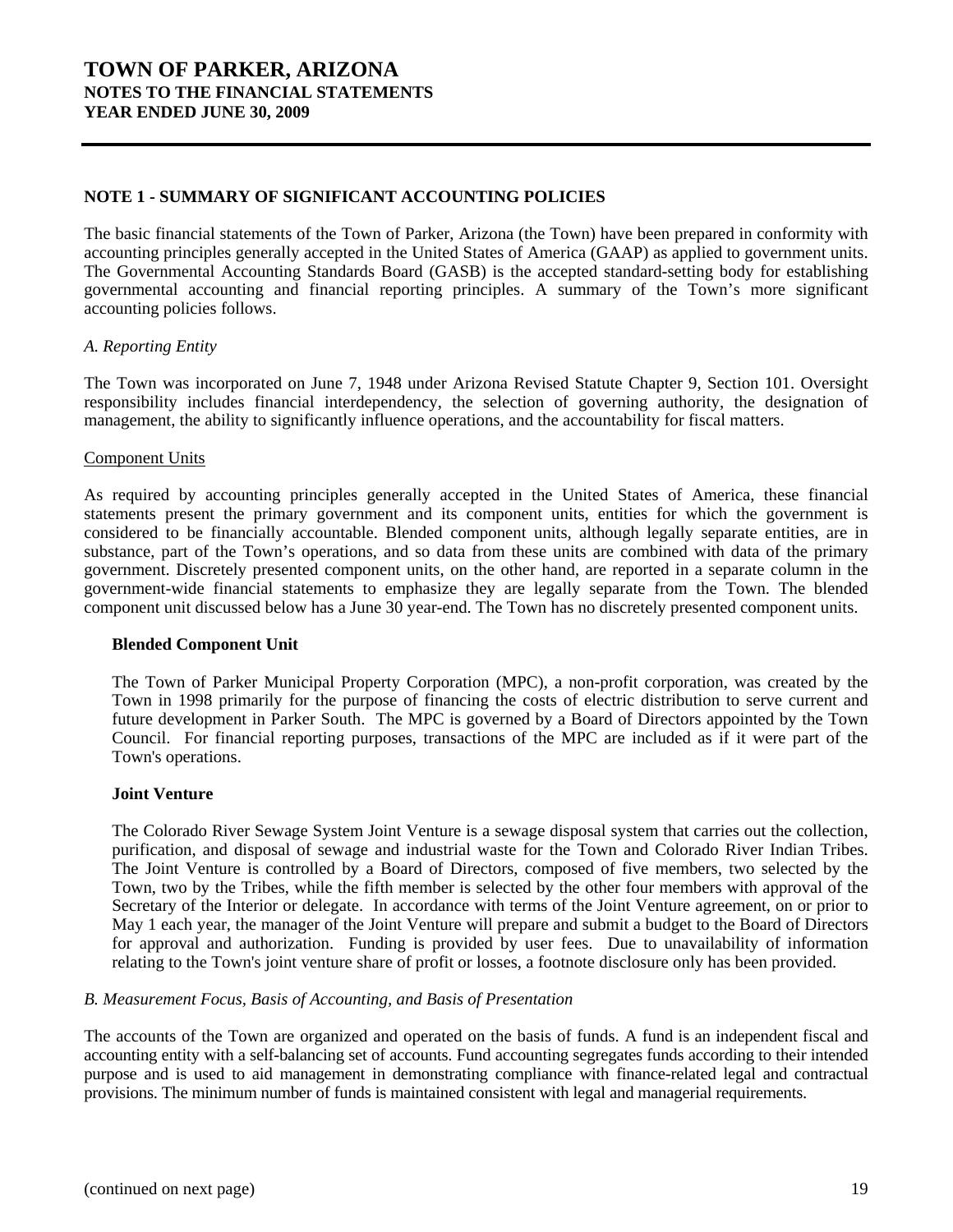#### Government-Wide Financial Statements

The statement of net assets and the statement of activities report all of the non-fiduciary activities of the Town, the primary government, as a whole. These statements distinguish between activities that are governmental and those that are considered business-type activities. Governmental activities, which are normally supported by intergovernmental revenues and transfers from business-type activities, are reported separately from business-type activities, which rely to a significant extent on fees and charges for services. Likewise, the primary government is reported separately from any legally separate, discretely presented component units for which the primary government is financially accountable. As mentioned above, the Town has no discretely presented component units.

The government-wide statements are prepared using the economic resources measurement focus and the accrual basis of accounting. This is the same approach used in the preparation of the proprietary fund and fiduciary fund financial statements but differs from the manner in which governmental fund financial statements are prepared. Revenues are recorded when earned and expenses are recorded when a liability is incurred, regardless of the timing of related cash flows. Grants and similar items are recognized as revenue as soon as all eligibility requirements imposed by the provider have been met.

The government-wide statements of activities present a comparison between expenses and program revenues for each segment of the business-type activities of the Town and for each governmental program. Direct expenses are those that are specifically associated with the specific function or segment. Program revenues include 1) charges to customers or applicants who purchase, use, or directly benefit from the goods, services, or privileges provided by a given function or segment and 2) grants and contributions that are restricted to meeting the operational or capital requirements of a particular function or segment. Revenues, which are not classified as program revenue, are presented as general revenues. The comparison of program revenues and expenses identifies the extent to which each program or business segment is self-financing or draws from the general revenues of the Town.

Net assets should be reported as restricted when constraints placed on net asset use are either externally imposed by creditors (such as through debt covenants), grantors, contributors, or laws or regulations of other governments or imposed by law through constitutional provisions or enabling legislation. The net assets restricted for other purposes result from special revenue funds and the restrictions on their net asset use.

#### Fund Financial Statements

Fund financial statements report detailed information about the Town. The focus of governmental and enterprise fund financial statements is on major funds rather than reporting funds by type. Each major fund is presented in a separate column. Non-major funds are aggregated and presented in a single column.

#### **Net Assets**

Net assets are required to be displayed in three components: 1) invested in capital assets, net of related debt, 2) restricted and 3) unrestricted. Invested in capital assets, net of related debt is capital assets net of accumulated depreciation and reduced by outstanding balances of any bond or debt that are attributable to the acquisition, construction, or improvements of those assets. Restricted net assets are those with constraints placed on their use by either: 1) externally imposed creditors (such as through debt covenants), grantors, contributors, or laws or regulations of other governments, or 2) imposed by law through constitutional provisions or enabling legislation. All net assets not otherwise classified as restricted, are shown as unrestricted resources first, then unrestricted resources as needed.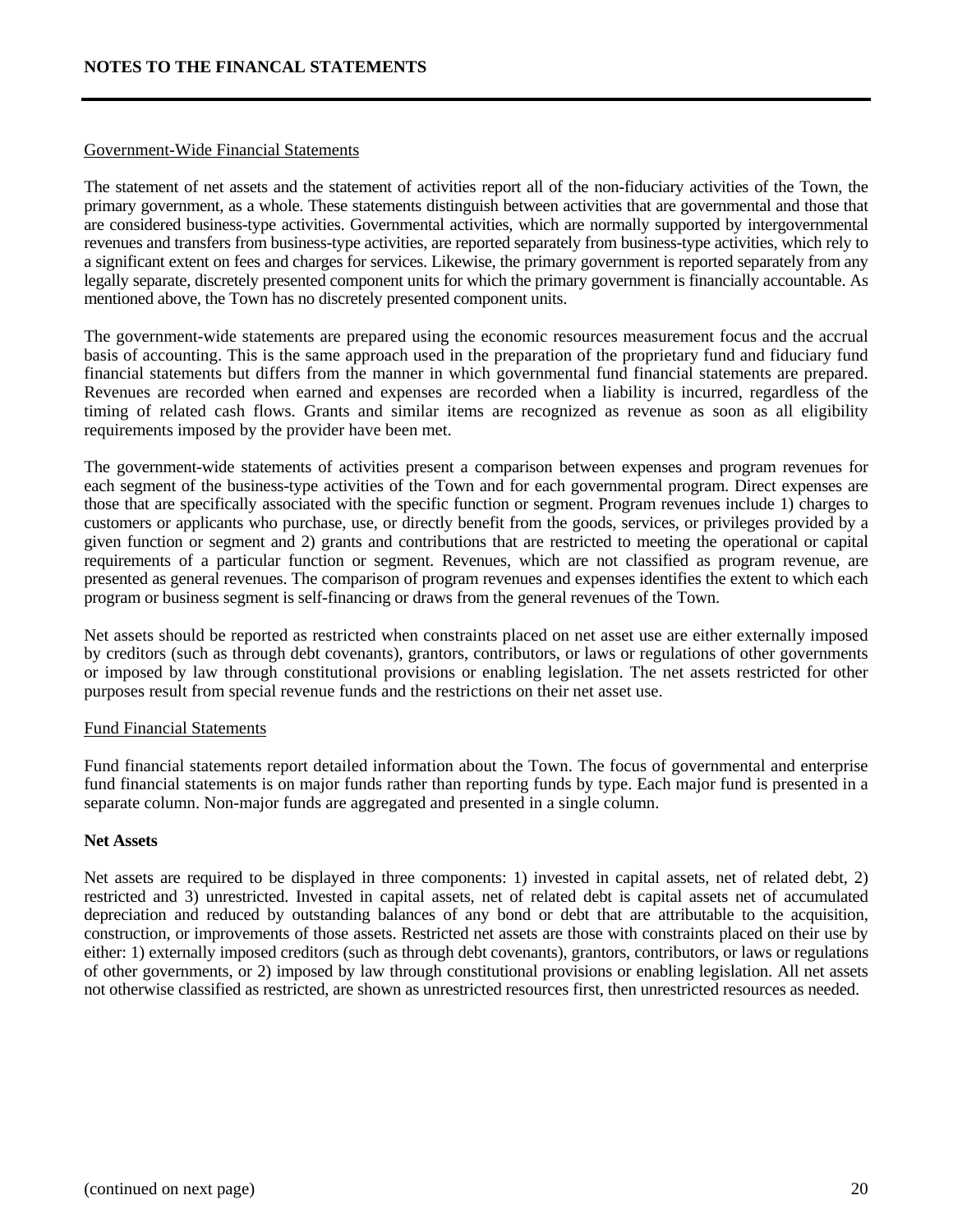#### **Governmental Funds**

All governmental funds are accounted for using modified accrual basis of accounting and current financial resources measurement focus. Revenues are considered to be available when they are collectible within the current period or soon enough thereafter to pay liabilities of the current period. Taxpayer-assessed income, gross receipts, and sales taxes are considered "measurable" when in the hands of intermediary collecting governments and are recognized as revenue at that time. Anticipated refunds of such taxes are recorded as liabilities and reductions of revenue when they are measurable and their validity seems certain.

Expenditures are generally recognized under the modified accrual basis of accounting when the related fund liability is incurred. An exception to this general rule includes principal and interest on long-term debt, including compensated absences, which is recognized when due.

The Town reports the following major governmental funds:

 GENERAL FUND – The General Fund is the general operating fund of the Town. It is used to account for all financial resources except for those required to be accounted for in another fund.

 HIGHWAY USER REVENUE FEE FUND – The HURF Fund accounts for revenue and expenditures that are legally restricted to expenditures for the construction, repair, and maintenance of public works and streets.

 IMPACT FEES FUND – The Impact Fees Fund accounts for revenues and expenditures that are restricted to the development of Parker South.

 DRUG SEIZURE – The Drug Seizure fund accounts for revenue and expenditures that are restricted to public safety.

#### **Proprietary Funds**

All proprietary funds are accounted for on the flow of economic resources measurement focus and use of the accrual basis of accounting. Under this method, revenues are recorded when earned and expenses are recorded at the time liabilities are incurred. Proprietary funds distinguish operating revenues and expenses from nonoperating items. Operating revenues and expenses generally result from providing services and producing and delivering goods in connection with a proprietary fund's principal ongoing operations. Revenues and expenses not meeting this definition are reported as non-operating revenues and expenses. The government-wide and proprietary funds apply Financial Accounting Standards Board (FASB) pronouncements and Accounting Principal Board (APB) opinions issued on or before November 30, 1989, unless these pronouncements conflict with or contradict GASB pronouncements, in which case, GASB prevails.

The Town reports the following major proprietary fund:

 UTILITY ENTERPRISE FUND – The Utility Enterprise Fund is used to account for provision of water distribution to the residents and commercial users of the Town.

In addition, the Town reports the following agency fund:

 UTILITY BILLING AGENCY FUND – The Utility Billing Agency Fund (not included in the governmentwide statements) is used to account for assets held by the Town as an agent for individuals, private organizations, other governments, and/or other funds. Agency Funds are custodial in nature (assets equal liabilities) and do not involve measurements of results of operations.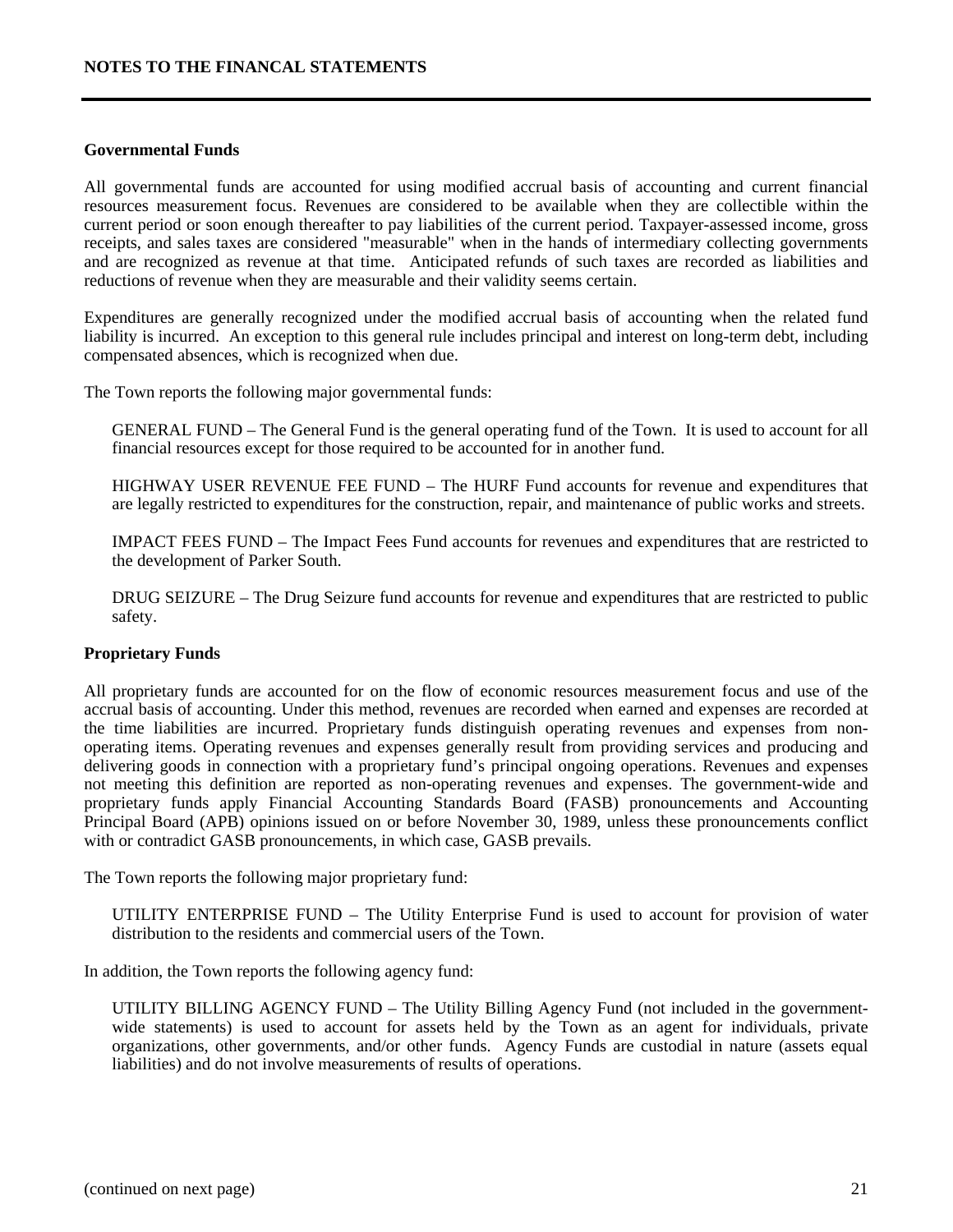When both restricted and unrestricted resources are available for use, it is the Town's policy to use restricted resources first, then unrestricted resources as they are needed.

#### **Budgetary Data**

Budgets are adopted for the General, Special Revenue, Capital Projects and Utility Enterprise Fund. The following procedures are followed in establishing the budgetary information in these financial statements:

- 1. The Town Manager submits to the Town Council a proposed operating budget for the fiscal year to commence on July 1, of the year. The proposed budget includes proposed expenditures and the means of financing them.
- 2. Public hearings and council workshops on the budget are held each year to obtain citizen input.
- 3. Prior to, or on the third Monday of July of each fiscal year, the Town Council must adopt a tentative budget. Once adopted, the total expenditures may not be increased upon final adoption, but may be decreased. The tentative budget must be published once a week for two consecutive weeks prior to final adoption. Final adoption must occur on or before the second Monday in August.
- 4. The level of control for each adopted budget is the fund level. The Town Manager may, subject to Town Council approval, transfer encumbered appropriation balances within a fund. With Town Council approval, transfers of unencumbered appropriation balances may be transferred between funds. Amounts shown are as originally adopted, or as amended by Council as of June 30, 2009. Appropriations lapse at year-end.
- 5. Formal budgetary integration was employed in all the budgeted funds as a management control device. All the fund budgets have been adopted on a consistent basis with the basic financial statements.

#### *C. Cash and Investments*

The Town's cash and cash equivalents are considered to be cash on hand, demand deposits and short-term investments with maturities of three months or less.

A pooled cash account and a pooled investment account are maintained for all Town funds. The pooling of funds provides the Town the ability to maximize earnings by investing larger amounts of idle cash for longer periods of time. The investments are invested primarily with the Arizona State Treasurer's Local Government Investment Pool.

Investments are stated at fair value. The fair value of each share in the Local Government Investment Pool is equal to \$1,596,845. Interest earnings, and correspondingly, interest expense for those funds with negative balances, are not allocated to the various funds.

#### *D. Receivables*

Accounts receivable consists primarily of utility service charges for water and garbage services and miscellaneous receivables from various sources.

#### *E. Transfers*

Legally authorized transfers from funds receiving revenues to funds through which the resources are to be expended and operating loss subsidies are recorded as transfers.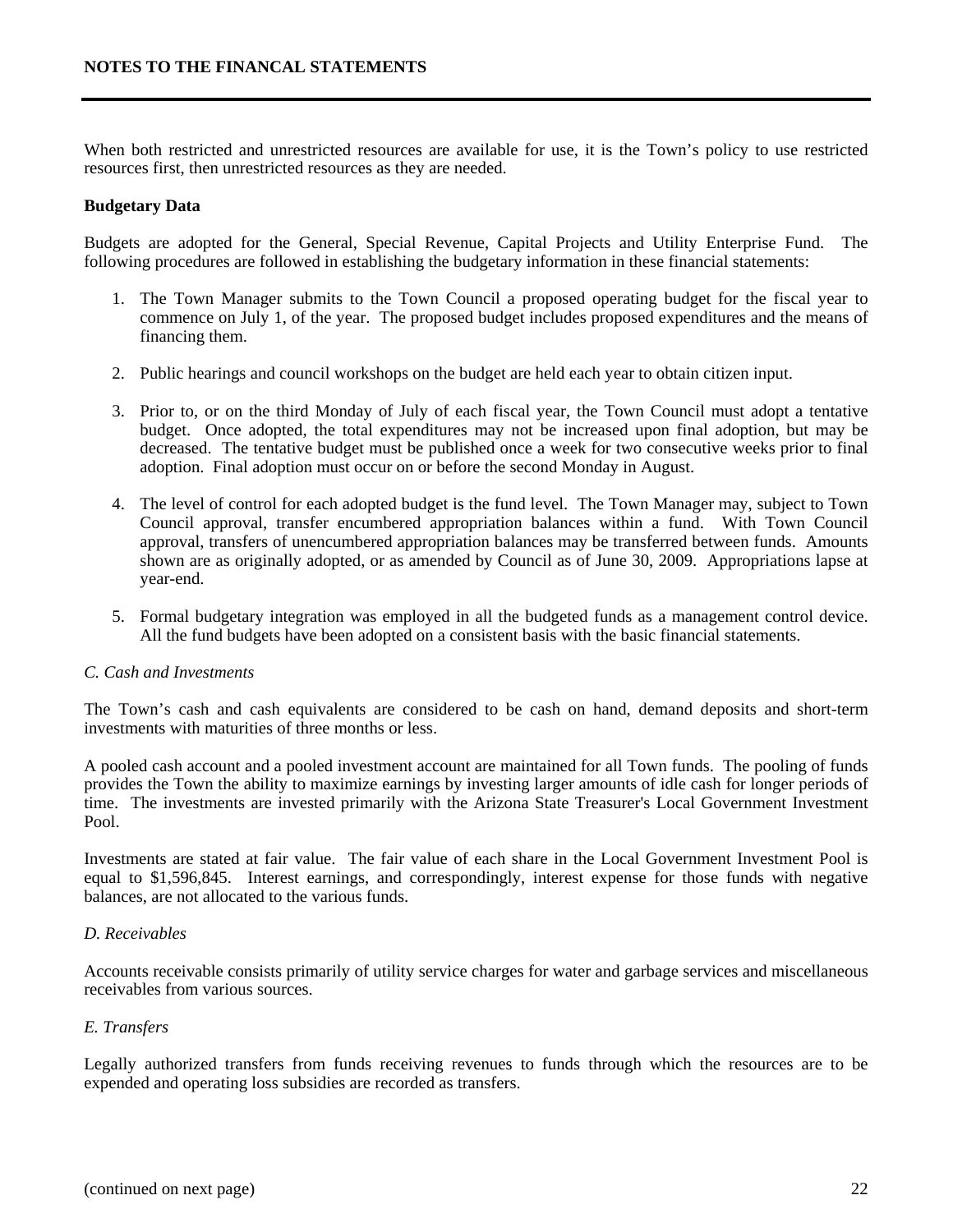#### *F. Inventories*

Inventories are valued at lower of cost (first-in, first-out method) or market, and consist of water works supplies in the Utility Enterprise Fund. Inventory items in other funds are not significant and are recorded as expenditures at the time of purchase. Therefore, the inventory items in the funds other than the Utility Enterprise Fund are not included in the balance sheets for those funds.

#### *G. Capital Assets*

Capital assets, which include property, plant, equipment, and infrastructure assets, are reported in the applicable governmental or business-type activities columns in the government-wide financial statements. The Town capitalizes all assets with an initial, individual cost greater than \$5,000 with an estimated useful life in excess of one year. The valuation basis for capital assets are historical costs, or where historical costs is not available, estimated historical costs based on replacement costs. Donated capital assets are capitalized at estimated fair value on date donated. The costs of normal maintenance and repairs that do not add to the value of the asset or materially extend assets lives are not capitalized.

Major outlays for capital assets and improvements are capitalized as projects are constructed. Interest incurred during the construction phase of capital assets of business-type activities is included as part of the capitalized value of the asset constructed.

Depreciation of governmental activities' capital assets is computed and recorded by the straight-line method using the following estimated useful lives:

| <b>Asset Classification</b> | Years   |
|-----------------------------|---------|
| <b>Buildings</b>            | $20-40$ |
| Building improvements       | 20      |
| Equipment                   | $5-10$  |
| Vehicles                    | $5-10$  |

Depreciation of business-type activities' capital assets is computed and recorded by the straight-line method using the following estimated useful lives:

| <b>Asset Classification</b> | Years     |
|-----------------------------|-----------|
| <b>Buildings</b>            | $20-40$   |
| Infrastructure              | $30 - 75$ |
| Equipment                   | $5-10$    |
| Vehicles                    | $5-10$    |
|                             |           |

#### *H. Compensated Absences*

Employees can earn vacation time at the rate of ten days per year for the first five years, 15 days per year after five years of service through nine years, and 20 days per year after ten years of service. The maximum permissible accumulation is 20 days of vacation for ten years of service or less, and 25 days for employees with more than ten years of service. At termination, employees are paid for any accumulated vacation up to the maximum accumulation. Vested or accumulated vacation leave is recorded as an expense and liability of those funds as the benefits accrue to employees.

Employees earn health leave at the rate of 12 days per year. The maximum accumulation is 24 days. Health leave is not a form of additional vacation time and upon termination, the accumulated health leave is not paid out to the employee. In accordance with the provision of Statement of Financial Accounting Standards No. 43 Accounting for Compensated Absences, no liability is recorded for nonvesting accumulating rights to receive sick pay benefits.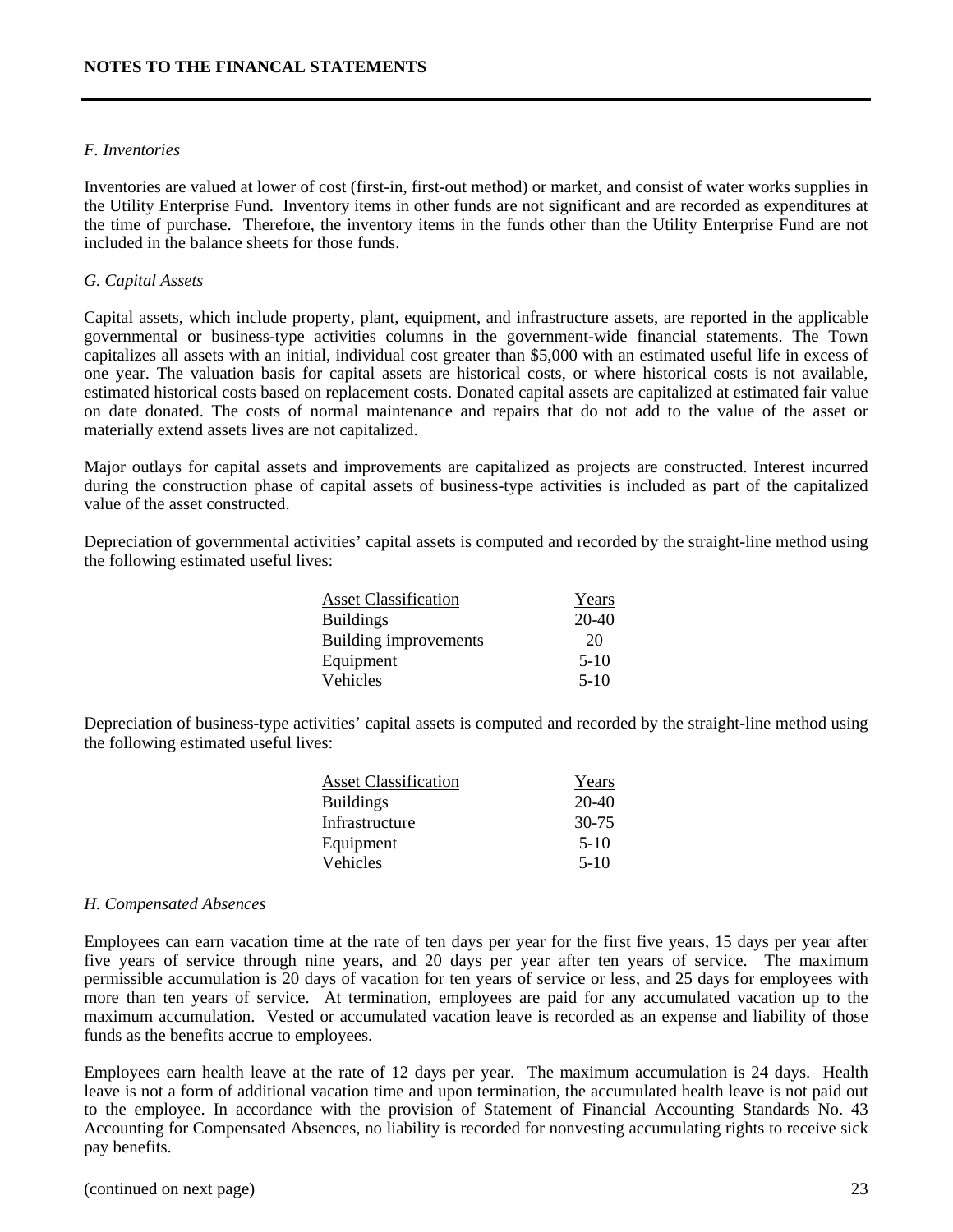#### *I. Funding of Retirement Plan Costs*

The Town funds retirement plan costs as accrued.

#### *J. Use of Estimates*

The preparation of financial statements in accordance with accounting principles generally accepted in the United States of America requires management to make estimates and assumptions that affect certain reported amounts and disclosures. Accordingly, actual results could differ from those estimates.

#### **NOTE 2 - DEPOSITS AND INVESTMENTS**

#### *Deposits*

At year-end, the carrying amount of the Town's deposits was \$2,962,216, and the total amount of bank balances was \$2,937,626. Of the bank balances' amount, \$500,000 were covered by federal depository insurance, and \$2,437,629 of the Town's deposits were uninsured or uncollateralized.

#### *Restricted Cash and Investments*

At year-end, the Town had restricted cash and investments in the amount of \$81,000. Of the restricted balances, \$23,000 was restricted for customer deposits and \$58,000 was restricted for the purchase of capital items.

#### *Investments*

Arizona Revised Statutes authorize the Town to invest idle funds in obligations of the U.S. Treasury and U.S. agencies, certificates of deposit, repurchase agreements, and in the Local Government Investment Pool of the Arizona State Treasurer.

As of June 30, 2009, the Town's investments totaled \$1,834,019, of which 1,596,845 were invested in the Local Government Investment Pool. In this pool, the Town's monies are combined with those of the other investors in the pool. As such, the Town does not own specific securities within the pool; they are, therefore, not categorized. The Local Government Investment Pool, however, is managed by the Arizona State Treasurer in accordance with Arizona law.

#### *Risk Disclosures*

*Interest Rate Risk* – As a means of limiting its exposure to fair value losses arising from rising interest rates, the Town's investment portfolio maturities do not exceed five years at time of purchase.

*Credit Risk* – State law limits investments in commercial paper and corporate bonds to the top two ratings issued by nationally recognized statistical rating organizations (NRSROs). The Town limits its investments in these investment types to the top rating issued by NRSROs, including raters Standard & Poor's, Fitch Ratings, and Moody's Investors Service.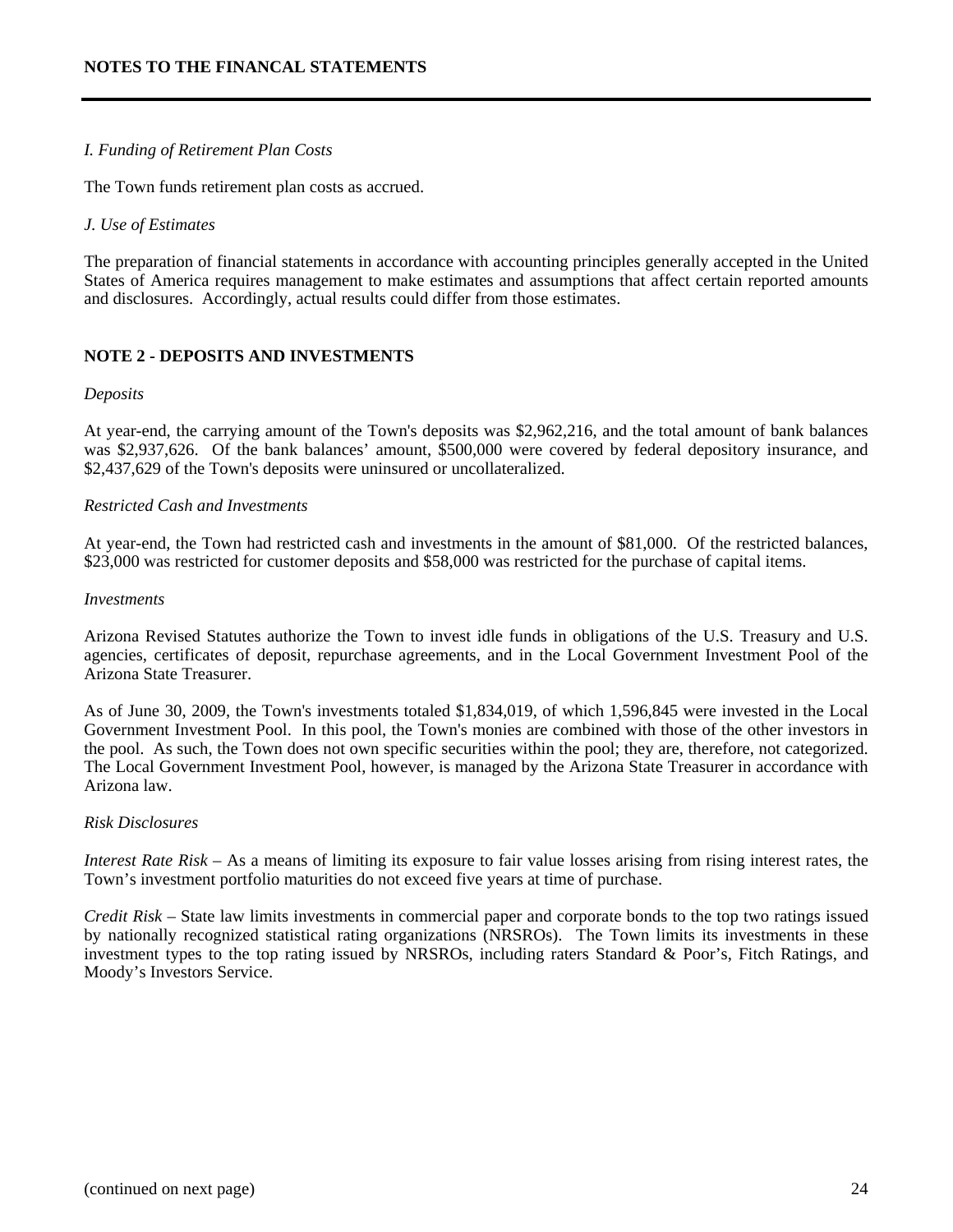#### **NOTE 3 - RECEIVABLES**

Receivables as of year-end for the governmental individual major and nonmajor funds and agency funds in the aggregate, including the applicable allowances for the uncollectible accounts are as follows:

|                       |                          | <b>Highway Users</b>     |                          | <b>Nonmajor</b>              | <b>Utility</b>            |     | <b>Utility</b>                       |              |
|-----------------------|--------------------------|--------------------------|--------------------------|------------------------------|---------------------------|-----|--------------------------------------|--------------|
|                       | General<br><b>Fund</b>   | Revenue<br><b>Fund</b>   | Drug<br><b>Seizure</b>   | Governmental<br><b>Funds</b> | <b>Enterprise</b><br>Fund |     | <b>Billing</b><br><b>Agency Fund</b> | <b>Total</b> |
| Receivables           |                          |                          |                          |                              |                           |     |                                      |              |
| <b>Customers</b>      | $\overline{\phantom{0}}$ | $\overline{\phantom{0}}$ | $\overline{\phantom{a}}$ | \$<br>31,823                 | \$<br>75,436              | \$. | $\overline{\phantom{0}}$             | 107.259      |
| Intergovernmental     | 168.654                  | 89,946                   |                          |                              |                           |     |                                      | 258,600      |
| Other                 |                          |                          | 92                       | $\overline{\phantom{0}}$     |                           |     | 38,941                               | 39,033       |
| Gross receivables     | 168.654                  | 89.946                   | 92                       | 31.823                       | 75.436                    |     | 38,941                               | 404,892      |
| Less allowance for    |                          |                          |                          |                              |                           |     |                                      |              |
| uncollectibles        |                          |                          |                          |                              | (10, 899)                 |     |                                      | (10, 899)    |
| Net total receivables | 168,654                  | 89,946                   | 92                       | 31,823                       | 64,537                    |     | 38,941                               | 393,993      |

#### **NOTE 4 - INTERFUND RECEIVABLES, PAYABLES, AND TRANSFERS**

|                          | <b>Transfers</b><br>in (out) | <b>Due</b><br>(to) from |
|--------------------------|------------------------------|-------------------------|
| Governmental funds       |                              |                         |
| Major governmental funds |                              |                         |
| General fund             |                              |                         |
| Unrestricted             | $\mathcal{S}$<br>(54, 335)   | \$<br>309,145           |
| <b>HURF</b> fund         | (346,000)                    |                         |
| <b>Impact Fees</b>       |                              | (234, 886)              |
| Debt Service             | 449,871                      |                         |
| <b>Impact Fees</b>       | (54,993)                     |                         |
| Other governmental funds |                              |                         |
| Unrestricted             | (7, 594)                     | (74,259)                |
|                          | (13,051)                     |                         |
| Business-type funds      |                              |                         |
| Utility enterprise fund  |                              |                         |
| Unrestricted             | 13,051                       |                         |
|                          | 13,051                       |                         |
| Total                    | S                            |                         |

Amounts due from or due to other funds represent short-term obligations on open account, and arise primarily from the nature of the Town's treatment of bank accounts. The Town maintains an overall checking account with each fund's cash pooled for banking purposes. Excess cash is invested in the State of Arizona Local Government Investment Pool to properly manage cash.

Transfers are made primarily to cover debt service payments and certain shared salary expenses.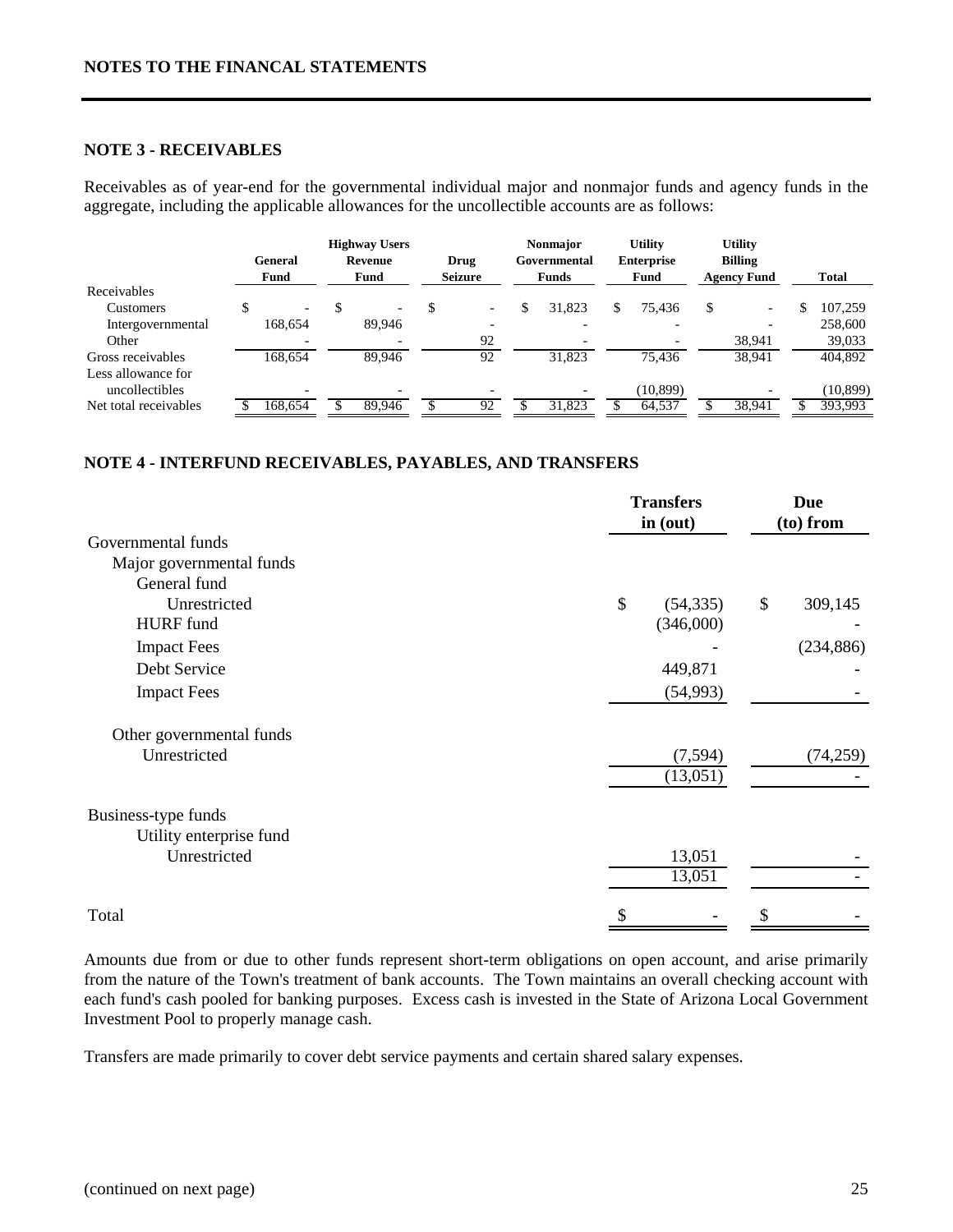# **NOTE 5 - CAPITAL ASSETS**

Capital assets activity for the year ended June 30, 2009, was as follows:

|                                             | <b>Beginning</b> |                  |                  | <b>Ending</b>  |
|---------------------------------------------|------------------|------------------|------------------|----------------|
|                                             | <b>Balance</b>   | <b>Increases</b> | <b>Deletions</b> | <b>Balance</b> |
| <b>Governmental activities:</b>             |                  |                  |                  |                |
| Not being depreciated:                      |                  |                  |                  |                |
| Land                                        | 881,525          | \$               |                  | S<br>881,525   |
| Total capital assets not being depreciated  | 881,525          |                  |                  | 881,525        |
| Other capital assets:                       |                  |                  |                  |                |
| Infrastructure                              | 2,798,751        | 15,266           |                  | 2,814,017      |
| Buildings and improvements                  | 1,281,923        | 2,770            |                  | 1,284,693      |
| Equipment and vehicles                      | 1,461,115        | 146,265          |                  | 1,607,380      |
| Total capital assets being depreciated      | 5,541,789        | 164,301          |                  | 5,706,090      |
| Less: Accumulated depreciation:             |                  |                  |                  |                |
| Infrastructure                              | (691, 649)       | (142,771)        |                  | (834, 420)     |
| Buildings and improvements                  | (497, 785)       | (35, 221)        |                  | (533,006)      |
| Equipment and vehicles                      | (1,200,366)      | (127, 783)       |                  | (1,328,149)    |
| Total accumulated depreciation              | (2,389,800)      | (305, 775)       |                  | (2,695,575)    |
| Total capital assets being depreciated, net | 3,151,989        | (141, 474)       |                  | 3,010,515      |
| Governmental activities capital assets, net | 4,033,514        | (141, 474)<br>S  |                  | 3,892,040      |

|                                              | <b>Beginning</b> |                  |                  | <b>Ending</b>  |  |
|----------------------------------------------|------------------|------------------|------------------|----------------|--|
|                                              | <b>Balance</b>   | <b>Increases</b> | <b>Decreases</b> | <b>Balance</b> |  |
| <b>Business-type activities:</b>             |                  |                  |                  |                |  |
| Not being depreciated:                       |                  |                  |                  |                |  |
| Land                                         | \$<br>42,314     | \$               | \$               | \$<br>42,314   |  |
| Construction in progress                     | 488,053          |                  |                  | 488,053        |  |
| Total capital assets not being depreciated   | 530,367          |                  |                  | 530,367        |  |
| Other capital assets:                        |                  |                  |                  |                |  |
| Infrastructure                               | 4,670,691        | 62,587           |                  | 4,733,278      |  |
| <b>Buildings</b>                             | 46,580           |                  |                  | 46,580         |  |
| Equipment and vehicles                       | 74,540           |                  |                  | 74,540         |  |
| Total capital assets being depreciated       | 4,791,811        | 62,587           |                  | 4,854,398      |  |
| Less: Accumulated depreciation:              |                  |                  |                  |                |  |
| Infrastructure                               | (1,669,666)      | (123, 978)       |                  | (1,793,644)    |  |
| <b>Buildings</b>                             | (15,712)         | (1,164)          |                  | (16, 876)      |  |
| Equipment and vehicles                       | (81,701)         | (50, 859)        |                  | (132, 560)     |  |
| Total accumulated depreciation               | (1,767,079)      | (176,001)        |                  | (1,943,080)    |  |
| Total capital assets being depreciated, net  | 3,024,732        | (113, 414)       |                  | 2,911,318      |  |
| Business-type activities capital assets, net | 3,555,099        | (113, 414)<br>\$ | \$               | 3,441,685      |  |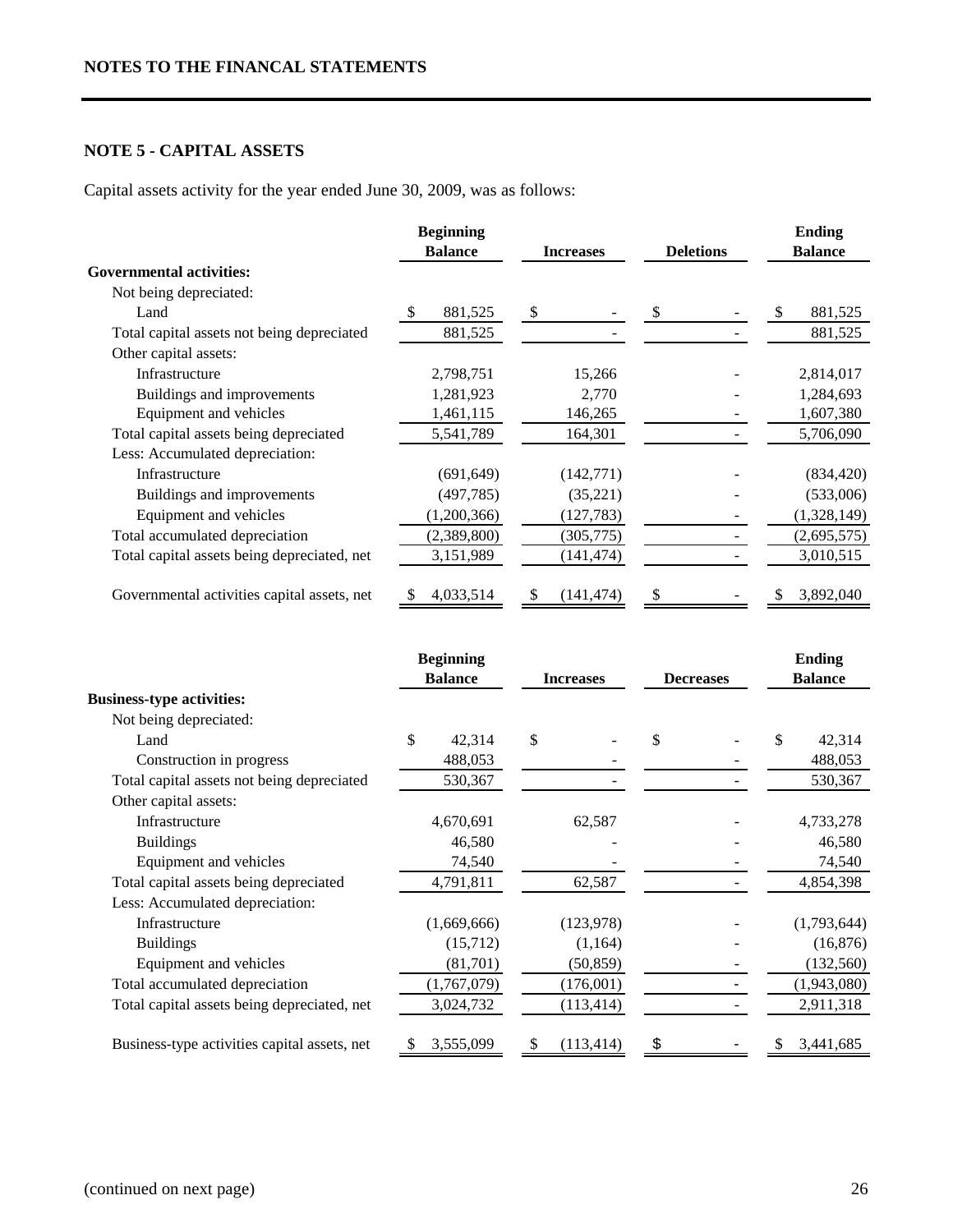Depreciation expense was charged by program/function as follows:

| Government Activities                               |              |
|-----------------------------------------------------|--------------|
| General government                                  | \$<br>24,677 |
| Public safety                                       | 45,178       |
| Public works                                        | 151,718      |
| Culture and recreation                              | 84,202       |
| Total governmental activities depreciation expense  | 305,775      |
| <b>Business - type Activities</b>                   |              |
| Utility enterprise fund                             | 176,001      |
| Total business-type activities depreciation expense | 176,001      |

# **NOTE 6 - LONG-TERM DEBT**

The following is a summary of long-term debt for the year ended June 30, 2009:

|                                  | <b>Beginning</b><br><b>Balance</b> | <b>Additions</b> | <b>Reductions</b> | <b>Ending</b><br><b>Balance</b> | <b>Amounts</b><br><b>Due Within</b><br><b>One Year</b> |
|----------------------------------|------------------------------------|------------------|-------------------|---------------------------------|--------------------------------------------------------|
| <b>Governmental activities:</b>  |                                    |                  |                   |                                 |                                                        |
| Governmental obligation bonds    |                                    |                  |                   |                                 |                                                        |
| <b>HURF</b> revenue bonds        | \$1,400,000                        | \$               | \$<br>(325,000)   | \$1,075,000                     | 340,000<br>S                                           |
| GADA revenue bonds               | 657,659                            |                  | (25,000)          | 632,659                         | 25,000                                                 |
|                                  | 2,057,659                          |                  | (350,000)         | 1,707,659                       | 365,000                                                |
| Notes payable                    |                                    |                  |                   |                                 |                                                        |
| USDA loan payable                | 475,734                            |                  | (25, 752)         | 449,982                         | 27,106                                                 |
| Capital leases                   |                                    |                  |                   |                                 |                                                        |
| Police vehicles, annual payments |                                    |                  |                   |                                 |                                                        |
| of \$26,199, including interest  |                                    |                  |                   |                                 |                                                        |
| at 6.4%, due January 22,         | 46,549                             |                  | (23, 142)         | 23,407                          | 23,407                                                 |
| Compensated absences             | 56,906                             | 72,468           | (76, 582)         | 52,792                          | 52,792                                                 |
| Governmental activities          |                                    |                  |                   |                                 |                                                        |
| long-term liabilities            | \$2,636,848                        | \$<br>72,468     | \$<br>(475, 476)  | \$2,233,840                     | \$<br>468,305                                          |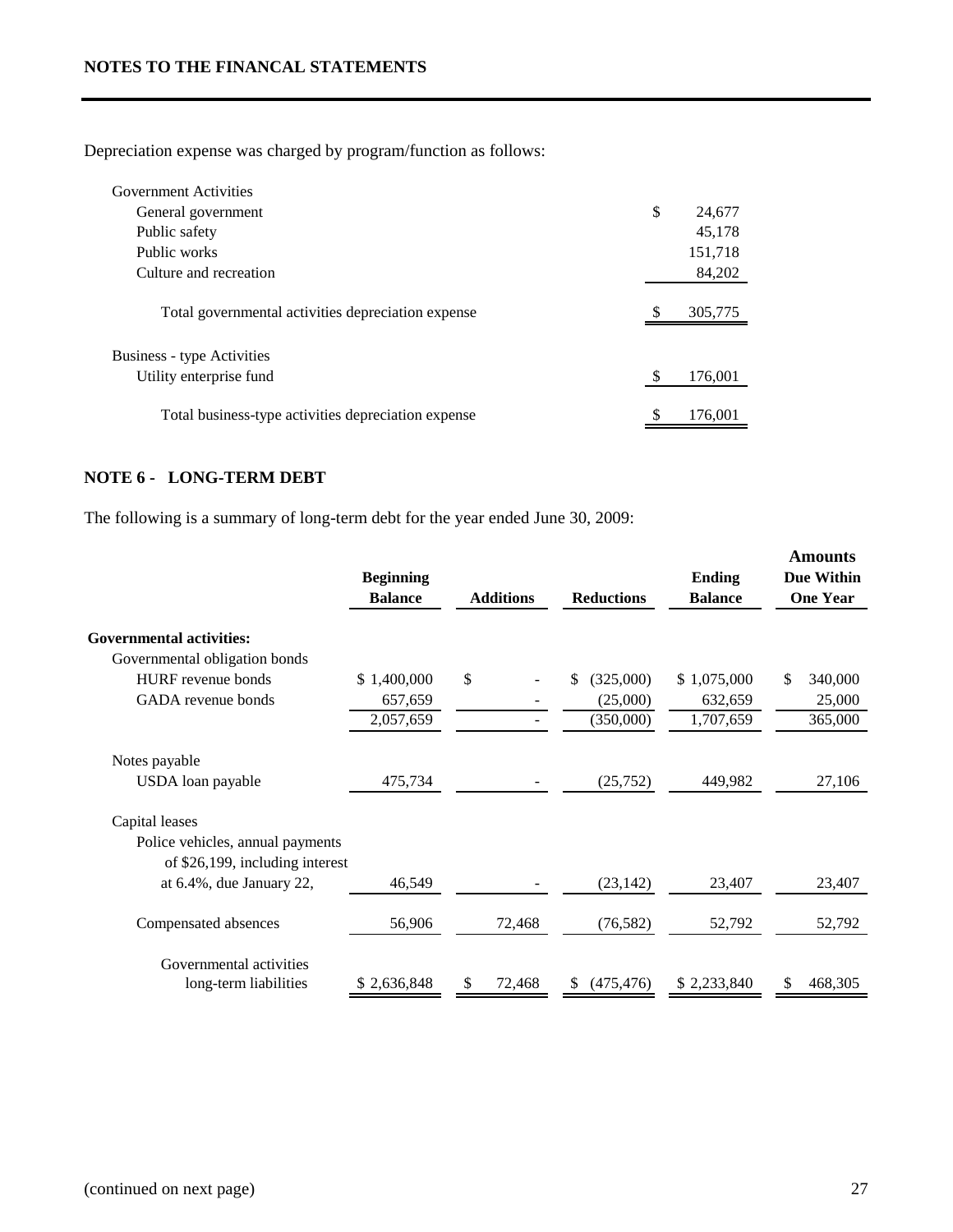| <b>Year Ended</b> | <b>HURF Revenue Bonds</b> |                          |                  | USDA Loan       | <b>GADA Revenue Bonds</b> |                 | <b>Police Vehicle Lease</b> |    |                          | <b>Total</b><br><b>Principal</b> |
|-------------------|---------------------------|--------------------------|------------------|-----------------|---------------------------|-----------------|-----------------------------|----|--------------------------|----------------------------------|
| June 30           | <b>Principal</b>          | <b>Interest</b>          | <b>Principal</b> | <b>Interest</b> | <b>Principal</b>          | <b>Interest</b> | <b>Principal</b>            |    | <b>Interest</b>          | and Interest                     |
| 2010              | \$ 340,000                | \$16,125                 | \$27.106         | \$22.430        | 25,000<br>S.              | \$28,918        | \$23,407                    | \$ | 1,576                    | \$<br>484,562                    |
| 2011              | 360,000                   | 11.025                   | 28.530           | 21,008          | 25,000                    | 27.918          |                             |    |                          | 473.481                          |
| 2012              | 375,000                   | 5,625                    | 30,025           | 19.511          | 25,000                    | 26,918          |                             |    | -                        | 482,079                          |
| 2013              |                           | $\overline{\phantom{0}}$ | 31,600           | 17.936          | 30,000                    | 25,818          |                             |    | $\overline{\phantom{0}}$ | 105.354                          |
| 2014-2017         |                           | $\overline{\phantom{0}}$ | 143,875          | 54,269          | 120,000                   | 90.674          |                             |    | -                        | 408.818                          |
| 2018-2022         |                           | $\overline{\phantom{0}}$ | 188.846          | 21,717          | 185,000                   | 79,790          |                             |    | -                        | 475,353                          |
| Thereafter        |                           |                          |                  |                 | 222,659                   | 29,577          |                             |    |                          | 252,236                          |
| Total             | #########                 | \$32,775                 | \$449.982        | \$156.871       | 632,659<br>SS.            | \$309.613       | \$23,407                    | S  | 1,576                    | \$2,681,883                      |

**Governmental Activities - Bonds, Loans, & Leases**

Included in the long-term obligations of the governmental activities is an accrual for vacation time, recorded as compensated absences of \$52,792. Sick time amounts have been earned by employees as of June 30, 2009, but the payment there of will not require available spendable resources.

#### *HURF Revenue Bonds*

Highway User Revenue Fee (HURF) bonds are issued specifically for the purpose of constructing street and highway projects. These bonds are repaid out of the HURF Fund by gas tax revenues collected by the State of Arizona and distributed to cities and towns based on a formula of population and gas sales within each county.

1998 Highway User Revenue Bonds Projects of 1997, Series A (1998) due in annual installments of \$100,000 to \$375,000 through July 1, 2012; average interest rate of 4.33 percent. Original issue amount, \$4,000,000.

There are a number of limitations and restrictions contained in the bond indentures. The Town is in compliance with all significant limitations and restrictions.

#### *GADA Revenue Bonds*

Greater Arizona Development Authority (GADA) bonds are issued specifically for the purpose of reconstruction of streets, construction of a water pipeline for the public works building and additions to a water treatment plant.

Greater Arizona Development Authority Infrastructure Revenue Bonds, Series 2007A due in annual installments of \$25,000 to \$50,000 through August 1, 2026, average interest rate of 4.49 percent. Original issuance amount \$690,402.

There are a number of limitations and restrictions contained in the bond indentures. The Town is in compliance with all significant limitations and restrictions.

#### *Loan Payable – USDA*

In September 2002, the Town obtained a loan of \$600,000 from the United States Department of Agriculture for the construction of a water facility plant for Parker South. The loan's outstanding balance as of June 30, 2009 was \$449,982. Monthly principal and interest payments began in September 2003. The stated interest rate of the loan is 5.125 percent, and the note matures on September 11, 2022.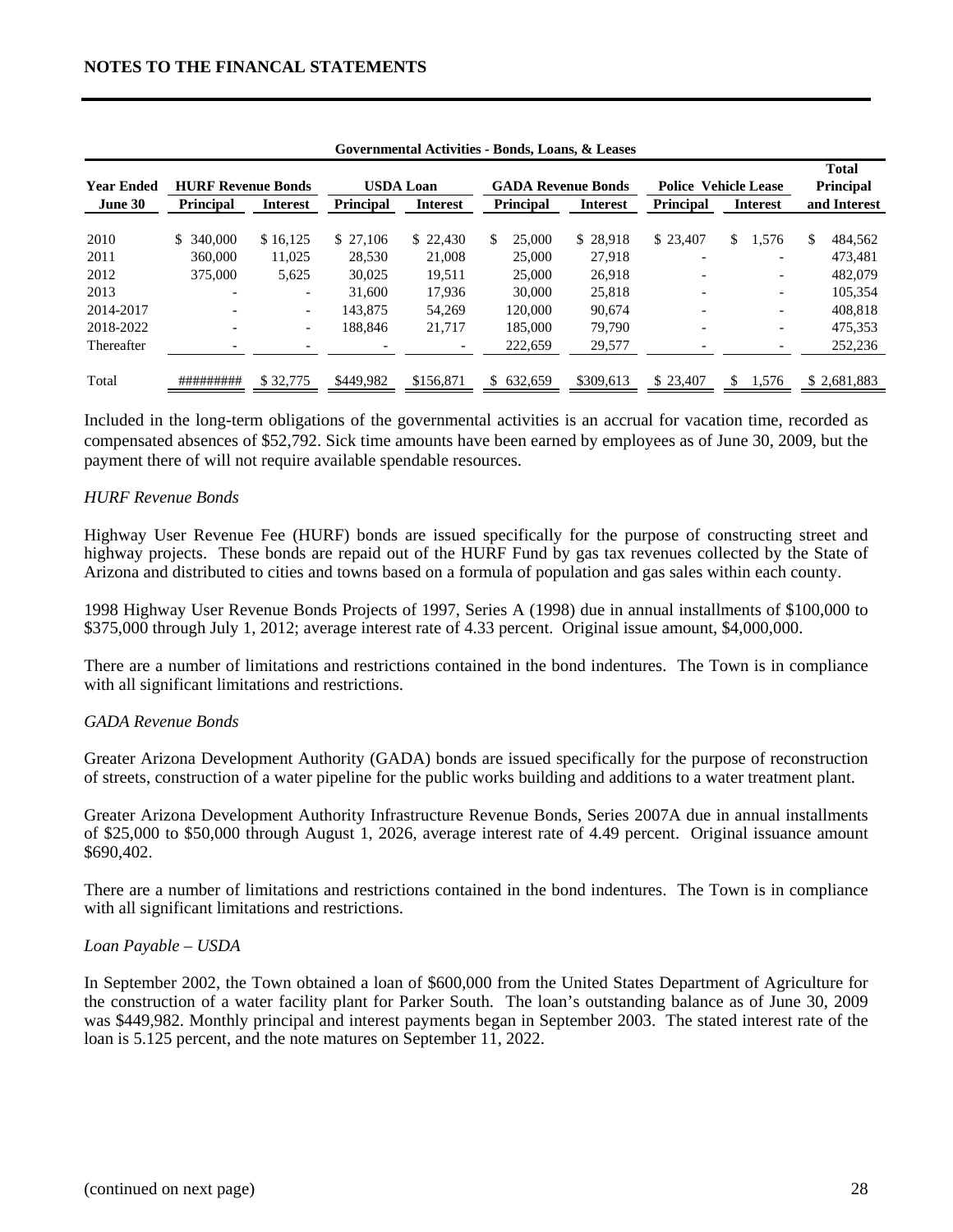#### *Capital Leases*

The Town has acquired several assets under the provisions of long-term lease/purchase agreements classified as capital leases. All of the agreements provide for purchase options. The Town obtained financing for the leases in the amount of \$78,597, the loans outstanding balance at June 30, 2009 was \$24,624. Monthly principal and interest payments began in January 2008. The stated interest rate of the loan is 6.5 percent. The note matures on January 22, 2010. The total cost of the assets acquired under capital lease was \$78,597 with an accumulated depreciation of \$53,974 as of June 30, 2009.

#### **NOTE 7 - WASTE BILLING AGREEMENT**

The Town has entered into an agreement with a privately owned waste disposal company whereby the Town bills and collects disposal customers for services provided. These amounts are recorded in the Utility Billing Agency Fund. The Town receives ten percent of the collections and remits the balance to the disposal company. Revenues received by the Town under this agreement are recorded in the Utility Enterprise Fund.

#### **NOTE 8 - INVESTMENT IN JOINT VENTURE**

The Town's investment in the Colorado River Sewage System Joint Venture is based upon the ratio of gallonage of sewage contributed to the System to the total gallonage of sewage processed through the plant by each joint venture member. As of June 30, 2009, the percentage of net profits or losses allocable to each joint venture member is not available to adequately record the Town's proportionate share of the joint venture operations. Below are balances as of June 30, 2009:

| <b>ASSETS</b>                                   |                 |
|-------------------------------------------------|-----------------|
| Current assets                                  | \$<br>815,472   |
| Investments                                     | 590,875         |
| Note receivable                                 | 6,000           |
| Capital assets, non-depreciable                 | 61,213          |
| Capital assets, depreciable, net                | 1,140,451       |
| <b>Total Assets</b>                             | 2,614,011       |
| <b>LIABILITIES AND NET ASSETS</b>               |                 |
| <b>Current liabilities</b>                      | \$<br>38,481    |
| Net assets                                      |                 |
| Invested in capital assets, net of related debt | 1,201,664       |
| Unrestricted                                    | 1,373,866       |
|                                                 | 2,575,530       |
| Total                                           | 2,614,011       |
| OPERATING REVENUE AND EXPENSES                  |                 |
| Operating revenue                               | \$<br>1,106,686 |
| Operating expense, less depreciation            | 956,912         |
| Depreciation expense                            | 165,473         |
| Total expense                                   | 1,122,385       |
| Operating gain                                  | (15,699)        |
| Non-operating income                            | 65,401          |
| Net profit                                      | 49,702          |
|                                                 |                 |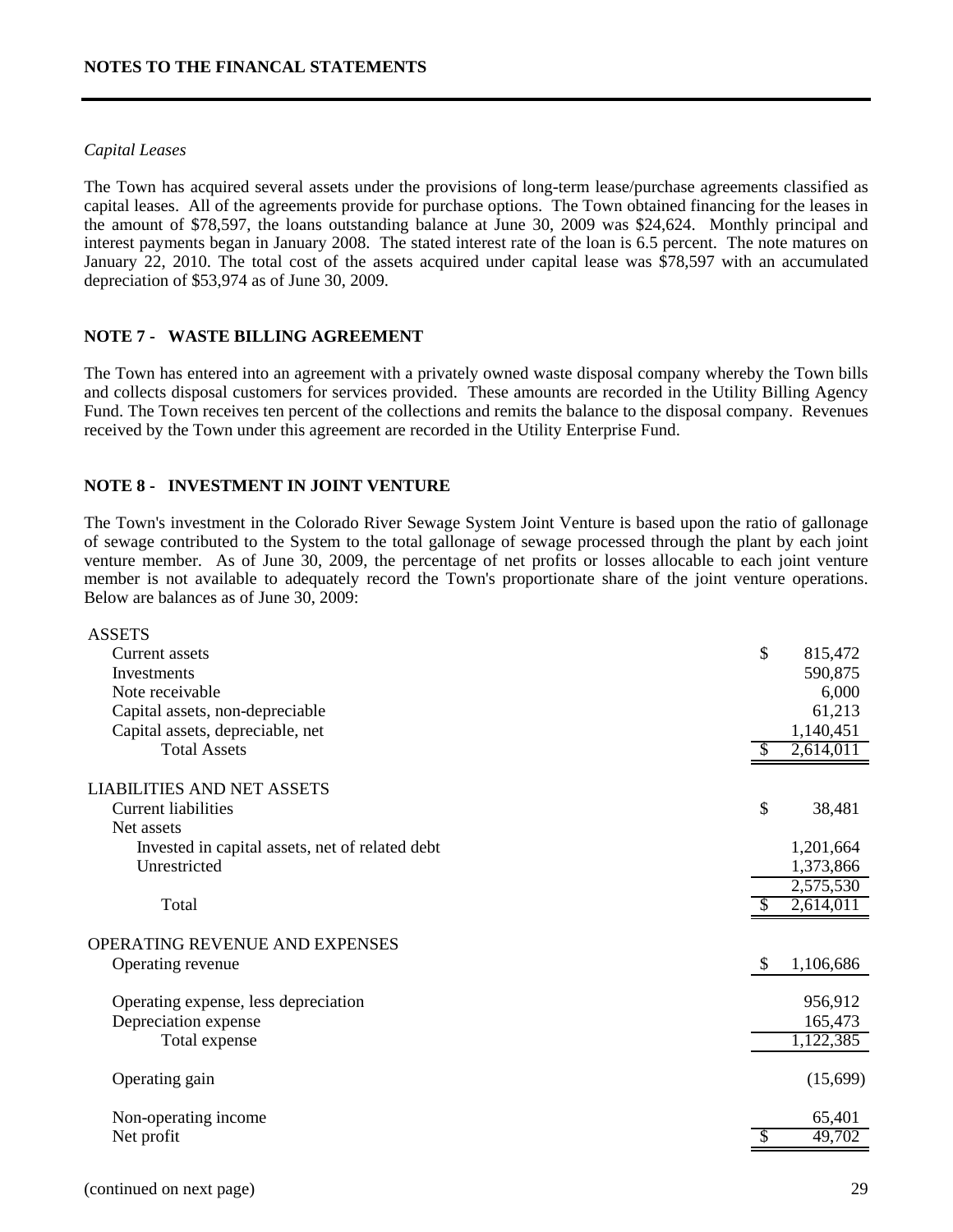#### **NOTE 9 - EMPLOYEE RETIREMENT PLANS**

#### *Retirement Systems*

The Town's permanent full-time employees belong to statewide government retirement systems. Sworn police officers belong to the Arizona Public Safety Personnel Retirement System. Other Town employees belong to the Arizona State Retirement Plan.

#### *Arizona State Retirement Plan*

#### A. Plan Description

The Arizona State Retirement System (the System) is a cost-sharing, multiple-employer, defined benefit plan covering employees of Arizona school districts, the State and certain political subdivision. The System provides for retirement, disability, health insurance benefits, and death and survivor benefits. Benefits are paid from resources contributed by members and employers and from earnings on the invested funds. The Arizona Revised Statutes provide statutory authority for determining the employees' and employer contribution amounts as a percentage of covered payroll. The Arizona State Retirement System issues a publicly available financial report that includes financial statements and required supplementary information for the System. That report may be obtained by writing to Arizona State Retirement System, 3300 North Central Avenue, Suite 1300, Phoenix, AZ 85012 or by calling (602) 240-2000.

#### B. Funding Policy

Under state statutes, employee member contributions to the System were fixed at 7.65 percent of their compensation for the year ended June 30, 2009, with the contributions made by payroll deduction. Employers are required to contribute at the same rate as employees. Although the statutes prescribe the basis of making the actuarial calculation, the Arizona legislature is able to change to contribution rate from that actuarially determined rate. The total contributions made by the Town for the years ended June 30, 2009, 2008, and 2007 were \$110,996, \$79,479, and \$58,974, respectively, equal to the required contributions for each year.

#### *Retirement Plan for Public Safety Employees*

#### A. Plan Description

The Town contributes to an agent multiple-employer retirement plan, the Arizona Public Safety Personnel Retirement System (APSPRS), for public safety employees. The APSPRS functions as an investment and administrative agent for the Town with respect to the retirement plan for policemen. The APSPRS provides retirement benefits as well as death and disability benefits. Both benefits and contributions are determined by State of Arizona statutes. The APSPRS issues a publicly available financial report that includes financial statements and required supplementary information for the plan. That report may be obtained by writing to Public Safety Personnel Retirement System, 1020 East Missouri Avenue, Phoenix, AZ 85014 or by calling (602) 255- 5575.

#### B. Annual Pension Cost

For 2009, the Town's annual pension cost of \$37,784 for APSPRS was equal to the Town's required and actual contributions. The required contribution was determined as part of the June 30, 2008 actuarial valuation using the individual entry age normal cost method. Significant actuarial assumptions used in determining the pension benefit obligation include (a) a rate of return on the investment of present and future assets of 17.5% per year compounded annually, (b) projected salary increases of 5.5% to 8.5% per year compounded annually attributable to inflation, and (c) additional projected salary increases ranging from 1.0% to 4.0% per year, depending on age, attributable to seniority/merit. The actuarial value of APSPRS assets are determined on a smoothed market basis which spreads differences between actual and assumed investment return over a four-year period.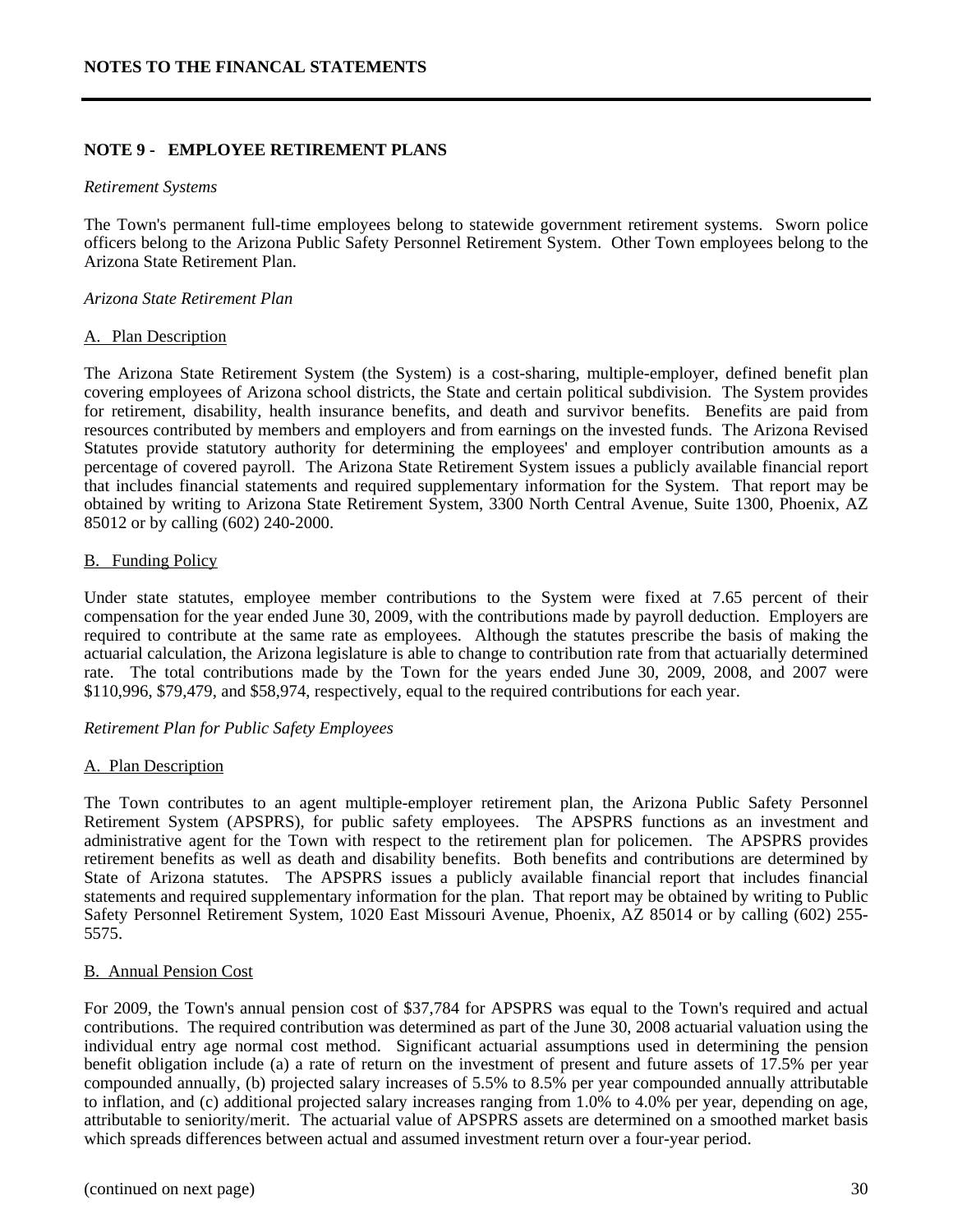|                                                             |    |        | THE C-Teat Treng Hilbringhon for AT 51 KG |                                  |  |  |
|-------------------------------------------------------------|----|--------|-------------------------------------------|----------------------------------|--|--|
| <b>Annual Pension</b><br>Fiscal Year<br>Ended<br>Cost (APC) |    |        | Percentage of<br><b>APC</b> Contributed   | <b>Net Pension</b><br>Obligation |  |  |
| 6/30/2008                                                   | \$ | 38,685 | 100%                                      | \$                               |  |  |
| 6/30/2007                                                   | \$ | 23,373 | 100%                                      | \$                               |  |  |
| 6/30/2006                                                   | S  | 26,622 | 100%                                      | S                                |  |  |

**Three-Year Trend Information for APSPRS**

## **NOTE 10 - RISK MANAGEMENT**

The Town is exposed to various risks of loss relating to torts; theft of, damage to and destruction of asset; errors and omissions; and natural disasters. Thus, the Town participates in the Arizona Municipal Risk Retention Pool (AMRRP), which provides a comprehensive municipal coverage program including property, general liability, public official's liability, automobile liability, and physical damage, bonds, and crime. The basic coverage program is standard for all participants and deemed to be appropriate by the governing board of the AMRRP. Individual limits are determined by the Council and staff members.

The limit for the basic coverage is \$13 million per occurrence on a claim made basis. The AMRRP is structured such that member premiums are based on the actuarial review that will provide adequate reserves to allow the pool to meet its expected financial obligation. The pool has the authority to assess its members' additional premiums should reserves and annual premiums be insufficient to meet the pools obligations. The Town can be assessed up to the amount of the current year's contribution. The Town's obligation is to file claims timely. The AMRRP is responsible for investigating claims and billing the Town for any deductible portion. The Town's loss has not exceeded its coverage in any of the last three years, and the deductible portion has not been material to the Town's financial position.

#### **NOTE 11 - DEFICIT FUND BALANCES**

The following Special Revenue funds have deficit fund equity balances as of June 30, 2009 as a result of revenues inadequate to cover expenses. Future revenue collected is expected to fund the deficit fund equity balances.

| WIFA Fund               | (9,486)    |
|-------------------------|------------|
| <b>Impact Fees Fund</b> | (234, 886) |
| <b>CDBG</b>             | (8,155)    |

#### **NOTE 12 - CONTINGENT LIABILITY**

The Town is a party to a number of legal actions arising in the ordinary course of its business. In management's opinion, the Town has adequate legal defenses regarding each of these actions and does not believe that they will materially affect the Town's operations or financial position.

# # # # #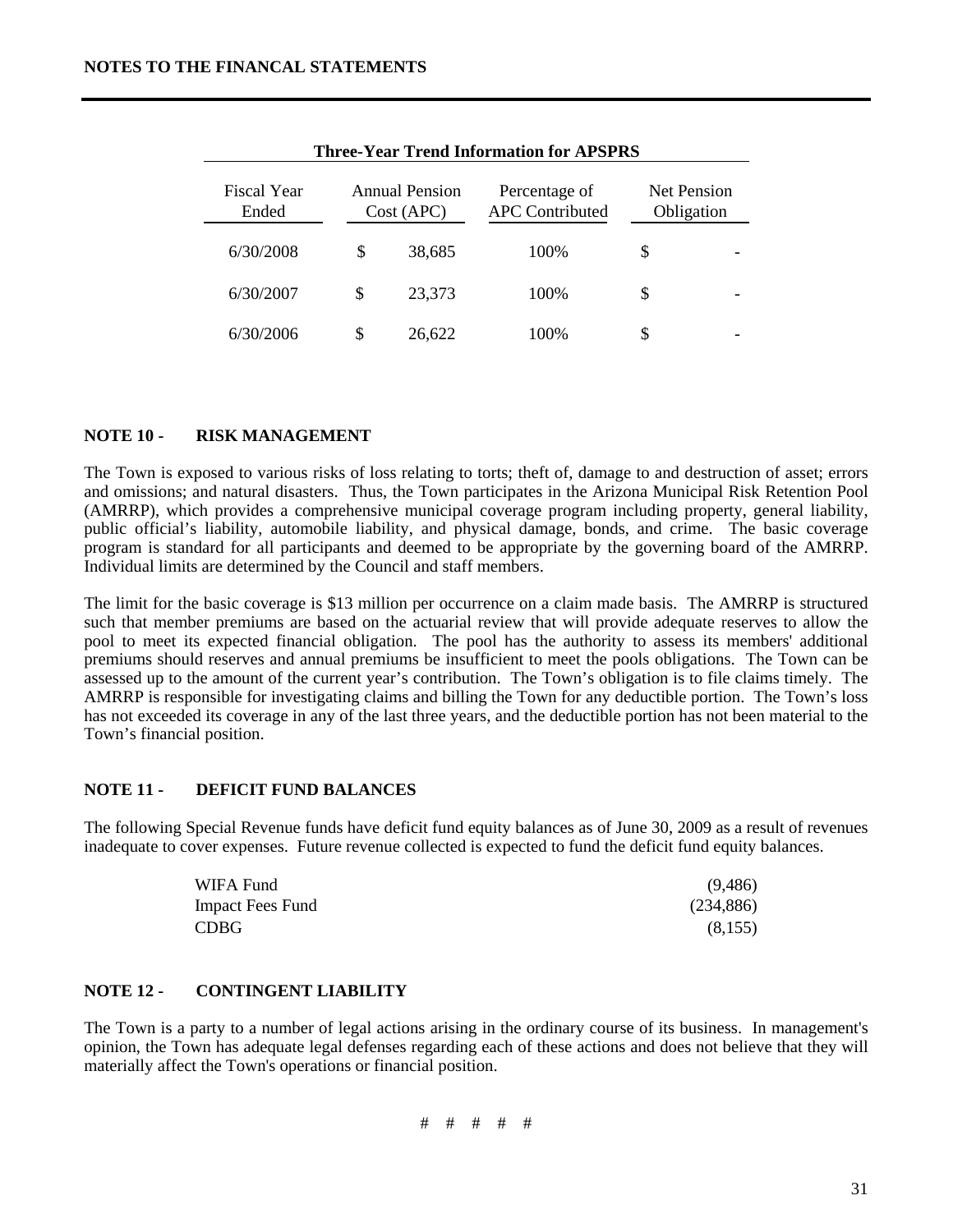# **TOWN OF PARKER, ARIZONA**

# **REQUIRED SUPPLEMENTAL INFORMATION**

This portion of supplementary information contains statements, schedules or other information that the Governmental Accounting Standards Board (GASB) has determined to be necessary to supplement, although not required to be part of, the basic statements of the Town.

| <b>Required Supplementary Information:</b>                                         | Page |
|------------------------------------------------------------------------------------|------|
| Required Supplemental Information - Arizona Public Safety Personnel                | 32   |
| Required Supplemental Information – Schedule of Revenues, Expenditures and Changes | 33   |
| Required Supplemental Information – Schedule of Revenues, Expenditures and Changes |      |
| Required Supplemental Information – Schedule of Expenditures – Budget and Actual – | 37   |
|                                                                                    | 38   |
| Statement of Revenues, Expenditures and Changes in Fund Balances –                 | 39   |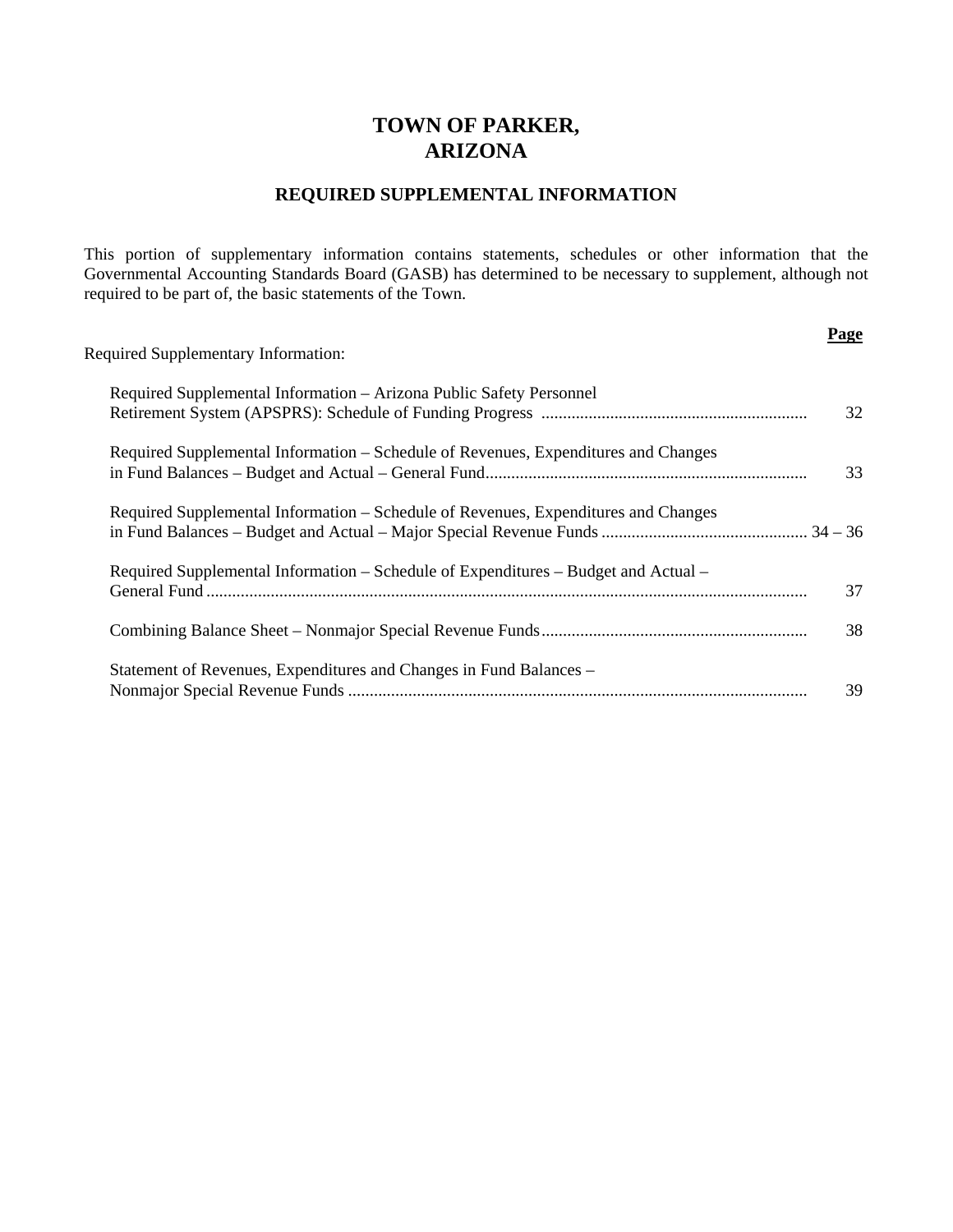# **TOWN OF PARKER, ARIZONA REQUIRED SUPPLEMENTARY INFORMATION SCHEDULE OF FUNDING PROCESS YEAR ENDED JUNE 30, 2009**

| <b>Schedule of Funding Progress for APSPRS</b> |                                     |                                                                  |                            |                          |                           |                                                                           |  |  |  |  |
|------------------------------------------------|-------------------------------------|------------------------------------------------------------------|----------------------------|--------------------------|---------------------------|---------------------------------------------------------------------------|--|--|--|--|
| Actuarial<br>Valuation<br>Date                 | Actuarial<br>Value of<br>Assets (a) | Actuarial<br>Accrued<br>Liability<br>(AAL)<br>Entry<br>Age $(b)$ | Unfunded<br>AAL<br>$(b-a)$ | Funded<br>Ratio<br>(a/b) | Covered<br>Payroll<br>(c) | <b>UAAL</b><br>as a<br>Percentage<br>of Covered<br>Payroll<br>$((b-a)/c)$ |  |  |  |  |
| 6/30/2005                                      | 1,679,754                           | 1,517,834                                                        | (161, 922)                 | 110.7%                   | 536,872                   | 0%                                                                        |  |  |  |  |
| 6/30/2006                                      | 1,687,961                           | 1,610,429                                                        | (77, 532)                  | 104.8%                   | 446,417                   | 0%                                                                        |  |  |  |  |
| 6/30/2007                                      | 1,445,663                           | 1,680,365                                                        | 234,702                    | 86.0%                    | 536,549                   | 43.7%                                                                     |  |  |  |  |
| 6/30/2008                                      | 1,527,840                           | 1,612,505                                                        | 84,665                     | 94.7%                    | 535,743                   | 15.8%                                                                     |  |  |  |  |
| 6/30/2009                                      | 1,699,651                           | 1,891,962                                                        | 192,311                    | 89.8%                    | 504,828                   | 38.1%                                                                     |  |  |  |  |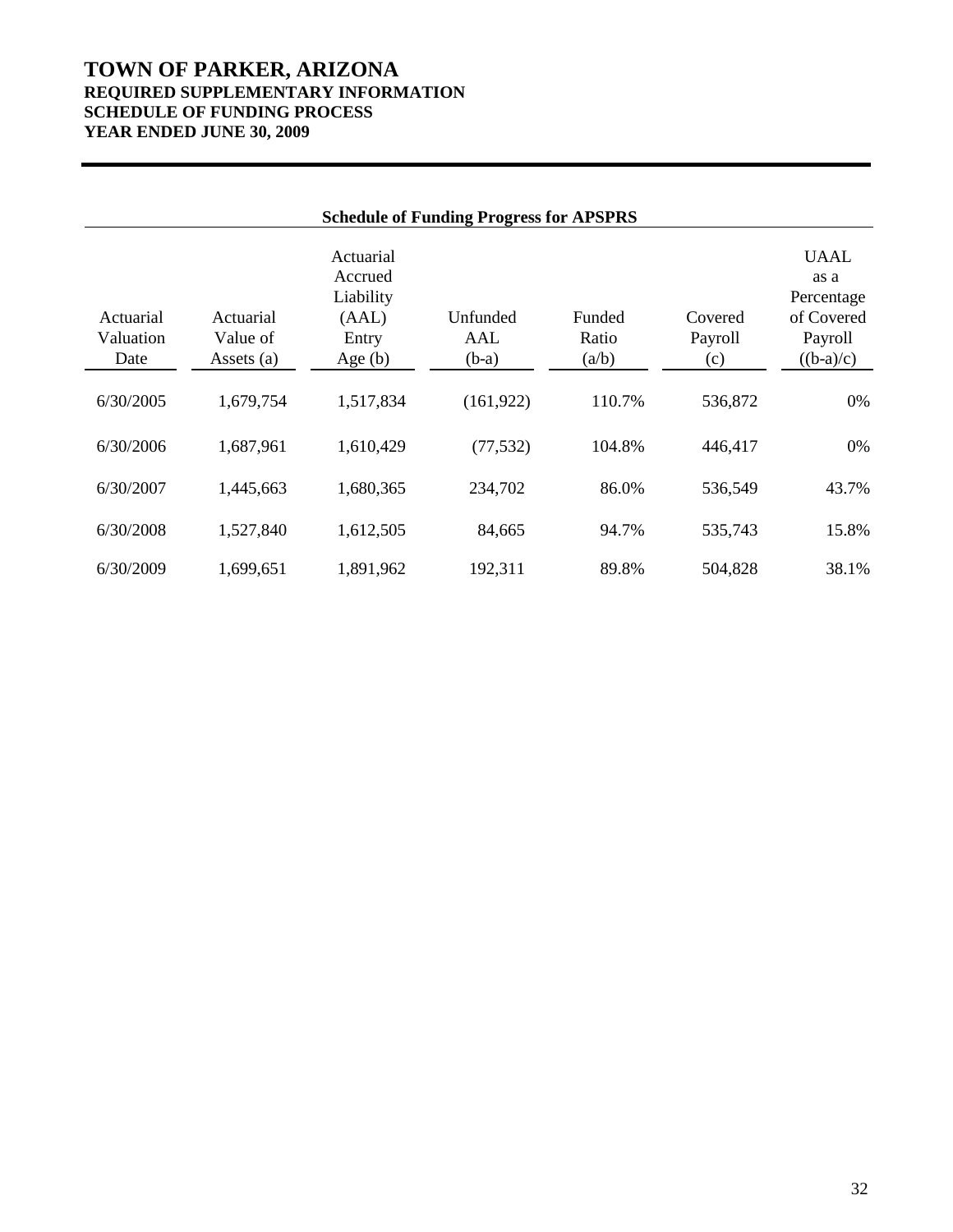# **TOWN OF PARKER, ARIZONA REQUIRED SUPPLEMENTARY INFORMATION GENERAL FUND SCHEDULE OF REVENUES, EXPENDITURES, AND CHANGES IN FUND BALANCES – BUDGET AND ACTUAL YEAR ENDED JUNE 30, 2009**

|                                  |              | Original<br>and Final<br><b>Budget</b> |               | <b>Actual</b> | <b>Variance</b><br>with<br><b>Budget-</b><br><b>Positive</b><br>(Negative) |           |  |
|----------------------------------|--------------|----------------------------------------|---------------|---------------|----------------------------------------------------------------------------|-----------|--|
| <b>REVENUES</b>                  |              |                                        |               |               |                                                                            |           |  |
| Taxes                            | $\mathbb{S}$ | 1,250,000                              | $\mathcal{S}$ | 1,253,125     | \$                                                                         | 3,125     |  |
| Licenses and permits             |              | 183,900                                |               | 173,968       |                                                                            | (9,932)   |  |
| Intergovernmental revenues       |              | 1,128,998                              |               | 1,111,731     |                                                                            | (17,267)  |  |
| Charges for services             |              | 46,600                                 |               | 54,879        |                                                                            | 8,279     |  |
| Fines and forfeits               |              | 109,200                                |               | 88,815        |                                                                            | (20, 385) |  |
| Investment earnings              |              | 65,000                                 |               | 25,385        |                                                                            | (39,615)  |  |
| Miscellaneous earnings           |              | 32,230                                 |               | 69,619        |                                                                            | 37,389    |  |
| Total revenues                   |              | 2,815,928                              |               | 2,777,522     |                                                                            | (38, 406) |  |
| <b>EXPENDITURES</b>              |              |                                        |               |               |                                                                            |           |  |
| Current                          |              |                                        |               |               |                                                                            |           |  |
| General government               |              | 901,835                                |               | 834,028       |                                                                            | 67,807    |  |
| Public safety                    |              | 1,306,765                              |               | 1,269,352     |                                                                            | 37,413    |  |
| Public works                     |              | 74,025                                 |               | 49,280        |                                                                            | 24,745    |  |
| Culture and recreation           |              | 670,902                                |               | 489,923       |                                                                            | 180,979   |  |
| Contingencies                    |              | 307,039                                |               | 37,416        |                                                                            | 269,623   |  |
| Capital outlay                   |              | 185,785                                |               | 85,229        |                                                                            | 100,556   |  |
| Total expenditures               |              | 3,446,351                              |               | 2,788,370     |                                                                            | 657,981   |  |
| REVENUES OVER (UNDER)            |              |                                        |               |               |                                                                            |           |  |
| <b>EXPENDITURES</b>              |              | (630, 423)                             |               | (10, 848)     |                                                                            | 619,575   |  |
| OTHER FINANCING SOURCES (USES)   |              |                                        |               |               |                                                                            |           |  |
| Transfers out                    |              | (5,000)                                |               | (54, 335)     |                                                                            | (49, 335) |  |
| NET CHANGE IN FUND BALANCE       |              | (635, 423)                             |               | (65, 183)     |                                                                            | 570,240   |  |
| FUND BALANCES, beginning of year |              | 2,192,350                              |               | 2,192,350     |                                                                            |           |  |
| FUND BALANCES, end of year       | \$           | 1,556,927                              | \$            | 2,127,167     | \$                                                                         | 570,240   |  |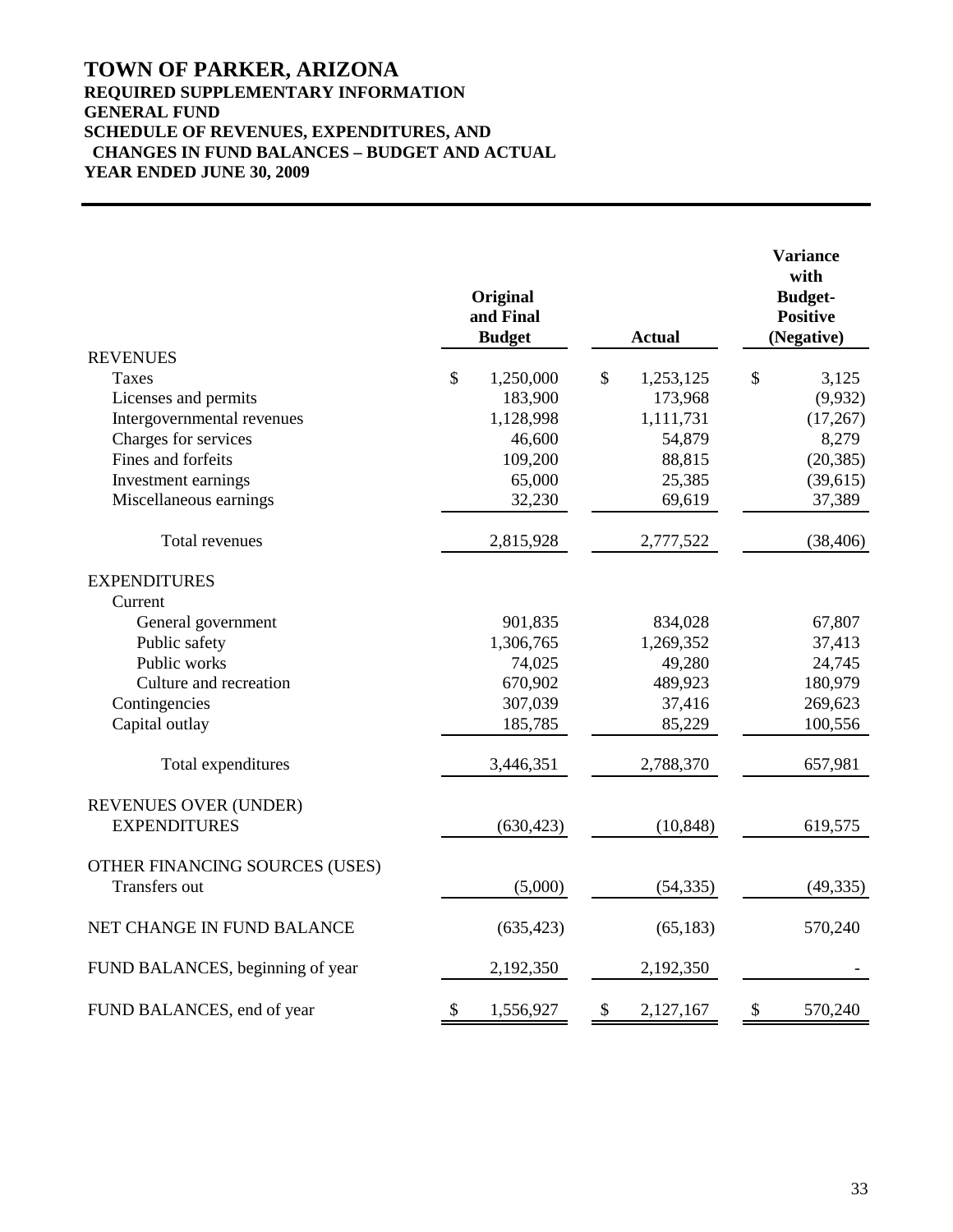# **TOWN OF PARKER, ARIZONA REQUIRED SUPPLEMENTAL INFORMATION HIGHWAY USERS REVENUE FUND SCHEDULE OF REVENUE, EXPENDITURES, AND CHANGES IN FUND BALANCES – BUDGET AND ACTUAL YEAR ENDED JUNE 30, 2009**

|                                  | Original<br>and Final<br><b>Budget</b> | <b>Actual</b>   | <b>Variance</b><br>with<br><b>Budget-</b><br><b>Positive</b><br>(Negative) |            |  |
|----------------------------------|----------------------------------------|-----------------|----------------------------------------------------------------------------|------------|--|
| <b>REVENUES</b>                  |                                        |                 |                                                                            |            |  |
| Intergovernmental                | \$<br>1,398,128                        | \$<br>1,014,159 | \$                                                                         | (383,969)  |  |
| Miscellaneous earnings           |                                        | 100,530         |                                                                            | 100,530    |  |
| Total revenues                   | 1,398,128                              | 1,114,689       |                                                                            | (283, 439) |  |
| <b>EXPENDITURES</b>              |                                        |                 |                                                                            |            |  |
| Current                          |                                        |                 |                                                                            |            |  |
| Public works                     | 570,395                                | 537,332         |                                                                            | 33,063     |  |
| Contingencies                    | 1,060,083                              |                 |                                                                            | 1,060,083  |  |
| Capital outlay                   |                                        | 16,120          |                                                                            | (16, 120)  |  |
| Total expenditures               | 1,630,478                              | 553,452         |                                                                            | 1,077,026  |  |
| REVENUES OVER (UNDER)            |                                        |                 |                                                                            |            |  |
| <b>EXPENDITURES</b>              | (232, 350)                             | 561,237         |                                                                            | 793,587    |  |
| <b>OTHER FINANCING USES</b>      |                                        |                 |                                                                            |            |  |
| Transfers in (out)               | (346,000)                              | (346,000)       |                                                                            |            |  |
| NET CHANGE IN FUND BALANCE       | (578, 350)                             | 215,237         |                                                                            | 793,587    |  |
| FUND BALANCES, beginning of year | 888,816                                | 888,816         |                                                                            |            |  |
| FUND BALANCES, end of year       | \$<br>310,466                          | \$<br>1,104,053 | \$                                                                         | 793,587    |  |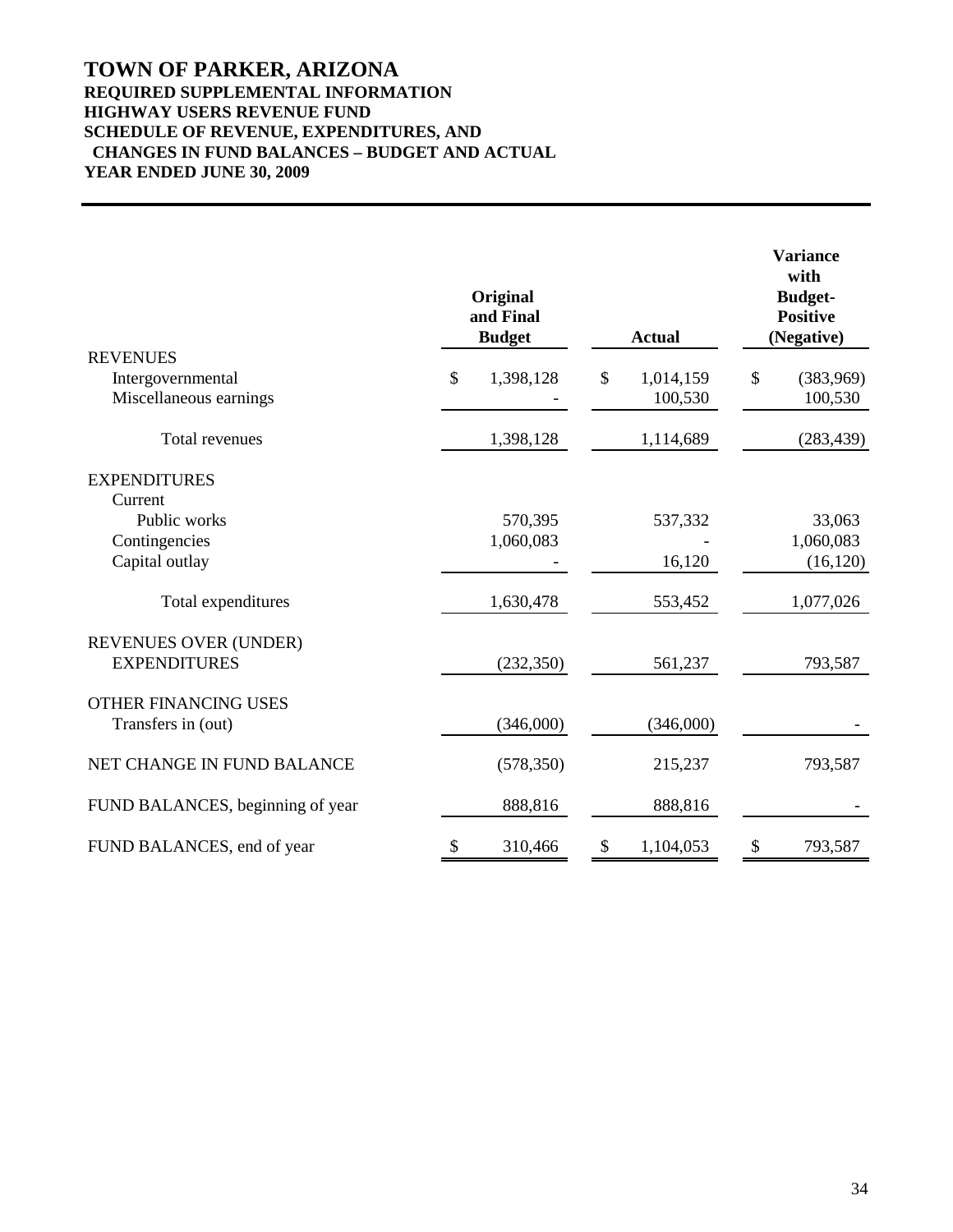# **TOWN OF PARKER, ARIZONA REQUIRED SUPPLEMENTAL INFORMATION DRUG SEIZURE FUND SCHEDULE OF REVENUE, EXPENDITURES, AND CHANGES IN FUND BALANCES – BUDGET AND ACTUAL YEAR ENDED JUNE 30, 2009**

|                                  | Original<br>and Final<br><b>Budget</b> |         |    | <b>Actual</b> | <b>Variance</b><br>with<br><b>Budget-</b><br><b>Positive</b><br>(Negative) |   |
|----------------------------------|----------------------------------------|---------|----|---------------|----------------------------------------------------------------------------|---|
| <b>REVENUES</b>                  |                                        |         |    |               |                                                                            |   |
| Intergovernmental                | \$                                     | 527,768 | \$ | 527,768       | \$                                                                         |   |
| Investment earnings              |                                        |         |    | 6             |                                                                            | 6 |
| Total revenues                   |                                        | 527,768 |    | 527,774       |                                                                            | 6 |
| <b>EXPENDITURES</b>              |                                        |         |    |               |                                                                            |   |
| Capital outlay                   |                                        | 27,768  |    | 27,768        |                                                                            |   |
| Total expenditures               |                                        | 27,768  |    | 27,768        |                                                                            |   |
| NET CHANGE IN FUND BALANCE       |                                        | 500,000 |    | 500,006       |                                                                            | 6 |
| FUND BALANCES, beginning of year |                                        | 1,655   |    | 1,655         |                                                                            |   |
| FUND BALANCES, end of year       |                                        | 501,655 |    | 501,661       | \$                                                                         | 6 |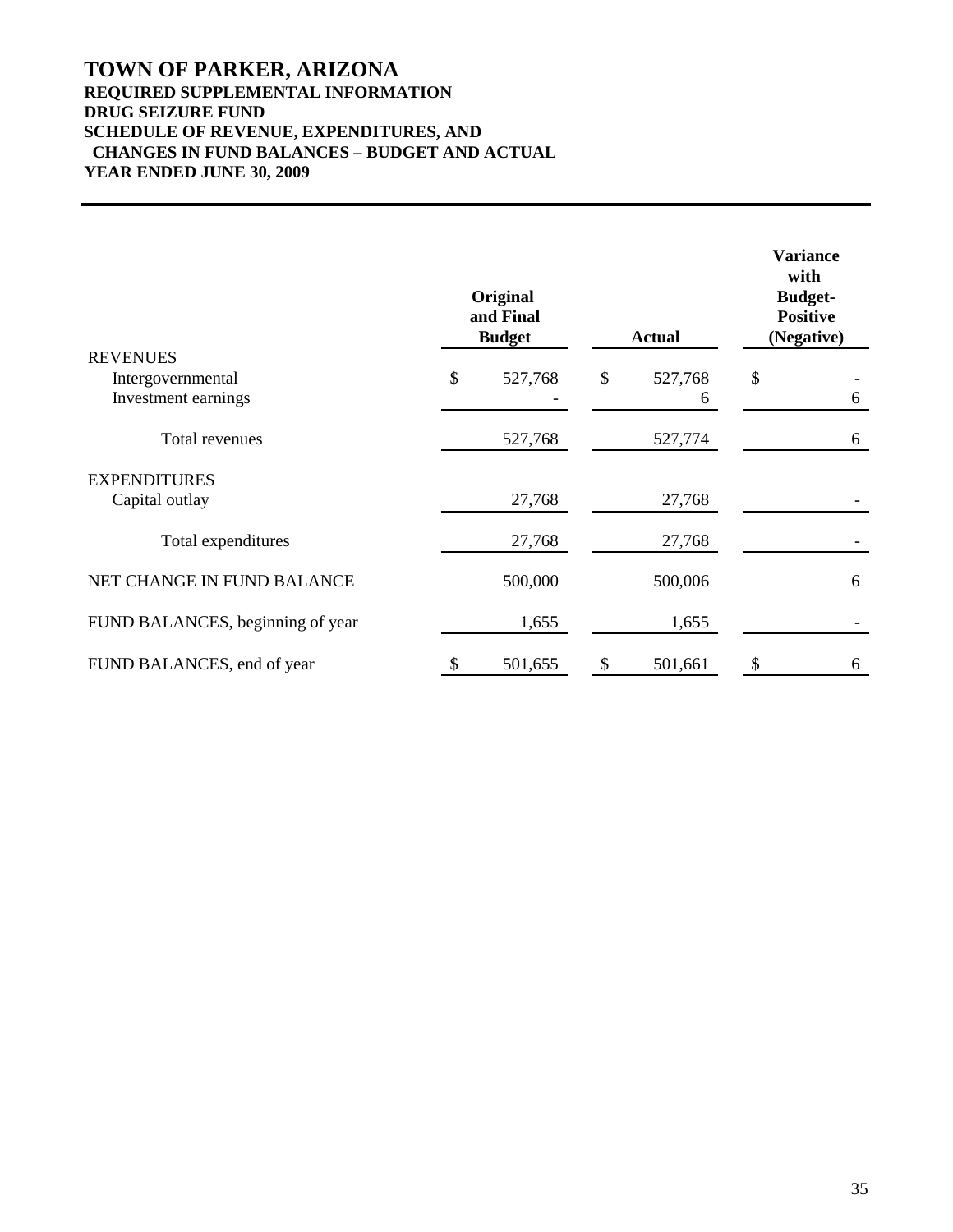# **TOWN OF PARKER, ARIZONA REQUIRED SUPPLEMENTAL INFORMATION IMPACT FEES FUND SCHEDULE OF REVENUE, EXPENDITURES, AND CHANGES IN FUND BALANCES – BUDGET AND ACTUAL YEAR ENDED JUNE 30, 2009**

|                                                 |               | Original<br>and Final<br><b>Budget</b> | <b>Actual</b>    | <b>Variance</b><br>with<br><b>Budget-</b><br><b>Positive</b><br>(Negative) |        |  |
|-------------------------------------------------|---------------|----------------------------------------|------------------|----------------------------------------------------------------------------|--------|--|
| <b>REVENUES</b><br>Miscellaneous earnings       | $\mathcal{S}$ |                                        | \$<br>26,300     | $\boldsymbol{\mathsf{S}}$                                                  | 26,300 |  |
| Total revenues                                  |               |                                        | 26,300           |                                                                            | 26,300 |  |
| <b>EXPENDITURES</b>                             |               |                                        |                  |                                                                            |        |  |
| Public works                                    |               | 15,729                                 | 15,729           |                                                                            |        |  |
| Total expenditures                              |               | 15,729                                 | 15,729           |                                                                            |        |  |
| REVENUES OVER (UNDER)<br><b>EXPENDITURES</b>    |               | (15, 729)                              | 10,571           |                                                                            | 26,300 |  |
| OTHER FINANCING SOURCES (USES)<br>Transfers out |               | (54, 993)                              | (54, 993)        |                                                                            |        |  |
| NET CHANGE IN FUND BALANCE                      |               | (70, 722)                              | (44, 422)        |                                                                            | 26,300 |  |
| FUND BALANCES, beginning of year                |               | (190, 464)                             | (190, 464)       |                                                                            |        |  |
| FUND BALANCES, end of year                      | \$            | (261, 186)                             | \$<br>(234, 886) | \$                                                                         | 26,300 |  |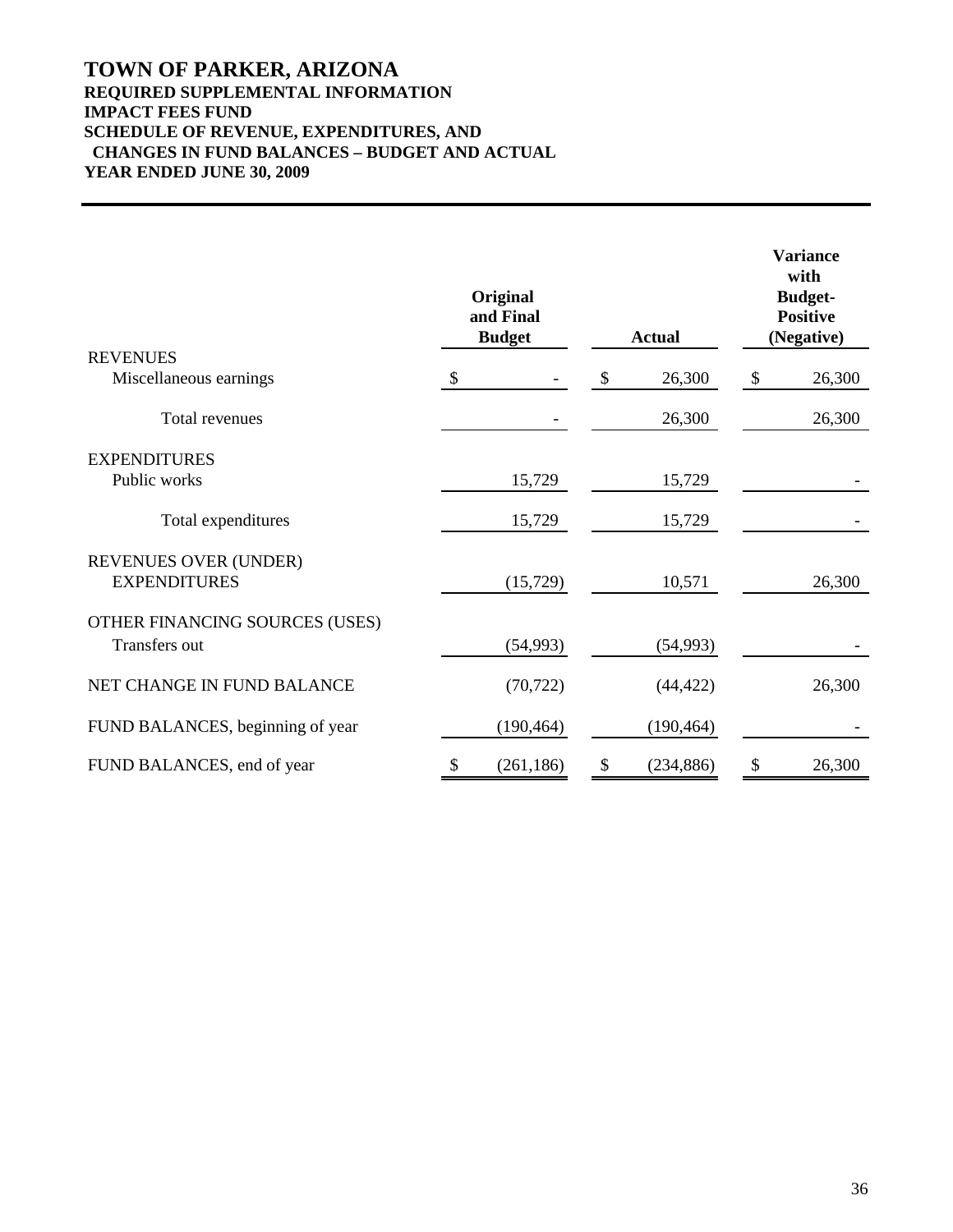# **TOWN OF PARKER, ARIZONA REQUIRED SUPPLEMENTAL INFORMATION GENERAL FUND SCHEDULE OF EXPENDITURES – BUDGET AND ACTUAL YEAR ENDED JUNE 30, 2009**

|                                                     | Original<br>and Final<br><b>Budget</b> |           | <b>Actual</b>   |       | <b>Variance</b><br>with<br><b>Budget-</b><br><b>Positive</b><br>(Negative) |           |  |  |
|-----------------------------------------------------|----------------------------------------|-----------|-----------------|-------|----------------------------------------------------------------------------|-----------|--|--|
| <b>GENERAL GOVERNMENT</b><br>Mayor and Town Council | \$                                     | 27,820    | \$<br>27,418    |       | \$                                                                         | 402       |  |  |
| Magistrate                                          |                                        | 97,815    | 90,523          |       |                                                                            | 7,292     |  |  |
| Town office                                         |                                        | 261,935   | 402,642         |       |                                                                            | (140,707) |  |  |
| Attorney                                            |                                        | 96,000    | 67,515          |       |                                                                            | 28,485    |  |  |
| Building maintenance                                |                                        | 107,730   | 73,572          |       |                                                                            | 34,158    |  |  |
| Finance                                             |                                        | 295,935   | 161,837         |       |                                                                            | 134,098   |  |  |
| Elections                                           |                                        | 12,600    |                 | 8,521 |                                                                            | 4,079     |  |  |
| Outside agencies                                    |                                        | 2,000     |                 | 2,000 |                                                                            |           |  |  |
| Total general government                            |                                        | 901,835   | 834,028         |       |                                                                            | 67,807    |  |  |
| <b>PUBLIC SAFETY</b>                                |                                        |           |                 |       |                                                                            |           |  |  |
| Police                                              |                                        | 1,173,640 | 1,129,084       |       |                                                                            | 44,556    |  |  |
| Building regulation and inspection                  |                                        | 99,295    | 106,088         |       |                                                                            | (6,793)   |  |  |
| Animal control                                      |                                        | 33,830    | 34,180          |       |                                                                            | (350)     |  |  |
| Total public safety                                 |                                        | 1,306,765 | 1,269,352       |       |                                                                            | 37,413    |  |  |
| <b>PUBLIC WORKS</b>                                 |                                        |           |                 |       |                                                                            |           |  |  |
| Waste collection and disposal                       |                                        | 3,000     |                 | 1,587 |                                                                            | 1,413     |  |  |
| Cemetery                                            |                                        | 71,025    | 47,693          |       |                                                                            | 23,332    |  |  |
| Total public works                                  |                                        | 74,025    | 49,280          |       |                                                                            | 24,745    |  |  |
| <b>CULTURE AND RECREATION</b>                       |                                        |           |                 |       |                                                                            |           |  |  |
| Parks                                               |                                        | 260,992   | 214,390         |       |                                                                            | 46,602    |  |  |
| Swimming pool                                       |                                        | 119,450   |                 | 2,961 |                                                                            | 116,489   |  |  |
| Library                                             |                                        | 221,270   | 211,403         |       |                                                                            | 9,867     |  |  |
| Other recreation                                    |                                        | 12,135    |                 | 5,167 |                                                                            | 6,968     |  |  |
| Senior citizens                                     |                                        | 57,055    | 56,002          |       |                                                                            | 1,053     |  |  |
| Total culture and recreation                        |                                        | 670,902   | 489,923         |       |                                                                            | 180,979   |  |  |
| <b>DEBT SERVICE</b>                                 |                                        |           | 23,142          |       |                                                                            | (23, 142) |  |  |
| <b>CONTINGENCIES</b>                                |                                        | 307,039   | 37,416          |       |                                                                            | 269,623   |  |  |
| <b>CAPITAL OUTLAYS</b>                              |                                        | 185,785   | 85,229          |       |                                                                            | 100,556   |  |  |
| TOTAL EXPENDITURES                                  | \$                                     | 3,446,351 | \$<br>2,788,370 |       | \$                                                                         | 657,981   |  |  |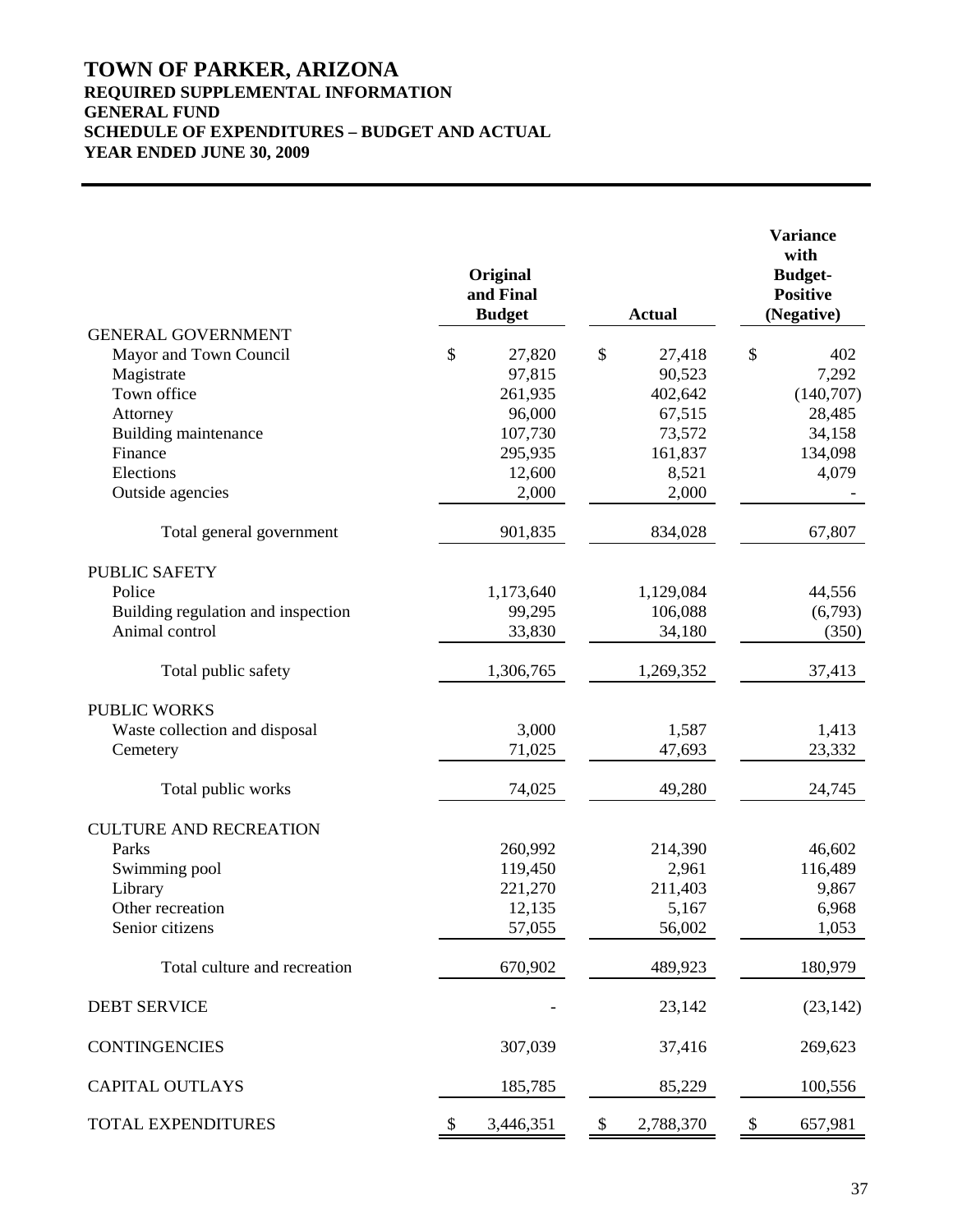# **TOWN OF PARKER, ARIZONA SUPPLEMENTAL INFORMATION NONMAJOR SPECIAL REVENUE FUNDS COMBINING BALANCE SHEETS JUNE 30, 2009**

|                                                                       |    | <b>Bed Tax</b><br>Fund |    | Congregate<br><b>Meals Fund</b> |    | Home<br><b>Delivered</b><br><b>Meals</b> |    | <b>GADA</b><br><b>Fund</b> |    | Local<br><b>Transportation</b><br><b>Assistance</b><br>Fund |    | <b>School</b><br><b>Resource</b><br><b>Officer</b> |
|-----------------------------------------------------------------------|----|------------------------|----|---------------------------------|----|------------------------------------------|----|----------------------------|----|-------------------------------------------------------------|----|----------------------------------------------------|
| <b>ASSETS</b>                                                         |    |                        |    |                                 |    |                                          |    |                            |    |                                                             |    |                                                    |
| Cash and investments<br>Accounts receivable<br>Due from La Paz County | \$ | 56,891                 | \$ | 77,526<br>7,000                 | \$ | 27,728<br>24,823                         | \$ | 292,002                    | \$ | 23,827                                                      | \$ | 4,980                                              |
| Total assets                                                          |    | 56,891                 |    | 84,526                          |    | 52,551                                   |    | 292,002                    |    | 23,827                                                      |    | 4,980                                              |
| <b>LIABILITIES AND FUND BALANCES</b>                                  |    |                        |    |                                 |    |                                          |    |                            |    |                                                             |    |                                                    |
| <b>LIABILITIES</b>                                                    |    |                        |    |                                 |    |                                          |    |                            |    |                                                             |    |                                                    |
| Accounts payable                                                      |    | 2,000                  |    | 6,179                           |    | 5,265                                    |    |                            |    | 327                                                         |    |                                                    |
| Accrued payroll and related taxes                                     |    |                        |    | 2,189                           |    | 2,683                                    |    |                            |    |                                                             |    | 1,453                                              |
| Due to other funds - unrestricted                                     |    |                        |    |                                 |    |                                          |    |                            |    |                                                             |    |                                                    |
| <b>Total liabilities</b>                                              |    | 2,000                  |    | 8,368                           |    | 7,948                                    |    |                            |    | 327                                                         |    | 1,453                                              |
| FUND BALANCES (DEFICIT)                                               |    |                        |    |                                 |    |                                          |    |                            |    |                                                             |    |                                                    |
| Unreserved (deficit)                                                  |    | 54,891                 |    | 76,158                          |    | 44,603                                   |    | 292,002                    |    | 23,500                                                      |    | 3,527                                              |
| Total liabilities and fund balances                                   | \$ | 56,891                 | \$ | 84,526                          | \$ | 52,551                                   | \$ | 292,002                    | \$ | 23,827                                                      | \$ | 4,980                                              |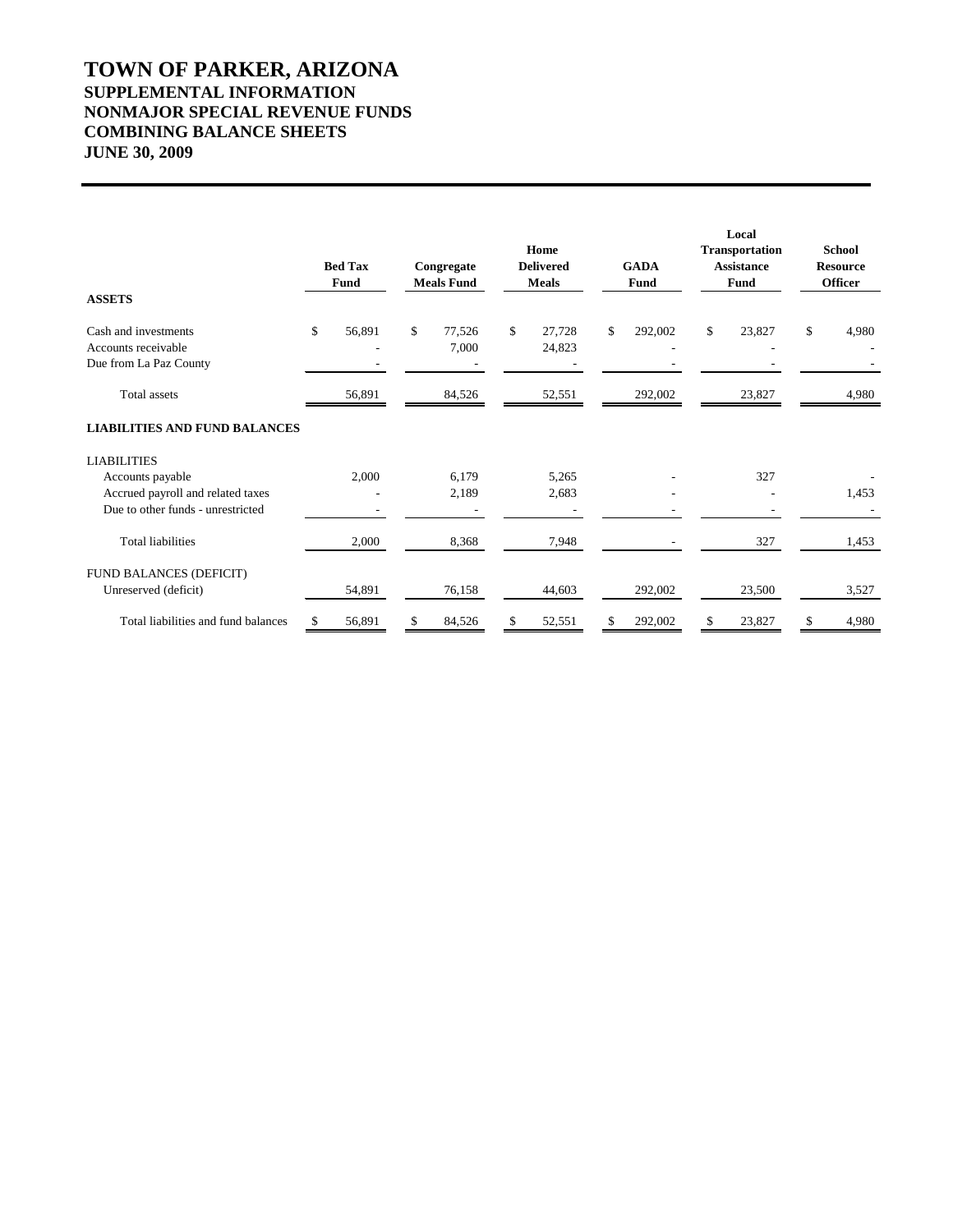| Library<br><b>Fund</b> |                                    | Library<br>Grant C-070 |        | <b>Bequests</b><br><b>Restricted</b><br>Fund |            | <b>CDBG</b><br>Fund |                          | <b>WIFA</b><br><b>Fund</b> |                          | Heritage<br>Fund |           | <b>Police Grant</b><br>Fund |                                 | <b>Totals</b> |                   |
|------------------------|------------------------------------|------------------------|--------|----------------------------------------------|------------|---------------------|--------------------------|----------------------------|--------------------------|------------------|-----------|-----------------------------|---------------------------------|---------------|-------------------|
| $\mathbb{S}$           | 21,370<br>$\overline{\phantom{a}}$ | $\mathbb{S}$           | 13,956 | $\mathbb{S}$                                 | 9,982<br>۰ | \$                  |                          | $\boldsymbol{\mathsf{S}}$  |                          | \$               |           | \$                          | 206<br>$\overline{\phantom{m}}$ | \$            | 528,468<br>31,823 |
|                        | 21,370                             |                        | 13,956 |                                              | 9,982      |                     |                          |                            |                          |                  |           |                             | 206                             |               | 560,291           |
|                        |                                    |                        |        |                                              |            |                     |                          |                            |                          |                  |           |                             |                                 |               |                   |
|                        | 749                                |                        |        |                                              |            |                     | 1,165                    |                            |                          |                  |           |                             |                                 |               | 15,685            |
|                        | 4,475                              |                        | 222    |                                              | ٠          |                     | $\sim$                   |                            |                          |                  |           |                             | ÷                               |               | 11,022            |
|                        |                                    |                        |        |                                              |            |                     | 6,990                    |                            | 9,486                    |                  | 57,783    |                             |                                 |               | 74,259            |
|                        | 5,224                              |                        | 222    |                                              |            |                     | 8,155                    |                            | 9,486                    |                  | 57,783    |                             |                                 |               | 100,966           |
|                        |                                    |                        |        |                                              |            |                     |                          |                            |                          |                  |           |                             |                                 |               |                   |
|                        | 16,146                             |                        | 13,734 |                                              | 9,982      |                     | (8,155)                  |                            | (9, 486)                 |                  | (57, 783) |                             | 206                             |               | 459,325           |
| \$                     | 21,370                             | \$                     | 13,956 | \$                                           | 9,982      | \$                  | $\overline{\phantom{a}}$ | \$                         | $\overline{\phantom{a}}$ | \$               |           |                             | 206                             | \$            | 560,291           |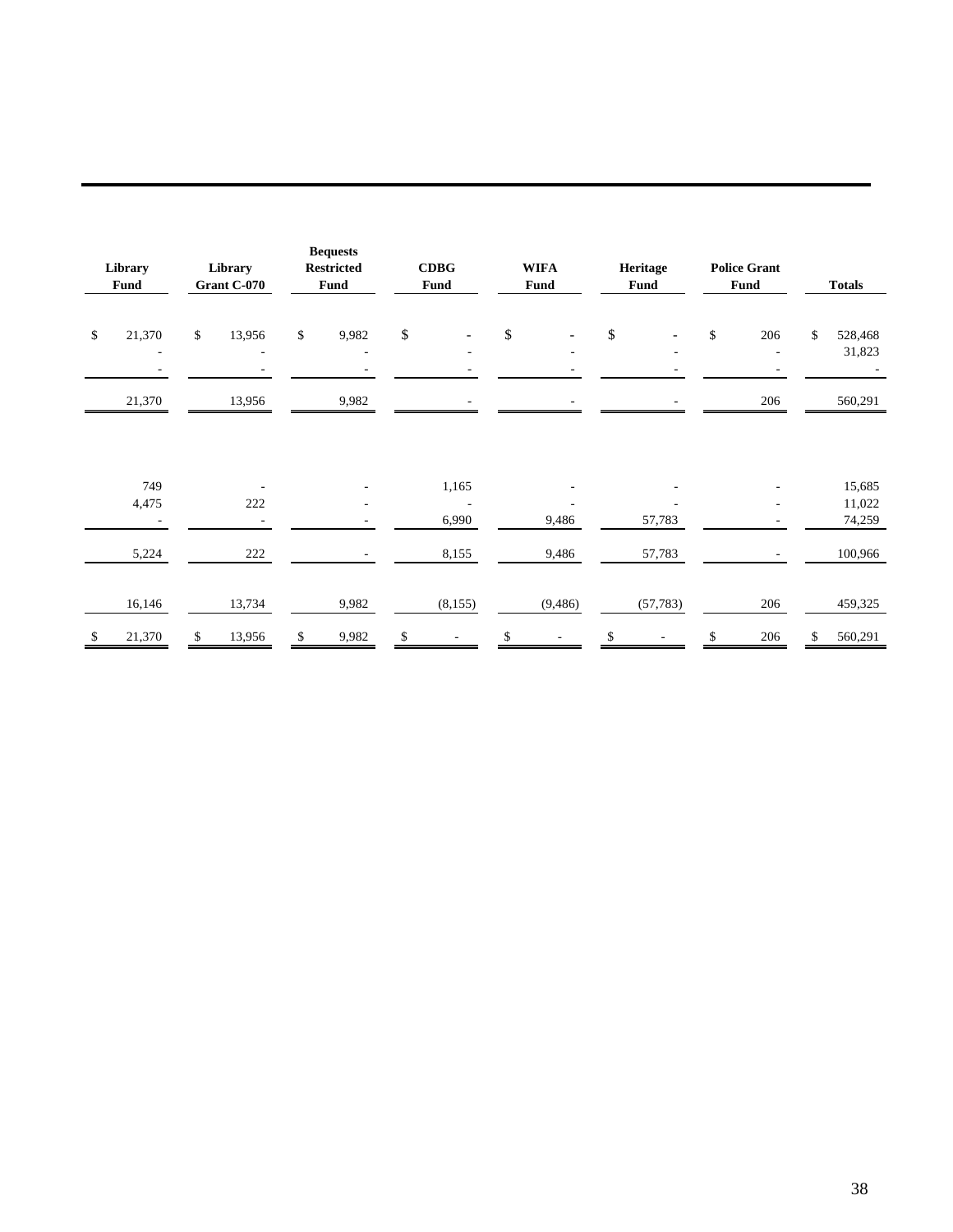# **TOWN OF PARKER, ARIZONA SUPPLEMENTAL INFORMATION NONMAJOR SPECIAL REVENUE FUNDS COMBINING STATEMENT OF REVENUES, EXPENDITURES, AND CHANGES IN FUND BALANCES YEAR ENDED JUNE 30, 2009**

|                                | <b>Bed Tax</b><br>Fund | Congregate<br><b>Meals Fund</b> | Home<br><b>Delivered</b><br><b>Meals</b> | <b>GADA</b><br>Fund | Local<br>Transportation<br><b>Assistance</b><br>Fund | <b>School</b><br><b>Resource</b><br><b>Officer</b> |  |
|--------------------------------|------------------------|---------------------------------|------------------------------------------|---------------------|------------------------------------------------------|----------------------------------------------------|--|
| <b>REVENUES</b>                |                        |                                 |                                          |                     |                                                      |                                                    |  |
| Intergovernmental              | \$                     | \$<br>120,184                   | 137,028<br>\$                            | \$                  | \$<br>20,503                                         | \$<br>41,207                                       |  |
| Taxes                          | 65,585                 |                                 |                                          |                     |                                                      |                                                    |  |
| Investment earnings            |                        |                                 |                                          |                     |                                                      |                                                    |  |
| Miscellaneous earnings         | 5,336                  | 40,247                          | 38,692                                   |                     |                                                      |                                                    |  |
| Total revenues                 | 70,921                 | 160,431                         | 175,720                                  |                     | 20,503                                               | 41,207                                             |  |
| <b>EXPENDITURES</b>            |                        |                                 |                                          |                     |                                                      |                                                    |  |
| Current                        |                        |                                 |                                          |                     |                                                      |                                                    |  |
| General government             | 58,703                 |                                 |                                          |                     |                                                      |                                                    |  |
| Public safety                  |                        |                                 |                                          |                     |                                                      | 37,005                                             |  |
| Public works                   |                        |                                 |                                          |                     | 9,471                                                |                                                    |  |
| Culture and recreation         |                        | 149,915                         | 148,421                                  |                     |                                                      |                                                    |  |
| Debt service                   |                        |                                 |                                          |                     |                                                      |                                                    |  |
| Principal                      |                        |                                 |                                          |                     |                                                      |                                                    |  |
| Interest and fiscal charges    |                        |                                 |                                          |                     |                                                      |                                                    |  |
| Capital Outlay                 |                        |                                 |                                          |                     | 18,184                                               |                                                    |  |
| Total expenditures             | 58,703                 | 149,915                         | 148,421                                  |                     | 27,655                                               | 37,005                                             |  |
| <b>REVENUES OVER</b>           |                        |                                 |                                          |                     |                                                      |                                                    |  |
| (UNDER) EXPENDITURES           | 12,218                 | 10,516                          | 27,299                                   |                     | (7, 152)                                             | 4,202                                              |  |
| OTHER FINANCING SOURCES (USES) |                        |                                 |                                          |                     |                                                      |                                                    |  |
| Transfers in (out)             |                        |                                 |                                          | (62, 587)           |                                                      |                                                    |  |
| Total other financing          |                        |                                 |                                          |                     |                                                      |                                                    |  |
| sources (uses)                 |                        |                                 |                                          | (62, 587)           |                                                      |                                                    |  |
| NET CHANGE IN FUND BALANCE     | 12,218                 | 10,516                          | 27,299                                   | (62, 587)           | (7, 152)                                             | 4,202                                              |  |
| FUND BALANCES (DEFICIT),       |                        |                                 |                                          |                     |                                                      |                                                    |  |
| beginning of year              | 42,673                 | 65,642                          | 17,304                                   | 354,589             | 30,652                                               | (675)                                              |  |
| FUND BALANCES (DEFICIT),       |                        |                                 |                                          |                     |                                                      |                                                    |  |
| end of year                    | 54,891<br>\$           | 76,158<br>\$                    | 44,603<br>\$                             | 292,002<br>\$       | \$<br>23,500                                         | 3,527<br>\$                                        |  |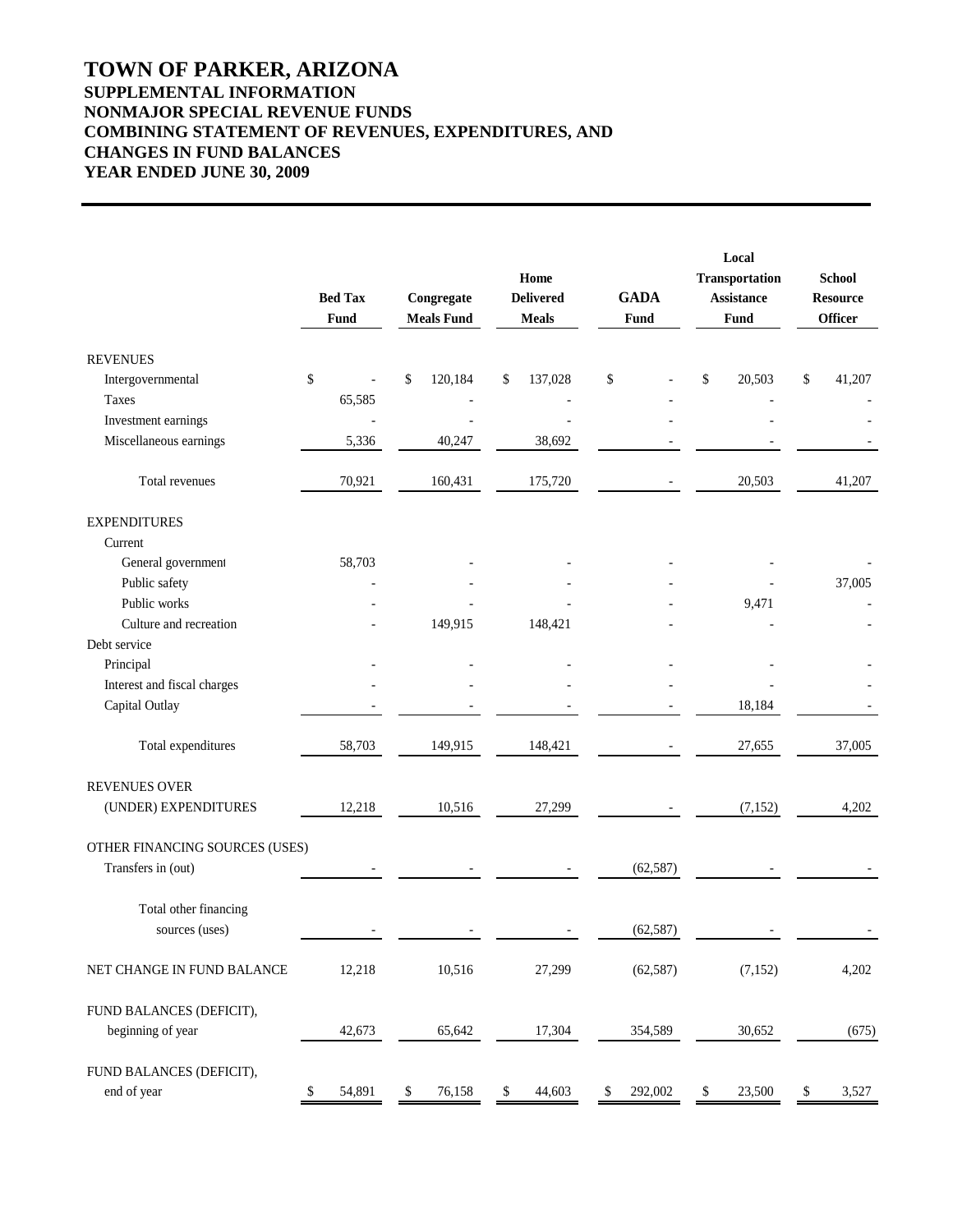| Library<br>Fund         | Library<br>Grant C-070 |                                   | <b>Bequests</b><br><b>Restricted</b><br>Fund |                   | $\mathbf C\mathbf D\mathbf B\mathbf G$<br>Fund |             | <b>WIFA</b><br>Fund |                          |    | Heritage<br>Fund | <b>Police Grant</b><br>Fund |         |        | <b>Totals</b>     |
|-------------------------|------------------------|-----------------------------------|----------------------------------------------|-------------------|------------------------------------------------|-------------|---------------------|--------------------------|----|------------------|-----------------------------|---------|--------|-------------------|
| \$<br>165,400           | $\mathbb{S}$           | 7,807                             | $\mathbb{S}$                                 | $\blacksquare$    | \$                                             |             | \$                  |                          | \$ | 56,527           | $\mathbb{S}$                |         | \$     | 548,656<br>65,585 |
| $\blacksquare$<br>4,700 |                        | $\overline{\phantom{a}}$<br>8,430 |                                              | 214<br>$\sim$ $-$ |                                                |             |                     | $\overline{a}$<br>20,521 |    |                  |                             |         |        | 214<br>117,926    |
| 170,100                 |                        | 16,237                            |                                              | 214               |                                                |             |                     | 20,521                   |    | 56,527           |                             |         |        | 732,381           |
|                         |                        |                                   |                                              |                   |                                                | 1,165       |                     |                          |    | 114,310          |                             |         |        | 174,178           |
|                         |                        |                                   |                                              |                   |                                                | $\sim$ $-$  |                     |                          |    |                  |                             |         | 37,005 |                   |
|                         |                        |                                   |                                              |                   | 6,990                                          |             |                     |                          |    |                  |                             |         |        | 16,461            |
| 156,595                 |                        | 7,995                             |                                              |                   |                                                |             |                     |                          |    |                  |                             | 462,926 |        |                   |
|                         |                        |                                   |                                              |                   |                                                |             |                     |                          |    |                  |                             |         |        |                   |
|                         |                        |                                   |                                              |                   |                                                |             |                     |                          |    |                  |                             |         |        |                   |
|                         |                        |                                   |                                              |                   |                                                |             |                     | 17,000                   |    |                  |                             |         |        | 35,184            |
| 156,595                 |                        | 7,995                             |                                              |                   |                                                | 8,155       |                     | 17,000                   |    | 114,310          |                             |         |        | 725,754           |
| 13,505                  |                        | 8,242                             |                                              | 214               |                                                | (8,155)     |                     | 3,521                    |    | (57, 783)        |                             |         |        | 6,627             |
|                         |                        |                                   |                                              |                   |                                                |             |                     | 54,993                   |    |                  |                             |         |        | (7, 594)          |
|                         |                        |                                   |                                              |                   |                                                |             |                     |                          |    |                  |                             |         |        | (7, 594)          |
| 13,505                  |                        | 8,242                             |                                              | $214\,$           |                                                | $(8,155)$ - |                     | 58,514                   |    | (57, 783)        |                             |         |        | (967)             |
| 2,641                   |                        | 5,492                             |                                              | 9,768             |                                                |             |                     | (68,000)                 |    |                  |                             | $206\,$ |        | 460,292           |
| \$<br>16,146            | \$                     | 13,734                            | \$                                           | 9,982             | \$                                             | (8, 155)    | \$                  | (9, 486)                 | \$ | (57, 783)        | \$                          | 206     | \$     | 459,325           |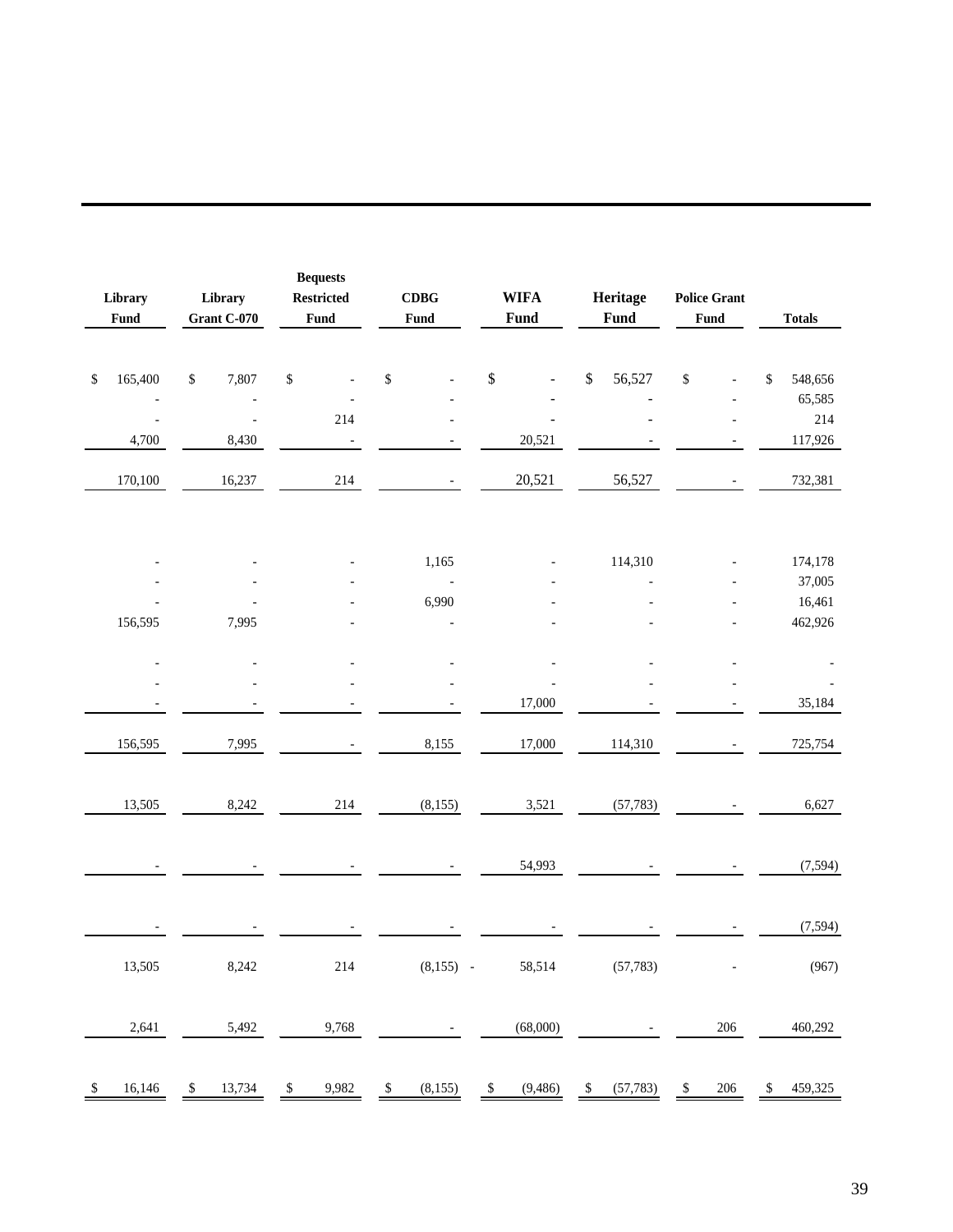

#### **REPORT ON INTERNAL CONTROL OVER FINANCIAL REPORTING AND ON COMPLIANCE AND OTHER MATTERS BASED ON AN AUDIT OF FINANCIAL STATEMENTS PERFORMED IN ACCORDANCE WITH** *GOVERNMENT AUDITING STANDARDS*

To the Honorable Mayor and Members of the Council **Town of Parker, Arizona**  Parker, Arizona

We have audited the financial statements of the **Town of Parker** as of and for the year ended June 30, 2009, and have issued our report thereon dated December 3, 2009. We conducted our audit in accordance with auditing standards generally accepted in the United States of America and the standards applicable to financial audit contained in *Government Auditing Standards*, issued by the Comptroller General of the United States.

#### **Internal Control Over Financial Reporting**

In planning and performing our audit, we considered the town's internal control over financial reporting in order to determine our auditing procedures for the purpose of expressing our opinion on the statements, but not for the purpose of expressing an opinion on the effectiveness of the Town's internal control over financial reporting. Accordingly, we do not express an opinion on the effectiveness of the Town's internal control over financial reporting.

Our consideration of internal control over financial reporting was for the limited purpose described in the preceding paragraph and would not necessarily identify all deficiencies in internal control over financial reporting that might be significant deficiencies or material weaknesses. However, as discussed below, we identified certain deficiencies in internal control over financial reporting that we consider to be significant deficiencies.

A control deficiency exists when the design or operation of a control does not allow management or employees, in the normal course of performing their assigned functions, to prevent or detect misstatements in a timely basis. A significant deficiency is a control deficiency, or combination of control deficiencies, that adversely affects the Town's ability to initiate, authorize, record, process, report financial data reliably in accordance with generally accepted accounting principles, such that there is more than a remote likelihood that a misstatement of the Town's financial statements that is more than inconsequential will not be prevented or detected by the Town's internal control. We consider the deficiencies described in the accompanying schedule of findings and questioned costs as 09-1, 09-2 and 09-03 to be significant deficiencies in internal control over financial reporting.

A material weakness is a significant deficiency or a combination of significant deficiencies that results in more than a remote likelihood that a material misstatement of the financial statements will not be prevented or detected by the Town's internal control.

Our consideration of internal control over financial reporting was for the limited purpose described in the first paragraph of this section and would not necessarily disclose all matters in internal control that might be significant deficiencies and, accordingly, would not necessarily disclose all significant deficiencies that are also considered to be a material weakness. However, we believe the significant deficiencies described above to be material weaknesses.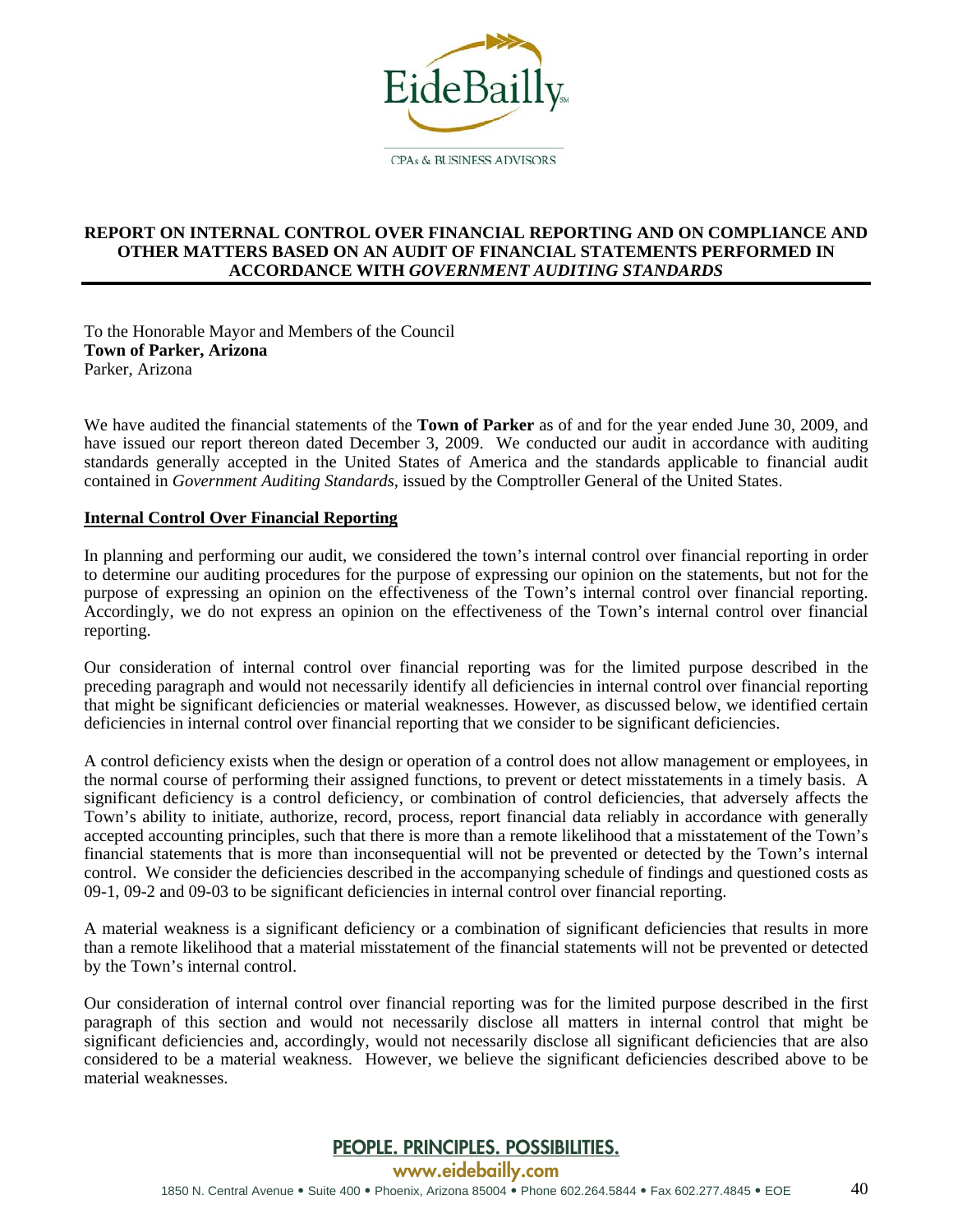#### **Compliance and Other Matters**

As part of obtaining reasonable assurance about whether the Town's financial statements are free of material misstatements, we performed tests of its compliance with certain provisions of laws, regulations, contracts and grants agreements, noncompliance with which could have a direct and material effect on the determination of financial statement amounts. However, providing an opinion on compliance with those provisions was not an objective of our audit, and, accordingly, we do not express such an opinion. The results of our tests disclosed no instances of noncompliance or other matters that are required to be reported under *Government Auditing Standards*.

The Town's responses to the findings identified in our audit are described in the accompanying schedule of findings and questioned costs. We did not audit the Town's response and, accordingly, we express no opinion on it.

This report is intended solely for the information and use of the Council Members, management, and federal awarding agencies and pass-through entities and is not intended to be and should not be used by anyone other than these specified parties.

Eide Bailly Lup

Phoenix, Arizona December 3, 2009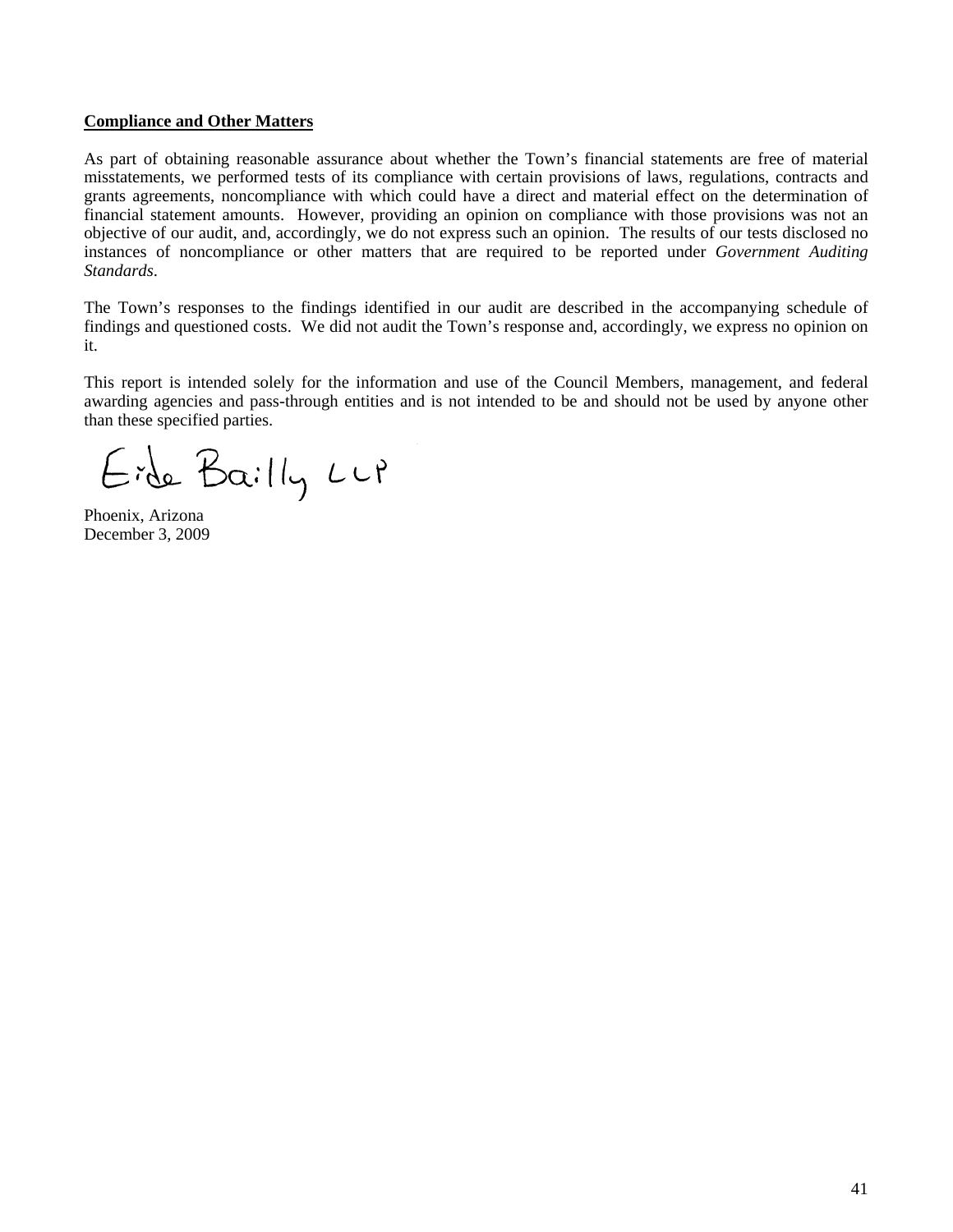# **TOWN OF PARKER SCHEDULE OF FINDINGS AND QUESTIONED COSTS JUNE 30, 2009**

#### MATERIAL WEAKNESS

#### **Finding No. 09-1**

*Subject:* Financial statement preparation

*Condition:* The Town does not have an internal control system designed to provide for the preparation of the financial statements being audited. The auditors were requested to, and did, draft the Town's financial statements and accompanying notes to the financial statements.

*Criteria or Specific Requirement:* A good system of internal accounting control contemplates a system designed to prepare financial statements in accordance with generally accepted accounting principles.

*Context:* This finding impacts the Town's ability to prepare their financial statements.

*Effect:* The Town elected to have the auditors prepare the financial statements.

*Cause:* The Town does not have an internal control system designed to provide for the preparation of the financial statements being audited.

*Recommendation:* This circumstance is not unusual in a Town of your size. It is the responsibility of management and those charged with governance to make the decision whether to accept the degree of risk associated with this condition because of cost or other considerations.

*Response*: The Town of Parker elected not to have an internal control system designed to provide for the preparation of the financial statements being audited due to budgetary constraints.

#### **Finding No. 09-2**

*Subject:* Segregation of Duties

*Condition:* The Town has a lack of segregation of duties in certain areas due to a limited staff.

*Criteria or Specific Requirement:* A good system of internal control contemplates an adequate segregation of duties so that no one individual handles a transaction from its inception to completion.

*Context:* This finding impacts the Town's ability to ensure proper segregation and control over financial processes.

*Effect:* Inadequate segregation of duties could adversely affect the Town's ability to detect misstatements in amounts that would be material in relation to the financial statements in a timely period by employees in the normal course of performing their assigned functions.

*Cause:* There are a limited amount of office employees.

*Recommendation:* While we recognize that your staff may not be large enough to permit complete segregation of duties in all respects for an effective system of internal control, the functions should be reviewed to determine if additional segregation is feasible and to improve efficiency and effectiveness of financial management of the Town.

*Response:* An error was made due to the new roles and responsibilities of new staff. We are working on making internal controls stronger so these mistakes do not happen.